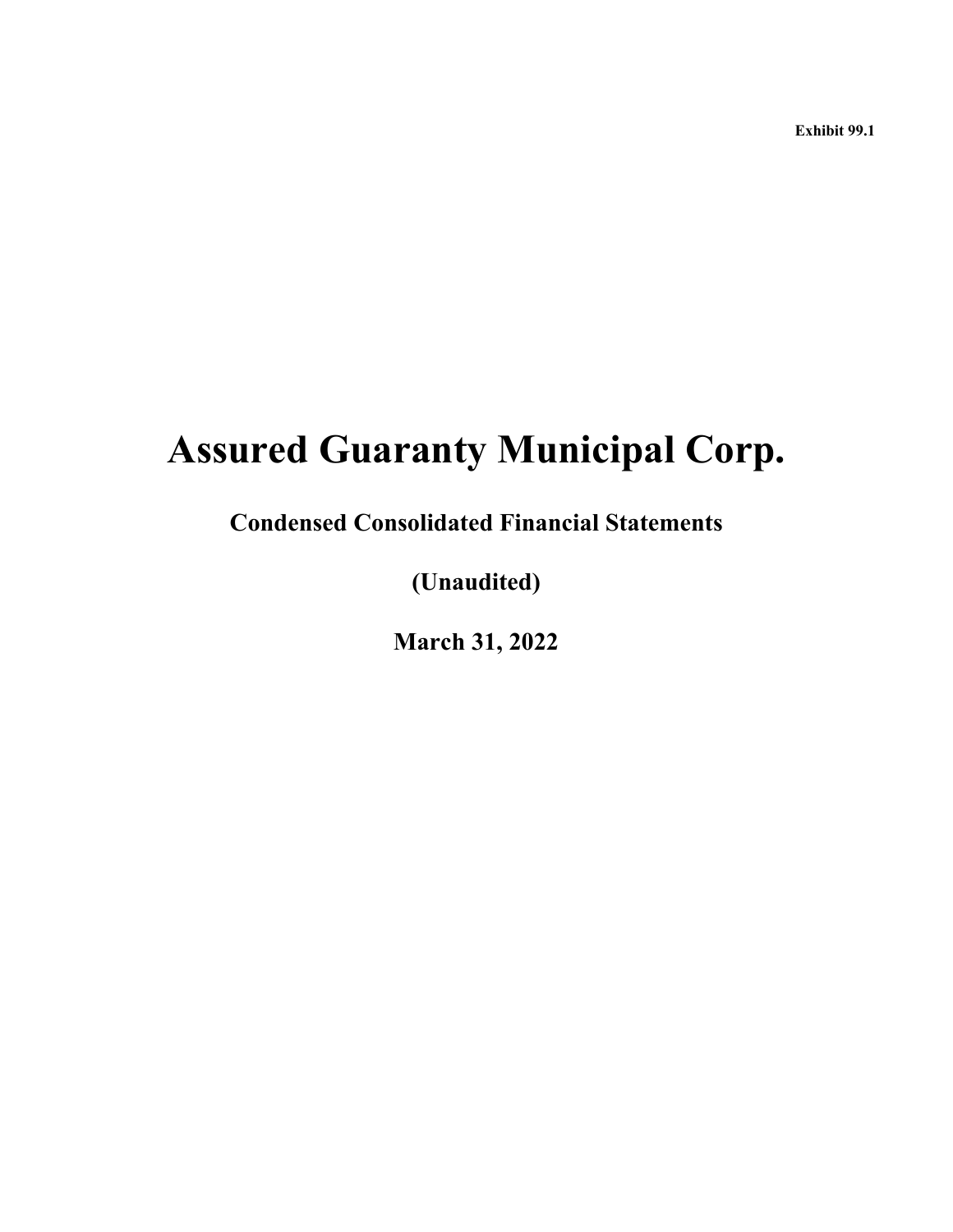# **ASSURED GUARANTY MUNICIPAL CORP.**

# **INDEX TO CONDENSED CONSOLIDATED FINANCIAL STATEMENTS**

|                                                                                                                                           | Page |
|-------------------------------------------------------------------------------------------------------------------------------------------|------|
| Condensed Consolidated Balance Sheets (Unaudited) as of March 31, 2022 and December 31, 2021                                              |      |
| Condensed Consolidated Statements of Operations (Unaudited) for the Three Months Ended March 31, 2022 and 2021                            |      |
| <u>Condensed Consolidated Statements of Comprehensive Income (Loss) (Unaudited) for the Three Months Ended March</u><br>31, 2022 and 2021 | 3    |
| Condensed Consolidated Statements of Shareholder's Equity (Unaudited) for the Three Months Ended March 31, 2022<br>and 2021               |      |
| Condensed Consolidated Statements of Cash Flows (Unaudited) for the Three Months Ended March 31, 2022 and<br>2021                         |      |
| Notes to Condensed Consolidated Financial Statements (Unaudited)                                                                          |      |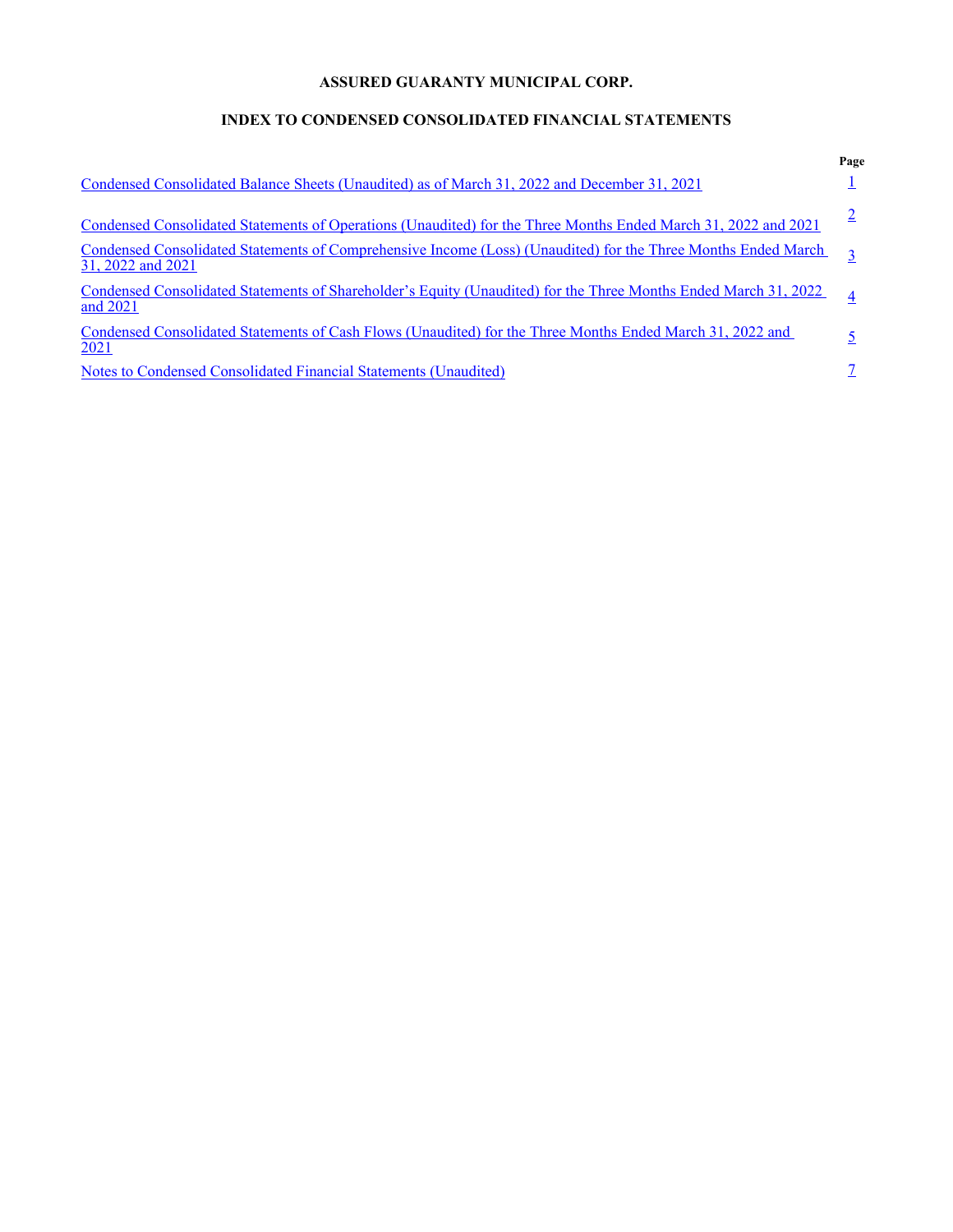# **Condensed Consolidated Balance Sheets (Unaudited)**

# **(dollars in millions except share data)**

<span id="page-2-0"></span>

|                                                                                                                                                            |                           |                | As of                     |                   |
|------------------------------------------------------------------------------------------------------------------------------------------------------------|---------------------------|----------------|---------------------------|-------------------|
|                                                                                                                                                            |                           | March 31, 2022 |                           | December 31, 2021 |
| <b>Assets</b>                                                                                                                                              |                           |                |                           |                   |
| Investments:                                                                                                                                               |                           |                |                           |                   |
| Fixed-maturity securities, available-for-sale, at fair value, net of allowance for<br>credit loss of \$20 and \$18 (amortized cost of \$4,594 and \$4,259) | $\$$                      | 4,498          | $\mathsf{\$}$             | 4,398             |
| Fixed-maturity securities, trading, at fair value                                                                                                          |                           | 102            |                           |                   |
| Short-term investments, at fair value                                                                                                                      |                           | 171            |                           | 599               |
| Surplus note of affiliate, held-to-maturity, at amortized cost                                                                                             |                           | 300            |                           | 300               |
| Equity method investments (includes \$576 and \$562, at fair value)                                                                                        |                           | 695            |                           | 695               |
| Other invested assets, at fair value                                                                                                                       |                           | 5              |                           | 5                 |
| Total investments                                                                                                                                          |                           | 5,771          |                           | 5,997             |
| Cash                                                                                                                                                       |                           | 15             |                           | 14                |
| Loans receivable from affiliate                                                                                                                            |                           | 163            |                           | 163               |
| Premiums receivable                                                                                                                                        |                           | 1,049          |                           | 1,074             |
| Ceded unearned premium reserve                                                                                                                             |                           | 639            |                           | 643               |
| Reinsurance recoverable on unpaid losses                                                                                                                   |                           | 70             |                           | 98                |
| Salvage and subrogation recoverable                                                                                                                        |                           | 421            |                           | 528               |
| Financial guaranty variable interest entities' assets, at fair value                                                                                       |                           | 222            |                           | 229               |
| Other assets (includes \$12 and \$11, at fair value)                                                                                                       |                           | 226            |                           | 206               |
| <b>Total assets</b>                                                                                                                                        | \$                        | 8,576          | \$                        | 8,952             |
| <b>Liabilities</b>                                                                                                                                         |                           |                |                           |                   |
| Unearned premium reserve                                                                                                                                   | \$                        | 2,949          | \$                        | 2,962             |
| Loss and loss adjustment expense reserve                                                                                                                   |                           | 313            |                           | 384               |
| Reinsurance balances payable, net                                                                                                                          |                           | 383            |                           | 333               |
| Financial guaranty variable interest entities' liabilities, at fair value (with recourse of<br>\$233 and \$243, without recourse of \$17 and \$17)         |                           | 250            |                           | 260               |
| Other liabilities (includes \$3 and \$2, at fair value)                                                                                                    |                           | 308            |                           | 369               |
| <b>Total liabilities</b>                                                                                                                                   |                           | 4,203          |                           | 4,308             |
|                                                                                                                                                            |                           |                |                           |                   |
| <b>Commitments and contingencies (Note 11)</b>                                                                                                             |                           |                |                           |                   |
| Shareholder's equity                                                                                                                                       |                           |                |                           |                   |
| Preferred stock (\$1,000 par value, 5,000.1 shares authorized; no shares issued or<br>outstanding)                                                         |                           |                |                           |                   |
| Common stock (\$92,025 par value, 163 shares authorized, issued and outstanding)                                                                           |                           | 15             |                           | 15                |
| Additional paid-in capital                                                                                                                                 |                           | 694            |                           | 694               |
| Retained earnings                                                                                                                                          |                           | 3,554          |                           | 3,633             |
| Accumulated other comprehensive income (loss), net of tax provision (benefit) of<br>$$(21)$ and \$18                                                       |                           | (109)          |                           | 86                |
| Total shareholder's equity attributable to Assured Guaranty Municipal Corp.                                                                                |                           | 4,154          |                           | 4,428             |
| Noncontrolling interests                                                                                                                                   |                           | 219            |                           | 216               |
| <b>Total shareholder's equity</b>                                                                                                                          |                           | 4,373          |                           | 4,644             |
| Total liabilities and shareholder's equity                                                                                                                 | $\boldsymbol{\mathsf{S}}$ | 8,576          | $\boldsymbol{\mathsf{S}}$ | 8,952             |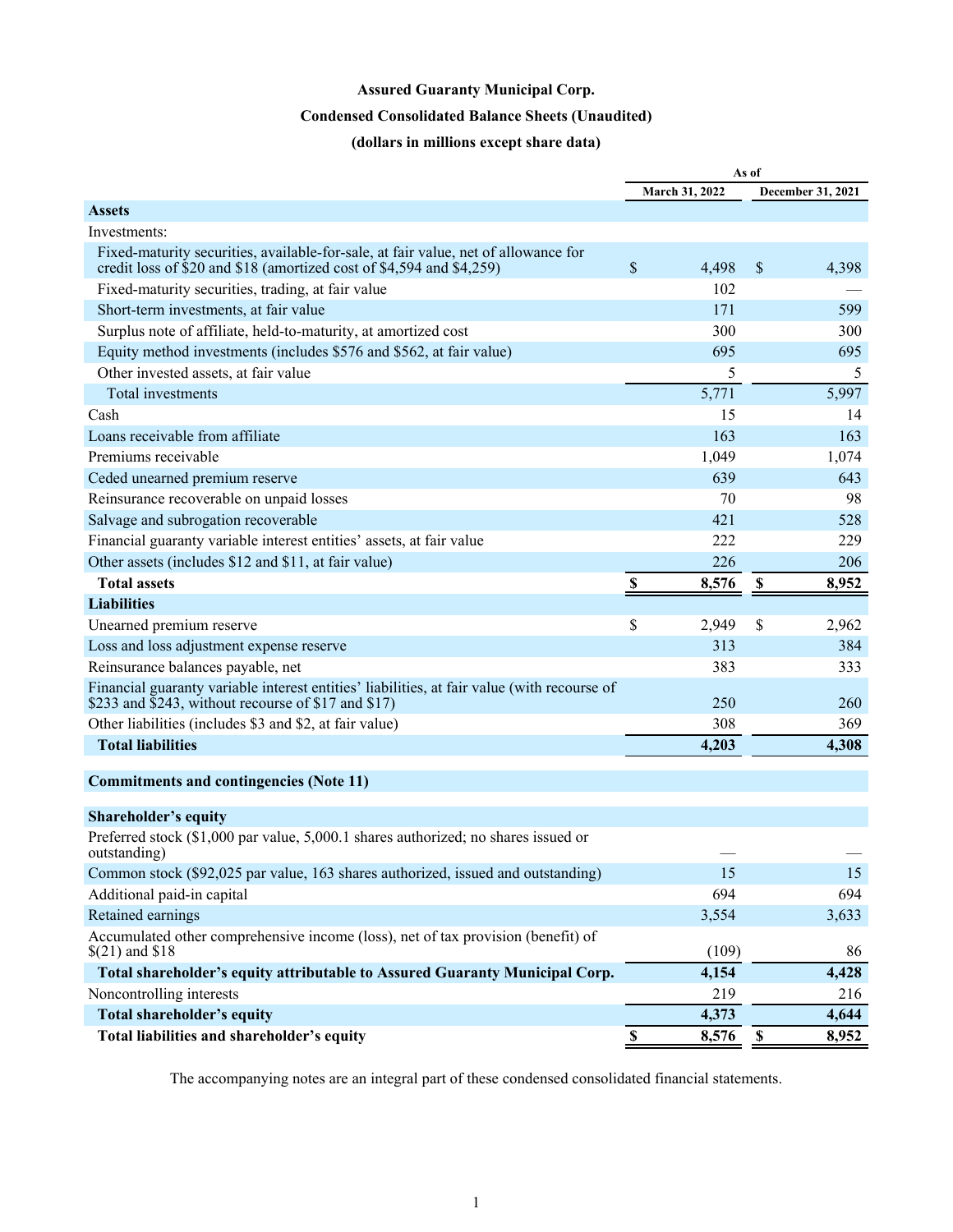# **Condensed Consolidated Statements of Operations (Unaudited)**

# **(in millions)**

<span id="page-3-0"></span>

|                                                                                | Three Months Ended March 31, |                |
|--------------------------------------------------------------------------------|------------------------------|----------------|
|                                                                                | 2022                         | 2021           |
| <b>Revenues</b>                                                                |                              |                |
| Net earned premiums                                                            | \$<br>68<br>\$.              | 60             |
| Net investment income                                                          | 35                           | 40             |
| Net realized investment gains (losses)                                         | (2)                          | (2)            |
| Fair value gains (losses) on committed capital securities                      |                              | (9)            |
| Fair value gains (losses) on financial guaranty variable interest entities     |                              | $\overline{4}$ |
| Foreign exchange gains (losses) on remeasurement                               | (25)                         |                |
| Other income (loss)                                                            | (7)                          | (1)            |
| <b>Total revenues</b>                                                          | 77                           | 93             |
| <b>Expenses</b>                                                                |                              |                |
| Loss and loss adjustment expenses                                              | 16                           | 9              |
| Employee compensation and benefit expenses                                     | 24                           | 21             |
| Write-off of insurance licenses of Municipal Assurance Corp.                   |                              | 16             |
| Other expenses                                                                 | 13                           | 13             |
| <b>Total expenses</b>                                                          | 53                           | 59             |
| Income (loss) before income taxes and equity in earnings (losses) of investees | 24                           | 34             |
| Equity in earnings (losses) of investees                                       | (1)                          | 19             |
| Income (loss) before income taxes                                              | 23                           | 53             |
| Less: Provision (benefit) for income taxes                                     | 3                            | 9              |
| Net income (loss)                                                              | 20                           | 44             |
| Less: Noncontrolling interests                                                 | 3                            |                |
| Net income (loss) attributable to Assured Guaranty Municipal Corp.             | \$<br>17<br>S                | 44             |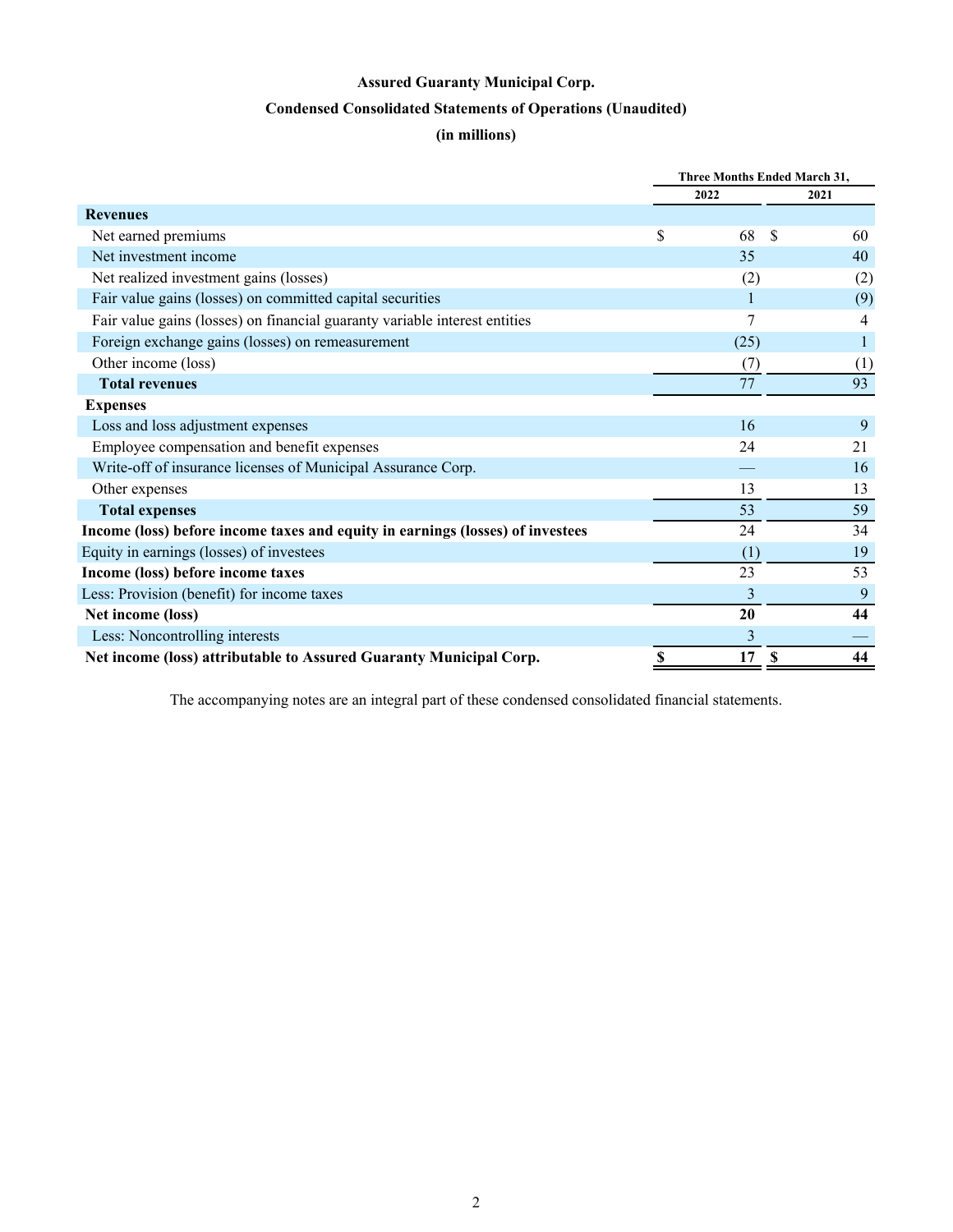# **Condensed Consolidated Statements of Comprehensive Income (Loss) (Unaudited)**

# **(in millions)**

<span id="page-4-0"></span>

|                                                                                                                                      | Three Months Ended March 31, |      |
|--------------------------------------------------------------------------------------------------------------------------------------|------------------------------|------|
|                                                                                                                                      | 2022                         | 2021 |
| Net income (loss)                                                                                                                    | 20                           | 44   |
| Change in net unrealized gains (losses) on:                                                                                          |                              |      |
| Investments with no credit impairment, net of tax provision (benefit) of $\S(34)$ and $\S(11)$                                       | (172)                        | (51) |
| Investments with credit impairment, net of tax provision (benefit) of $\S(5)$ and $\S(1)$                                            | (23)                         | (4)  |
| Change in net unrealized gains (losses) on investments                                                                               | (195)                        | (55) |
| Change in instrument-specific credit risk on financial guaranty variable interest entities'<br>liabilities with recourse, net of tax |                              | (1)  |
| Other comprehensive income (loss)                                                                                                    | (195)                        | (56) |
| Comprehensive income (loss)                                                                                                          | (175)                        | (12) |
| Less: Comprehensive income (loss) attributable to noncontrolling interests                                                           | 3                            | (4)  |
| Comprehensive income (loss) attributable to Assured Guaranty Municipal Corp.                                                         | $(178)$ \$                   | (8)  |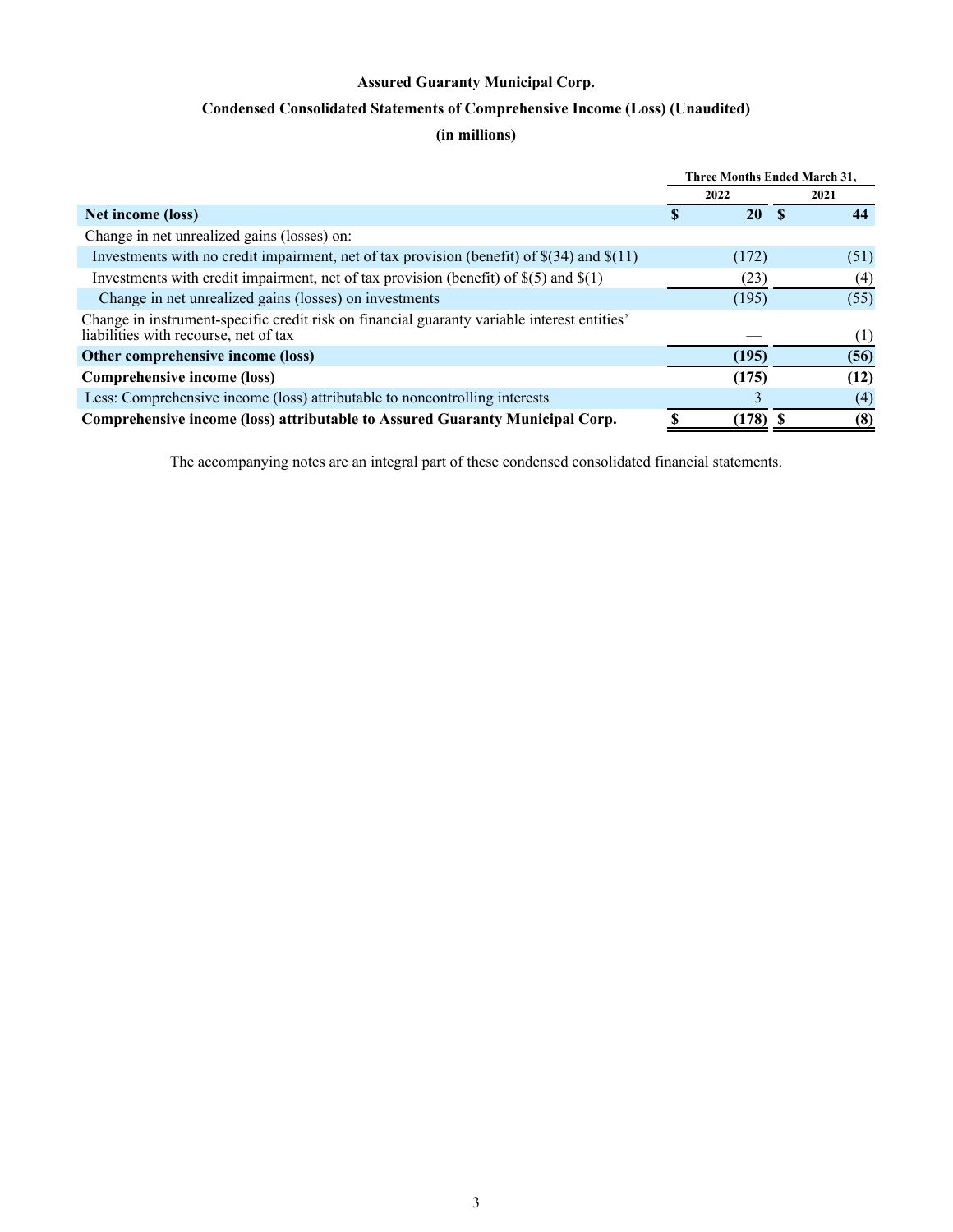## **Assured Guaranty Municipal Corp. Condensed Consolidated Statements of Shareholder's Equity (Unaudited) (dollars in millions, except share data)**

#### **For the Three Months Ended March 31, 2022**

#### **Total Shareholder's Equity Attributable to Assured Guaranty**

<span id="page-5-0"></span>

|                                        |                                        |                        |      |                                         |   | Municipal Corp.      |                                                        |    |              |                                    |                                |       |
|----------------------------------------|----------------------------------------|------------------------|------|-----------------------------------------|---|----------------------|--------------------------------------------------------|----|--------------|------------------------------------|--------------------------------|-------|
|                                        | Common<br><b>Shares</b><br>Outstanding | Common<br><b>Stock</b> |      | <b>Additional</b><br>Paid-In<br>Capital |   | Retained<br>Earnings | Accumulated<br>Other<br>Comprehensive<br>Income (Loss) |    | <b>Total</b> | Noncontrolling<br><b>Interests</b> | Shareholder's<br><b>Equity</b> |       |
| <b>Balance at December 31,</b><br>2021 | 163                                    | - \$<br>15             | - \$ | 694                                     | S | 3,633                | 86                                                     | \$ | $4,428$ \$   | 216S                               |                                | 4,644 |
| Net income                             |                                        |                        |      |                                         |   | 17                   |                                                        |    | 17           |                                    |                                | 20    |
| <b>Dividends</b>                       | _                                      |                        |      |                                         |   | (96)                 |                                                        |    | (96)         |                                    |                                | (96)  |
| Other comprehensive loss               | __                                     |                        |      |                                         |   |                      | (195)                                                  |    | (195)        |                                    |                                | (195) |
| <b>Balance at March 31,</b><br>2022    | 163                                    | 15                     |      | 694                                     |   | 3,554                | (109)                                                  | S. | 4,154        | 219                                |                                | 4,373 |

#### **For the Three Months Ended March 31, 2021**

|                                        | <b>Total Shareholder's Equity Attributable to Assured Guaranty</b><br><b>Municipal Corp.</b><br>Accumulated<br><b>Additional</b><br>Other<br>Common |                        |    |    |                    |    |                             |          |                                |          |       |      |                                    |    |                                |
|----------------------------------------|-----------------------------------------------------------------------------------------------------------------------------------------------------|------------------------|----|----|--------------------|----|-----------------------------|----------|--------------------------------|----------|-------|------|------------------------------------|----|--------------------------------|
|                                        | <b>Shares</b><br>Outstanding                                                                                                                        | Common<br><b>Stock</b> |    |    | Paid-In<br>Capital |    | <b>Retained</b><br>Earnings |          | Comprehensive<br>Income (Loss) |          | Total |      | Noncontrolling<br><b>Interests</b> |    | Shareholder's<br><b>Equity</b> |
| <b>Balance at December 31,</b><br>2020 | 163                                                                                                                                                 | S                      | 15 | S  | 698                | S. | 3,521                       | <b>S</b> | 185                            | S        | 4,419 | - \$ | 408                                | -S | 4,827                          |
| Net income                             |                                                                                                                                                     |                        |    |    |                    |    | 44                          |          |                                |          | 44    |      |                                    |    | 44                             |
| Dividends                              | _                                                                                                                                                   |                        |    |    |                    |    | (82)                        |          |                                |          | (82)  |      |                                    |    | (82)                           |
| Other comprehensive loss               |                                                                                                                                                     |                        |    |    |                    |    |                             |          | (52)                           |          | (52)  |      | (4)                                |    | (56)                           |
| <b>Balance at March 31,</b><br>2021    | 163                                                                                                                                                 |                        | 15 | -S | 698                |    | 3,483                       | -S       | 133                            | <b>S</b> | 4,329 | - S  | 404                                | -S | 4,733                          |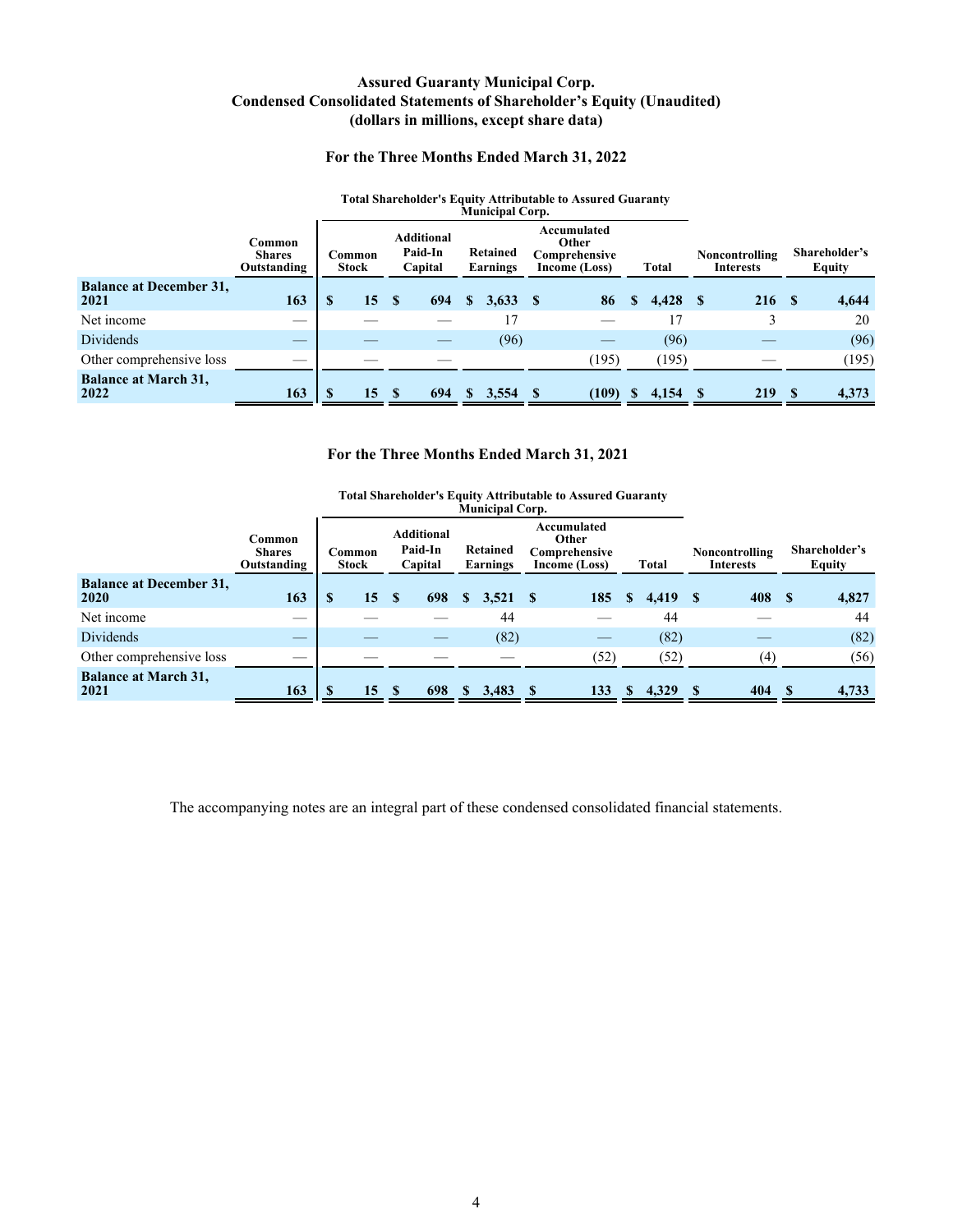# **Condensed Consolidated Statements of Cash Flows (Unaudited)**

# **(in millions)**

<span id="page-6-0"></span>

|                                                                                                             |              | Three Months Ended March 31,    |
|-------------------------------------------------------------------------------------------------------------|--------------|---------------------------------|
|                                                                                                             | 2022         | 2021                            |
| Net cash flows provided by (used in) operating activities                                                   | (442)<br>S   | $\overline{2}$<br>$\mathbf{\$}$ |
| Cash flows from investing activities:                                                                       |              |                                 |
| Fixed-maturity securities, available-for-sale:                                                              |              |                                 |
| Purchases                                                                                                   | (58)         | (214)                           |
| <b>Sales</b>                                                                                                | 48           | 100                             |
| Maturities and paydowns                                                                                     | 126          | 146                             |
| Short-term investments with original maturities of over three months:                                       |              |                                 |
| Purchases                                                                                                   | (17)         |                                 |
| Maturities and paydowns                                                                                     |              | 19                              |
| Net sales (purchases) of short-term investments with original maturities of less than<br>three months       | 445          | 30                              |
| Paydowns of financial guaranty variable interest entities' assets                                           | 14           | 12                              |
| Purchases of equity method investments - funds managed by Assured Investment<br>Management LLC              | (27)         | (70)                            |
| Distributions from equity method investments - funds managed by Assured<br><b>Investment Management LLC</b> | 21           | 57                              |
| Purchases of other equity method investments                                                                | (5)          | (15)                            |
| Return of capital from and sales of other equity method investments                                         | 10           | $\overline{4}$                  |
| Net cash flows provided by (used in) investing activities                                                   | 557          | 69                              |
| <b>Cash flows from financing activities:</b>                                                                |              |                                 |
| Dividends paid to Assured Guaranty Municipal Holdings Inc.                                                  | (96)         | (82)                            |
| Net paydowns of financial guaranty variable interest entities' liabilities                                  | (17)         | (10)                            |
| Net cash flows provided by (used in) financing activities                                                   | (113)        | (92)                            |
| Effect of foreign exchange rate changes                                                                     | (1)          |                                 |
| Increase (decrease) in cash and restricted cash                                                             | $\mathbf{1}$ | (21)                            |
| Cash and restricted cash at beginning of period                                                             | 14           | 63                              |
| Cash and restricted cash at end of period                                                                   | \$<br>15     | 42<br>S                         |

*(continued on next page)*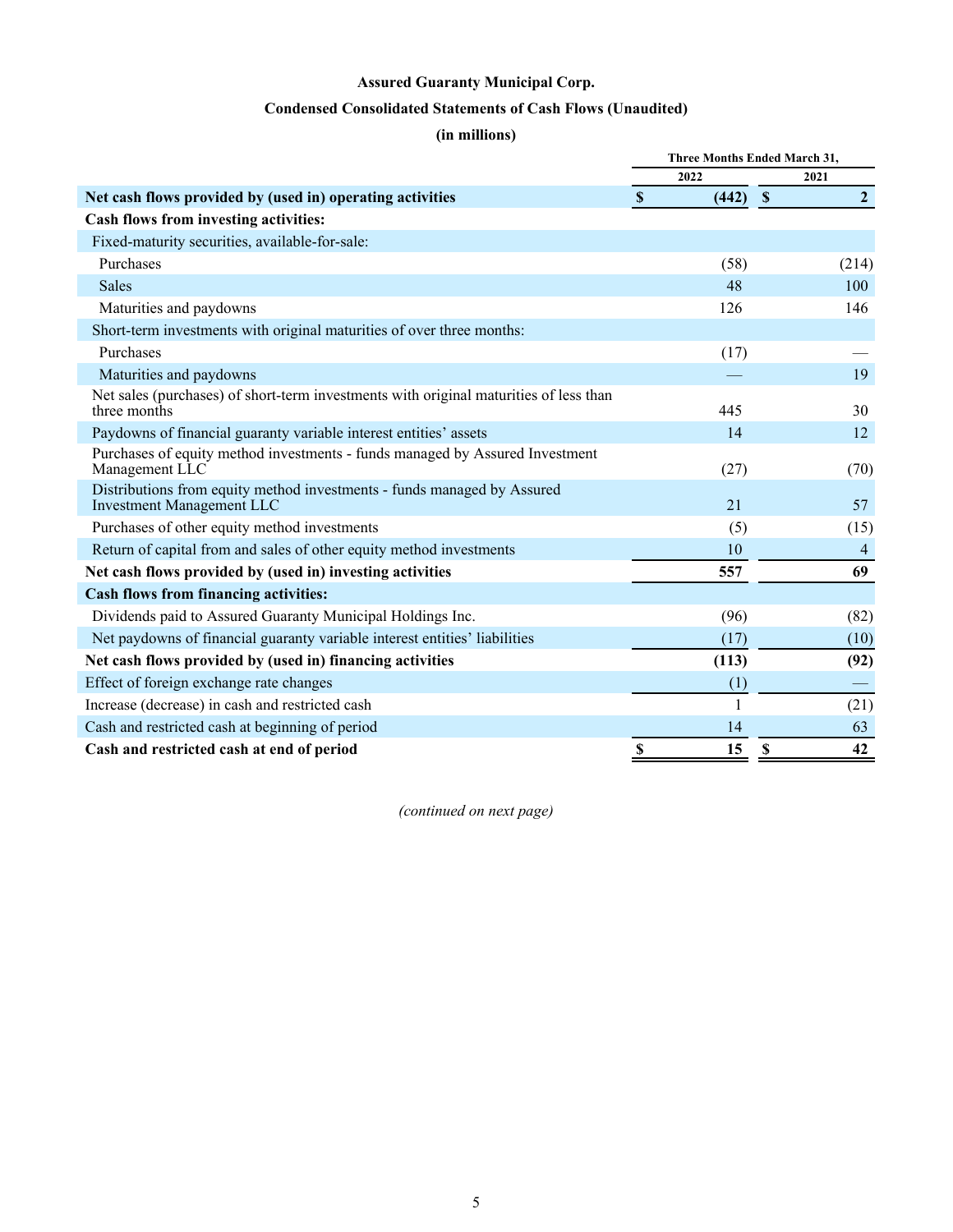# **Condensed Consolidated Statements of Cash Flows (Unaudited) - Continued**

# **(in millions)**

|                                                                                      |   | Three Months Ended March 31, |      |
|--------------------------------------------------------------------------------------|---|------------------------------|------|
|                                                                                      |   | 2022                         | 2021 |
| Supplemental cash flow information:                                                  |   |                              |      |
| Income taxes paid (received)                                                         |   |                              |      |
|                                                                                      |   |                              |      |
| Supplemental disclosure of non-cash activities:                                      |   |                              |      |
| Fixed-maturity securities, available-for-sale, received as salvage                   | S | 487 \$                       |      |
| Fixed-maturity securities, available-for-sale, ceded to a reinsurer                  |   | 27                           |      |
| Fixed-maturity securities, trading, received as salvage                              |   | 115                          |      |
| Fixed-maturity securities, trading, ceded to a reinsurer                             |   | 6                            |      |
| Debt securities of financial guaranty variable interest entities received as salvage |   | 11                           |      |
| Contributions to funds managed by Assured Investment Management LLC                  |   | 5                            |      |
| Return of capital from funds managed by Assured Investment Management LLC            |   | 5                            |      |
|                                                                                      |   |                              |      |

|                                                                                             |                       | As of |                       |  |  |
|---------------------------------------------------------------------------------------------|-----------------------|-------|-----------------------|--|--|
|                                                                                             | <b>March 31, 2022</b> |       | <b>March 31, 2021</b> |  |  |
| Reconciliation of cash and restricted cash to the condensed consolidated balance<br>sheets: |                       |       |                       |  |  |
| Cash                                                                                        | 15 S                  |       | 41                    |  |  |
| Restricted cash (included in other assets)                                                  |                       |       |                       |  |  |
| Cash and restricted cash at the end of period                                               | 15                    |       | 42                    |  |  |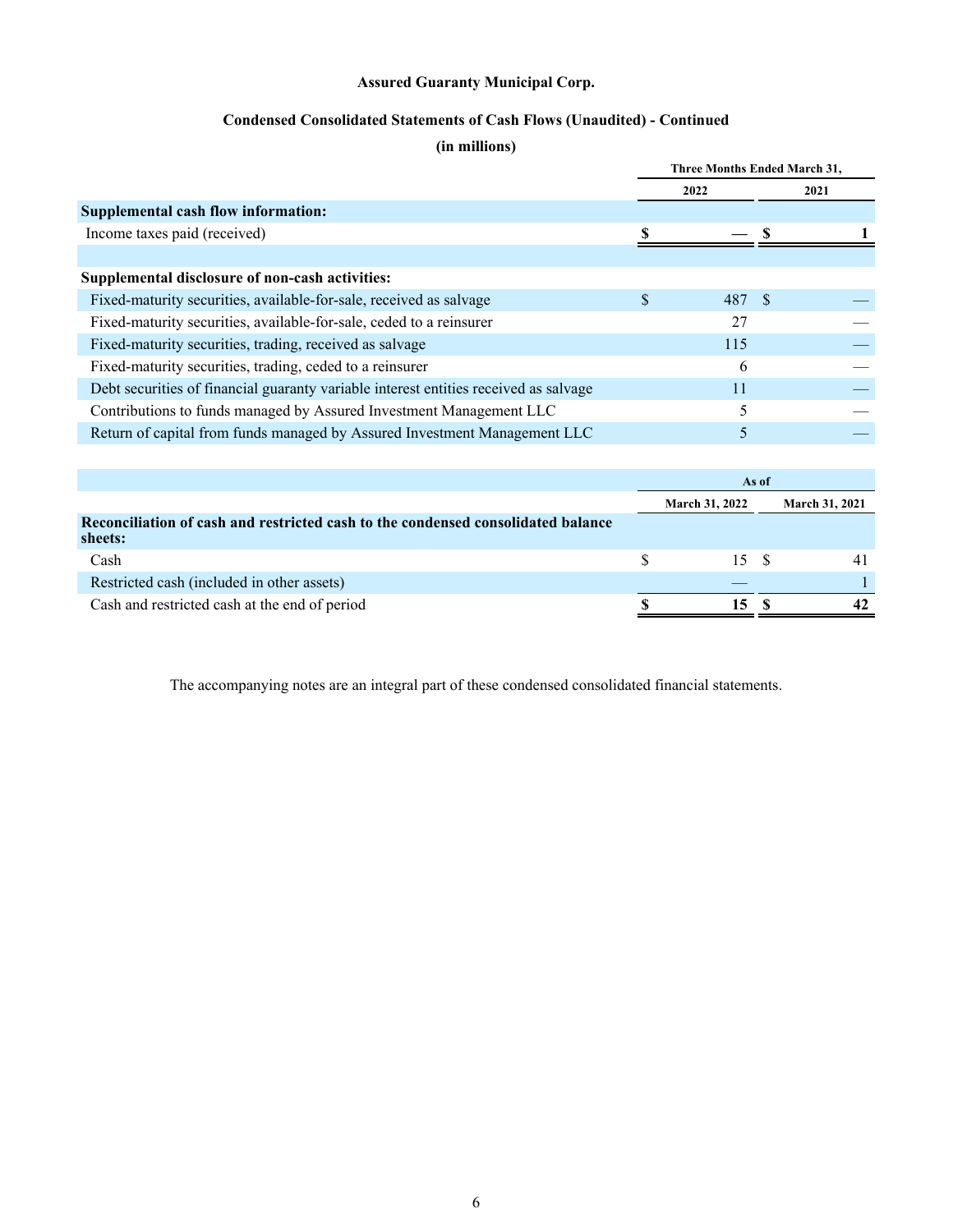#### <span id="page-8-0"></span>**1. Business and Basis of Presentation**

#### **Business**

Assured Guaranty Municipal Corp. (AGM, or together with its subsidiaries, the Company), a New York domiciled insurance company, is a wholly owned subsidiary of Assured Guaranty Municipal Holdings Inc. (AGMH). AGMH is an indirect, wholly owned subsidiary of Assured Guaranty Ltd. (AGL and, together with its subsidiaries, Assured Guaranty). AGL is a Bermuda-based holding company that provides, through its operating subsidiaries, credit protection products to the United States (U.S.) and international public finance (including infrastructure) and structured finance markets, as well as asset management services.

The Company applies its credit underwriting judgment, risk management skills and capital markets experience primarily to offer financial guaranty insurance that protects holders of debt instruments and other monetary obligations from defaults in scheduled payments. If an obligor defaults on a scheduled payment due on an obligation, including a scheduled principal or interest payment (collectively, debt service), the Company is required under its unconditional and irrevocable financial guaranty to pay the amount of the shortfall to the holder of the obligation. Obligations insured by the Company include bonds issued by U.S. state or municipal governmental authorities and notes issued to finance international infrastructure projects. The Company markets its financial guaranty insurance directly to issuers and underwriters of public finance securities as well as to investors in such obligations. AGM had previously offered insurance and reinsurance in the global structured finance market, but has not done so since mid-2008. In addition, AGM's direct subsidiaries, Assured Guaranty UK Limited (AGUK, formerly known as Assured Guaranty (Europe) plc) and Assured Guaranty (Europe) SA (AGE), provide financial guaranties for the international public finance (including infrastructure) market and the asset-backed and other structured finance market. The Company guarantees obligations issued principally in the U.S. and the United Kingdom (U.K.), and also guarantees obligations issued in other countries and regions, including Western Europe, Canada and Australia.

#### **Basis of Presentation**

The unaudited interim condensed consolidated financial statements have been prepared in conformity with accounting principles generally accepted in the United States of America (GAAP). In management's opinion, all material adjustments necessary for a fair statement of the financial condition, results of operations and cash flows of the Company, including its consolidated variable interest entities (VIEs), are reflected in the periods presented and are of a normal, recurring nature. The preparation of financial statements in conformity with GAAP requires management to make estimates and assumptions that affect the reported amounts of assets and liabilities and disclosure of contingent assets and liabilities as of the date of the financial statements and the reported amounts of revenues and expenses during the reporting period. Actual results could differ from those estimates. These unaudited interim condensed consolidated financial statements are as of March 31, 2022 and cover the three-month period ended March 31, 2022 (First Quarter 2022) and the three-month period ended March 31, 2021 (First Quarter 2021). Certain financial information that is normally included in annual financial statements prepared in accordance with GAAP, but is not required for interim reporting purposes, has been condensed or omitted. The year-end condensed consolidated balance sheet data was derived from audited financial statements, but does not include all disclosures required by GAAP. Certain prior year balances have been reclassified to conform to the current year's presentation.

The unaudited interim condensed consolidated financial statements include the accounts of AGM, its direct and indirect subsidiaries and its consolidated financial guaranty VIEs (FG VIEs). Intercompany accounts and transactions between and among all consolidated entities have been eliminated.

The unaudited interim condensed consolidated financial statements should be read in conjunction with the annual consolidated financial statements of AGM included in Exhibit 99.1 in AGL's Form 8-K dated March 30, 2022, filed with the U.S. Securities and Exchange Commission (SEC).

As of March 31, 2022, AGM owned the following principal subsidiaries.

- 100% of AGUK, which was organized in the U.K.
- 99.9999% of AGE, which was organized in France. AGMH owns the remaining 0.0001%.
- 65% of AG Asset Strategies LLC (AGAS). Assured Guaranty Corp. (AGC) owns the remaining 35% of AGAS. AGAS is an investment subsidiary that invests in funds (AssuredIM Funds) managed by its affiliate, Assured Investment Management LLC (AssuredIM LLC) and its investment management affiliates (together with AssuredIM LLC, AssuredIM).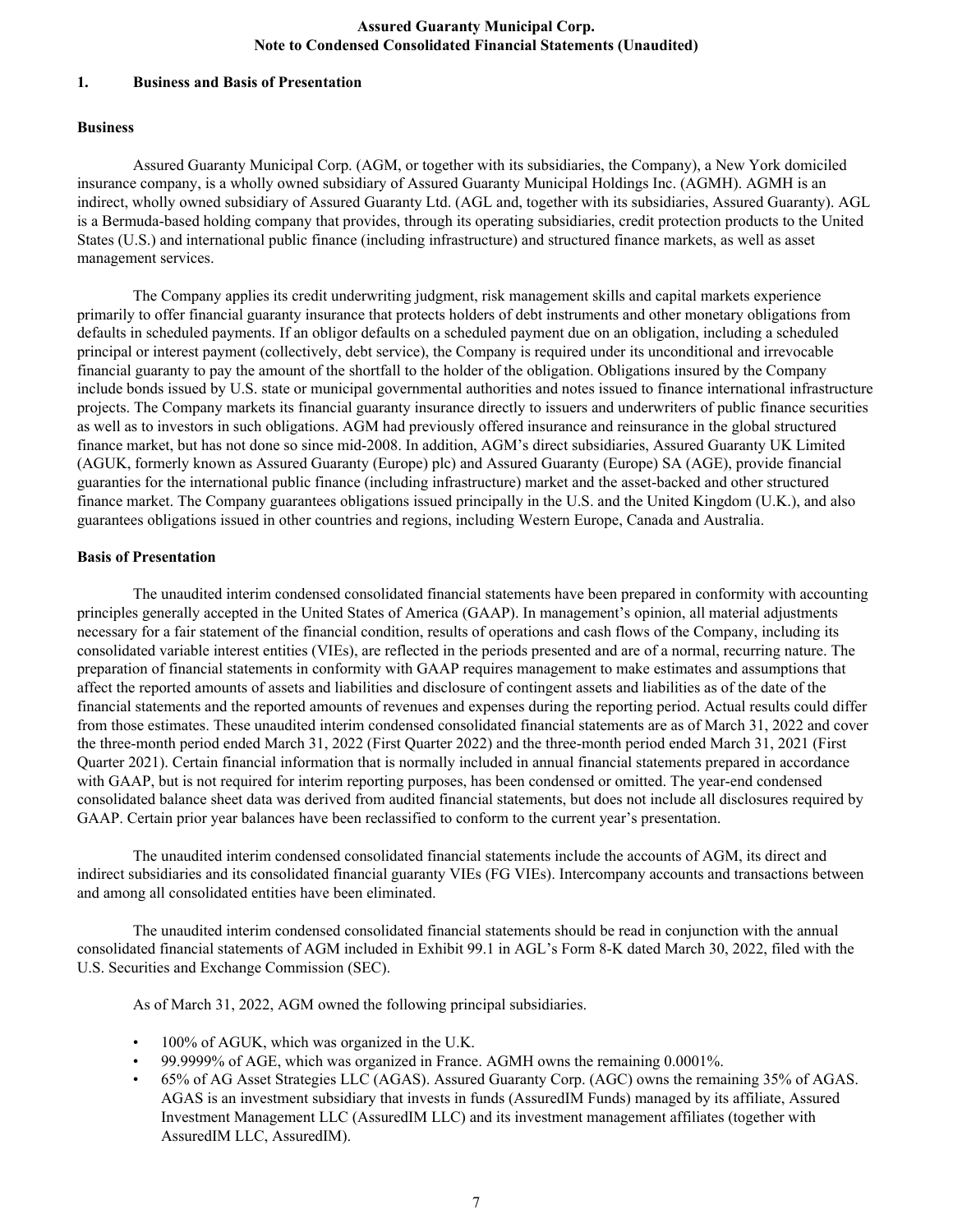Until April 1, 2021, Municipal Assurance Corp. (MAC) was also a principal insurance subsidiary of AGM. On February 24, 2021, the Company received the last regulatory approval required to execute a multi-step transaction to merge MAC with and into AGM, with AGM as the surviving company. The steps leading up to the merger of MAC with and into AGM, with AGM as the surviving company, were effective April 1, 2021, and included (i) the reassumption by AGM and AGC of their respective remaining cessions to MAC, (ii) distributing MAC's earned surplus to AGM and AGC in accordance with their respective 60.7% and 39.3% direct ownership interests in Municipal Assurance Holdings Inc. (MAC Holdings), and (iii) AGM's purchase of AGC's 39.3% interest in MAC Holdings (MAC Transaction). As a result, the Company wrote off the \$16 million carrying value of MAC's licenses, in the first quarter of 2021, and recognized the effects of the multi-step process to merge MAC with and into AGM in the second quarter of 2021, based on outstanding balances on April 1, 2021.

#### **Recent Accounting Standards Adopted**

#### *Reference Rate Reform*

 In March 2020, the Financial Accounting Standards Board (FASB) issued Accounting Standards Update (ASU) 2020-04, *Reference Rate Reform (Topic 848): Facilitation of the Effects of Reference Rate Reform on Financial Reporting*. This ASU provides optional expedients and exceptions for applying GAAP to contracts, hedging relationships, and other transactions affected by reference rate reform if certain criteria are met. The amendments in this ASU only apply to contracts that reference the London Interbank Offered Rate (LIBOR) or another reference rate that is expected to be discontinued due to reference rate reform. This ASU became effective upon issuance and may be applied prospectively for contract modifications that occur from March 12, 2020 through December 31, 2022 (the Reference Rate Transition Period).

In January 2021, the FASB issued ASU 2021-01, *Reference Rate Reform (Topic 848): Scope*, which clarifies the scope of relief related to ASU 2020-04. This ASU became effective upon issuance and may be applied on a full retrospective basis as of any date from the beginning of an interim period that includes or is subsequent to March 12, 2020, or prospectively for contract modifications made on or before December 31, 2022.

The Company adopted the optional relief afforded by these ASUs in the third quarter of 2021 on a prospective basis, and the guidance will be followed until the optional relief terminates on December 31, 2022. The Company has identified insurance contracts, derivatives and other financial instruments that are directly or indirectly influenced by LIBOR, and will be applying the accounting relief as relevant contract modifications are made during the Reference Rate Transition Period. There was no impact to the Company's consolidated financial statements upon the initial adoption of these ASUs.

#### **2. Outstanding Exposure**

The Company sells credit protection primarily in financial guaranty insurance form.

Until 2008, the Company also sold credit protection by issuing policies that guaranteed payment obligations under credit derivatives, primarily credit default swaps (CDS). The Company's contracts accounted for as credit derivatives are generally structured such that the circumstances giving rise to the Company's obligation to make loss payments are similar to those for its financial guaranty insurance contracts. In early 2009, regulatory guidelines were issued that limited the terms under which such protection could be sold. The capital and margin requirements applicable under the Dodd-Frank Wall Street Reform and Consumer Protection Act also contributed to the Company not entering into such new CDS in the U.S. since 2008. The Company has, however, acquired portfolios since 2008 that include financial guaranty contracts in credit derivative form. See Note 8, Fair Value Measurement, for more information.

The Company seeks to limit its exposure to losses by underwriting obligations that it views to be investment grade at inception, although on occasion it may underwrite new issuances that it views to be below-investment-grade (BIG), typically as part of its loss mitigation strategy for existing troubled exposures. The Company also seeks to acquire portfolios of insurance from financial guarantors that are no longer writing new business by acquiring such companies, providing reinsurance on a portfolio of insurance or reassuming a portfolio of reinsurance it had previously ceded; in such instances, it evaluates the risk characteristics of the target portfolio, which may include some BIG exposures, as a whole in the context of the proposed transaction. The Company diversifies its insured portfolio across sector and geography and, in the structured finance portfolio, generally requires subordination or collateral to protect it from loss. Reinsurance may be used in order to reduce net exposure to certain insured transactions.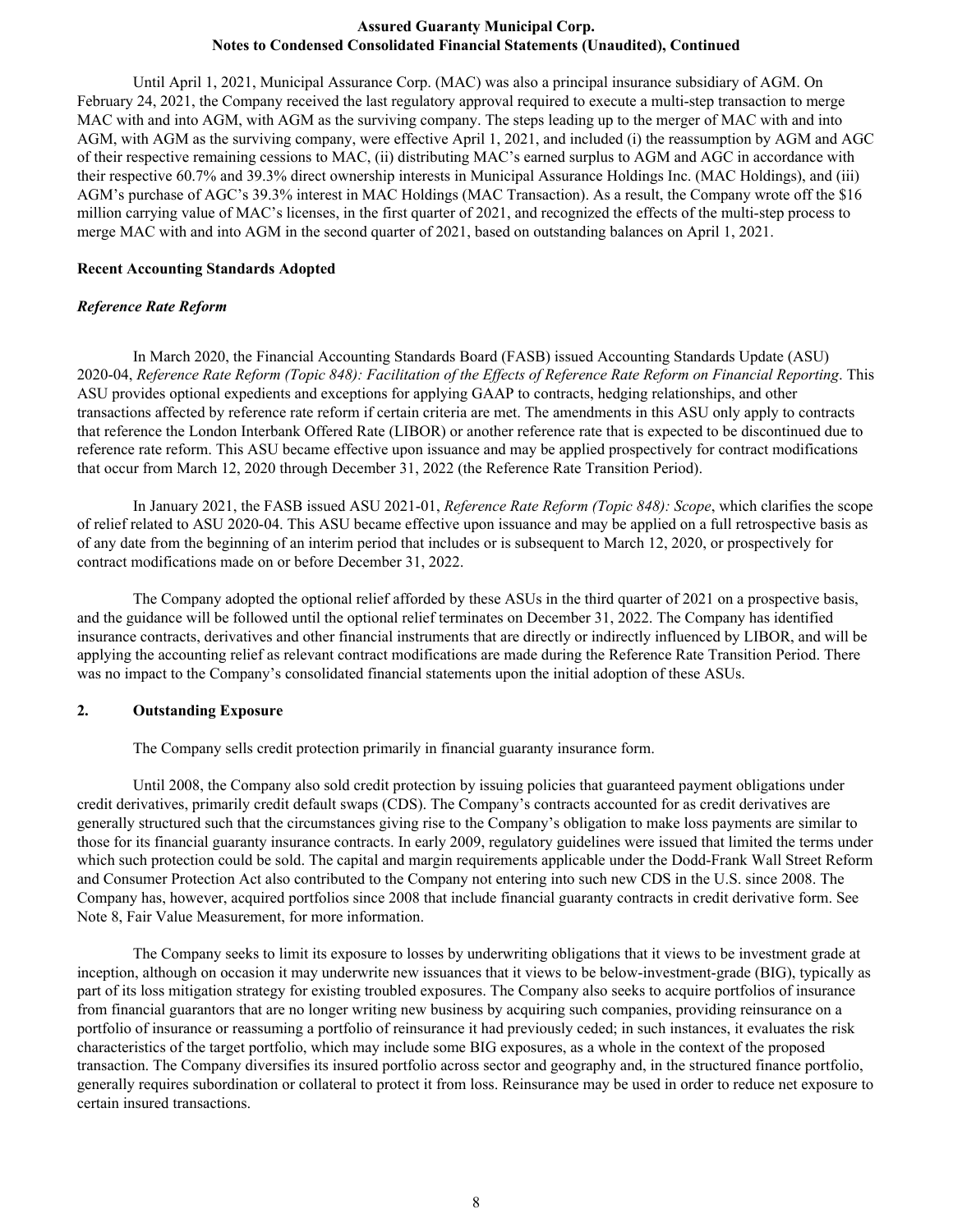Public finance obligations insured by the Company primarily consist of general obligation bonds supported by the taxing powers of U.S. state or municipal governmental authorities, as well as tax-supported bonds, revenue bonds and other obligations supported by covenants from state or municipal governmental authorities or other municipal obligors to impose and collect fees and charges for public services or specific infrastructure projects. The Company includes within public finance obligations those obligations backed by the cash flow from leases or other revenues from projects serving substantial public purposes, including utilities, toll roads, healthcare facilities and government office buildings. The Company also includes within public finance obligations similar obligations issued by territorial and non-U.S. sovereign and sub-sovereign issuers and governmental authorities.

 Structured finance obligations insured by the Company are generally issued by special purpose entities, including VIEs, and backed by pools of assets having an ascertainable cash flow or market value or other specialized financial obligations. Some of these VIEs are consolidated as described in Note 7, Variable Interest Entities. Unless otherwise specified, the outstanding par and debt service amounts presented in this note include outstanding exposures on these VIEs whether or not they are consolidated. While AGM has ceased insuring new originations of asset-backed securities, a portfolio of such obligations remains outstanding. AGM's European subsidiaries, AGUK and AGE, provide financial guarantees in the international public finance market and provide such guarantees in the international structured finance market. AGM has acquired portfolios since 2009 that include financial guaranties of structured finance obligations.

#### **Surveillance Categories**

The Company segregates its insured portfolio into investment grade and BIG surveillance categories to facilitate the appropriate allocation of resources to monitoring and loss mitigation efforts and to aid in establishing the appropriate cycle for periodic review of each exposure. BIG exposures include all exposures with internal credit ratings below BBB-.

The Company's internal credit ratings are based on internal assessments of the likelihood of default and loss severity in the event of default. Internal credit ratings are expressed on a ratings scale similar to that used by the rating agencies and generally reflect an approach similar to that employed by the rating agencies, except that the Company's internal credit ratings focus on future performance rather than lifetime performance.

 The Company classifies those portions of risks benefiting from reimbursement obligations collateralized by eligible assets held in trust in acceptable reimbursement structures as being the higher of 'AA' or their current internal rating. Unless otherwise noted, ratings disclosed herein on the Company's insured portfolio reflect its internal ratings.

The Company monitors its insured portfolio and refreshes its internal credit ratings on individual exposures in quarterly, semi-annual or annual cycles based on the Company's view of the exposure's credit quality, loss potential, volatility and sector. Ratings on exposures in sectors identified as under the most stress or with the most potential volatility are reviewed every quarter, although the Company may also review a rating in response to developments impacting a credit when a ratings review is not scheduled.

Exposures identified as BIG are subjected to further review to determine the probability of a loss. See Note 3, Expected Loss to be Paid (Recovered), for additional information. Surveillance personnel then assign each BIG transaction to one of the three BIG surveillance categories described below based upon whether a future loss is expected and whether a claim has been paid. The Company uses the tax-equivalent yield of AGM's investment portfolio to calculate the present value of projected payments and recoveries and determine whether a future loss is expected in order to assign the appropriate BIG surveillance category to a transaction. For financial statement measurement purposes, the Company uses risk-free rates, which are determined each quarter, to calculate the expected loss.

More extensive monitoring and intervention are employed for all BIG surveillance categories, with internal credit ratings reviewed quarterly. For purposes of determining the appropriate surveillance category, the Company expects "future losses" on a transaction when the Company believes there is at least a 50% chance that, on a present value basis, it will in the future pay claims on that transaction that will not be fully reimbursed. The three BIG surveillance categories are:

- BIG Category 1: Below-investment-grade transactions showing sufficient deterioration to make future losses possible, but for which none are currently expected.
- BIG Category 2: Below-investment-grade transactions for which future losses are expected but for which no claims (other than liquidity claims, which are claims that the Company expects to be reimbursed within one year) have yet been paid.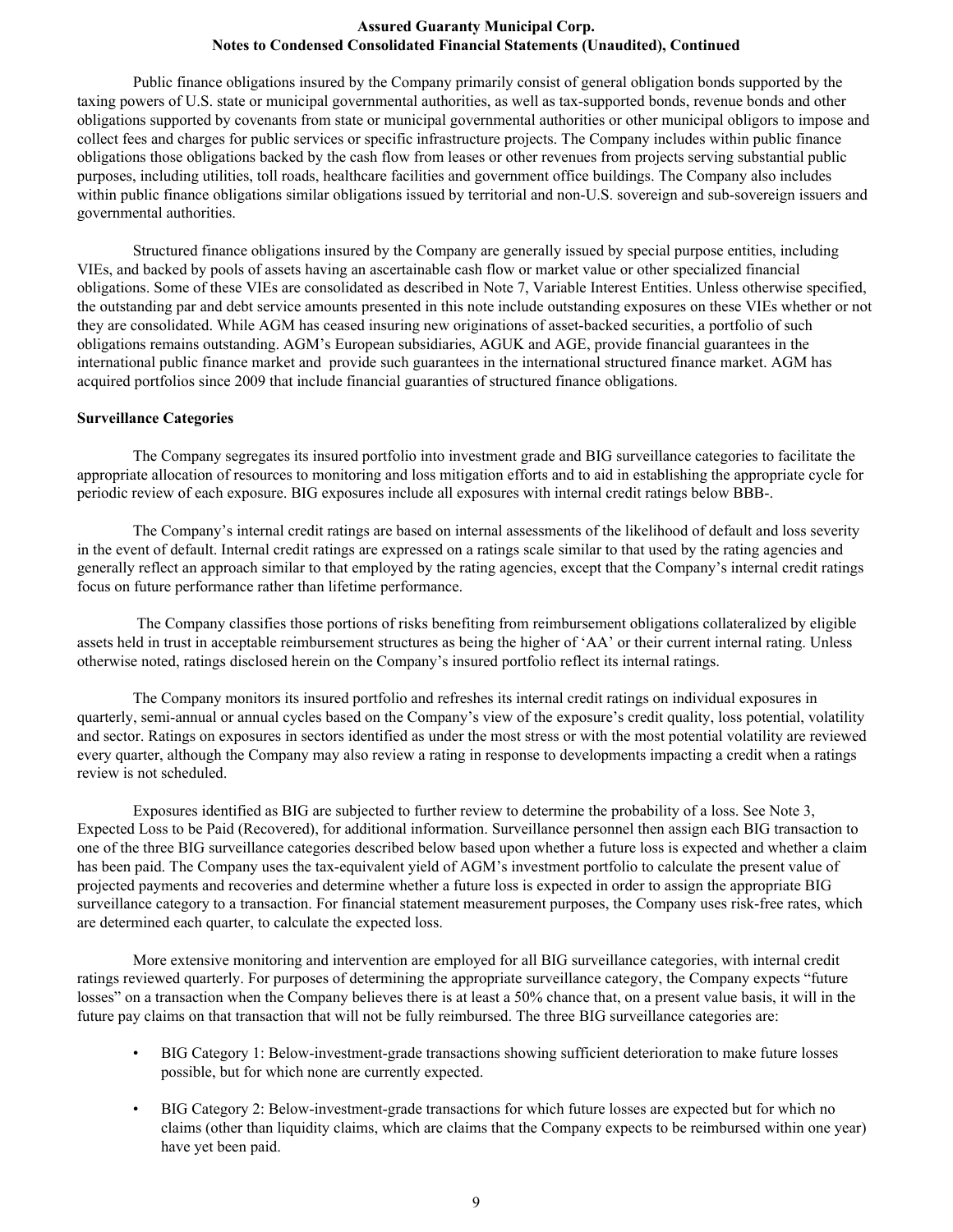• BIG Category 3: Below-investment-grade transactions for which future losses are expected and on which claims (other than liquidity claims) have been paid.

#### **Impact of COVID-19 Pandemic**

 Variants of COVID-19 continue to spread throughout the world, while the production, acceptance, and distribution of vaccines and therapeutics for it are proceeding unevenly across the globe. The emergence of COVID-19 and reactions to it, including various intermittent closures and capacity and travel restrictions, have had a profound effect on the global economy and financial markets. The ultimate size, depth, course and duration of the pandemic, and the effectiveness, acceptance, and distribution of vaccines and therapeutics for it, remain unknown, and the governmental and private responses to the pandemic continue to evolve. Consequently, and due to the nature of the Company's business, all of the direct and indirect consequences of COVID-19 on the Company are not yet fully known to the Company, and still may not emerge for some time.

From shortly after the pandemic reached the U.S. through early 2021 the Company's surveillance department conducted supplemental periodic surveillance procedures to monitor the impact on its insured portfolio of COVID-19 and governmental and private responses to COVID-19, with emphasis on state and local governments and entities that were already experiencing significant budget deficits and pension funding and revenue shortfalls, as well as obligations supported by revenue streams most impacted by various intermittent closures and capacity and travel restrictions or an economic downturn. Given significant federal funding in 2021 and the performance it observed, the Company's surveillance department has reduced these supplemental procedures, but is still monitoring those sectors it identified as most at risk for any developments related to COVID-19 that may impact the ability of issuers to make upcoming debt service payments. The Company has paid only relatively small insurance claims it believes are due at least in part to credit stress arising specifically from COVID-19, and projects nearly full reimbursement for most of those claims.

#### **Components of Outstanding Exposure**

The Company measures its financial guaranty exposure in terms of (i) gross and net par outstanding; and (ii) gross and net debt service.

 The Company typically guarantees the payment of debt service when due. Since most of these payments are due in the future, the Company generally uses gross and net par outstanding as a proxy for its financial guaranty exposure. Gross par outstanding generally represents the principal amount of the insured obligation at a point in time. Net par outstanding equals gross par outstanding net of any reinsurance. The Company includes in its par outstanding calculation the impact of any consumer price index inflator to the reporting date as well as, in the case of accreting (zero-coupon) obligations, accretion to the reporting date. Foreign denominated net par outstanding is translated at the spot rate at the end of the reporting period.

 The Company has, from time to time, purchased securities that it has insured, and for which it had expected losses to be paid (loss mitigation securities), in order to mitigate the economic effect of insured losses. The Company excludes amounts attributable to loss mitigation securities from par and debt service outstanding, and instead includes such amounts in the investment portfolio, because the Company manages such securities as investments and not insurance exposure. As of March 31, 2022 and December 31, 2021, the Company excluded from net par outstanding \$454 million and \$466 million, respectively, attributable to loss mitigation securities.

 Gross debt service outstanding represents the sum of all estimated future debt service payments on the insured obligations, on an undiscounted basis. Net debt service outstanding equals gross debt service outstanding net of any reinsurance. Future debt service payments include the impact of any consumer price index inflator after the reporting date, as well as, in the case of accreting (zero-coupon) obligations, accretion after the reporting date.

The Company calculates its debt service outstanding as follows:

- for insured obligations that are not supported by homogeneous pools of assets (which category includes most of the Company's public finance transactions), as the total estimated contractual future debt service due through maturity, regardless of whether the obligations may be called and regardless of whether, in the case of obligations where principal payments are due when an underlying asset makes a principal payment, the Company believes the obligations will be repaid prior to contractual maturity; and
- for insured obligations that are supported by homogeneous pools of assets that are contractually permitted to prepay principal (which category includes, for example, residential mortgage-backed securities (RMBS)), as the total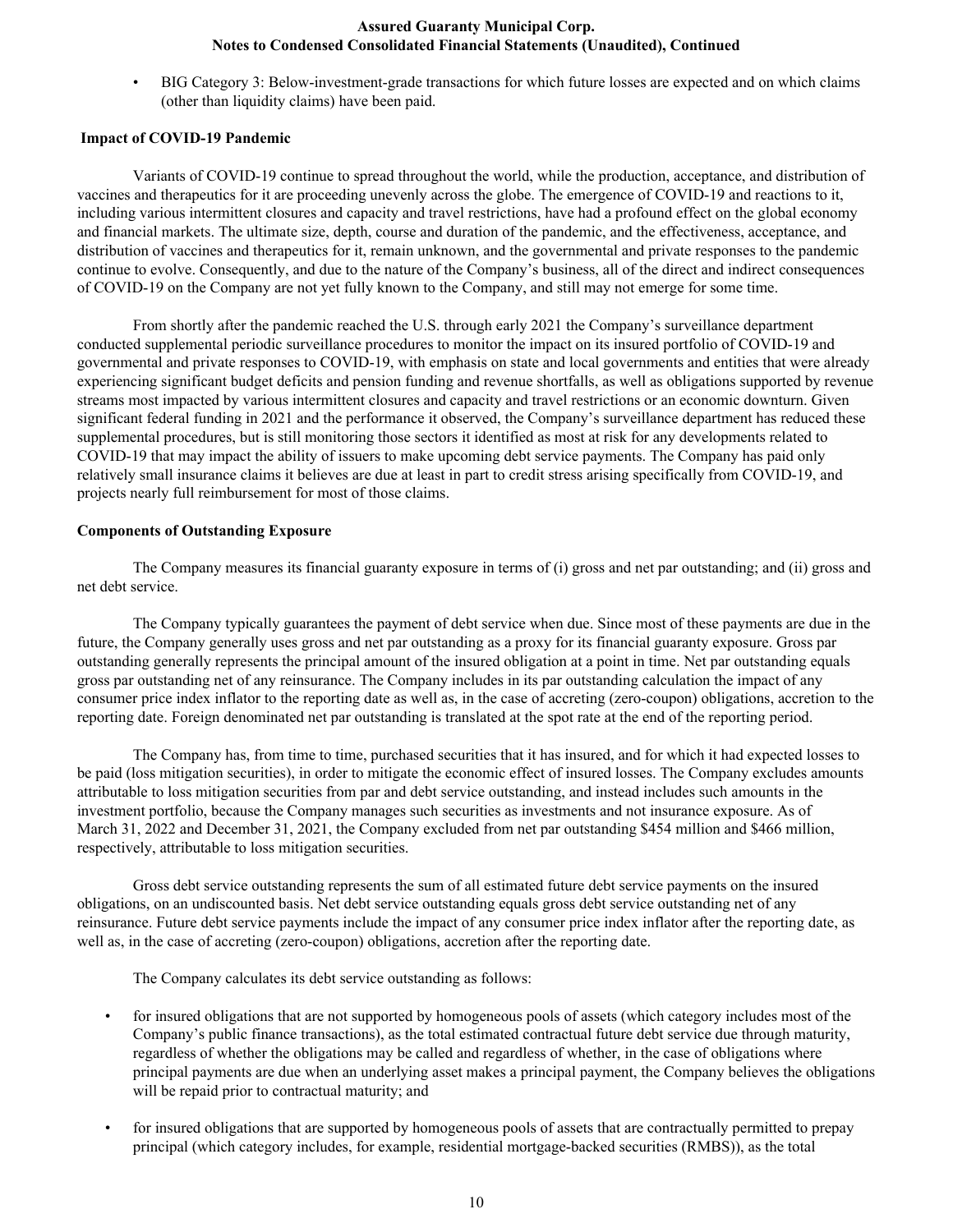estimated expected future debt service due on insured obligations through their respective expected terms, which includes the Company's expectations as to whether the obligations may be called and, in the case of obligations where principal payments are due when an underlying asset makes a principal payment, when the Company expects principal payments to be made prior to contractual maturity.

 The calculation of debt service requires the use of estimates, which the Company updates periodically, including estimates and assumptions for the expected remaining term of insured obligations supported by homogeneous pools of assets, updated interest rates for floating and variable rate insured obligations, behavior of consumer price indices for obligations with consumer price index inflators, foreign exchange rates and other assumptions based on the characteristics of each insured obligation. Debt service is a measure of the estimated maximum potential exposure to insured obligations before considering the Company's various legal rights to the underlying collateral and other remedies available to it under its financial guaranty contract.

 Actual debt service may differ from estimated debt service due to refundings, terminations, negotiated restructurings, prepayments, changes in interest rates on variable rate insured obligations, consumer price index behavior differing from that projected, changes in foreign exchange rates on non-U.S. dollar denominated insured obligations and other factors.

|                          | $P_{\text{tot}}$ , $P_{\text{tot}}$ and $P_{\text{tot}}$ are $P_{\text{tot}}$ |    |            |               |                         |              |            |
|--------------------------|-------------------------------------------------------------------------------|----|------------|---------------|-------------------------|--------------|------------|
|                          | As of March 31, 2022                                                          |    |            |               | As of December 31, 2021 |              |            |
|                          | Gross                                                                         |    | <b>Net</b> |               | Gross                   |              | <b>Net</b> |
|                          |                                                                               |    |            | (in millions) |                         |              |            |
| <b>Debt Service</b>      |                                                                               |    |            |               |                         |              |            |
| Public finance           | \$<br>320,059                                                                 | \$ | 241,612    | <sup>S</sup>  | 322,192                 | <sup>S</sup> | 242,698    |
| Structured finance       | 3,365                                                                         |    | 2,888      |               | 3,670                   |              | 3,179      |
| Total financial guaranty | 323,424                                                                       |    | 244,500    |               | 325,862                 |              | 245,877    |
|                          |                                                                               |    |            |               |                         |              |            |
| <b>Par Outstanding</b>   |                                                                               |    |            |               |                         |              |            |
| Public finance           | \$<br>204,684                                                                 | S  | 153,236    | <sup>S</sup>  | 205,658                 | S            | 153,574    |
| Structured finance       | 2,857                                                                         |    | 2,408      |               | 3,107                   |              | 2,645      |
| Total financial guaranty | 207,541                                                                       |    | 155,644    |               | 208,765                 |              | 156,219    |

# **Financial Guaranty Portfolio Debt Service and Par Outstanding**

In addition to amounts shown in the table above, the Company had outstanding commitments to provide guaranties of \$1,174 million of public finance direct gross par and \$13 million of structured finance direct gross par as of March 31, 2022. These commitments are contingent on the satisfaction of all conditions set forth in them and may expire unused or be canceled at the counterparty's request. Therefore, the total commitment amount does not necessarily reflect actual future guaranteed amounts.

# **Financial Guaranty Portfolio by Internal Rating As of March 31, 2022**

|                              | <b>Public Finance</b><br>U.S.                  |             |                               | <b>Public Finance</b><br>Non-U.S. |             |    | <b>Structured Finance</b><br>U.S. |               |      | <b>Structured Finance</b><br>Non-U.S. |               | Total                         |               |
|------------------------------|------------------------------------------------|-------------|-------------------------------|-----------------------------------|-------------|----|-----------------------------------|---------------|------|---------------------------------------|---------------|-------------------------------|---------------|
| <b>Rating Category</b>       | <b>Net Par</b><br>$\frac{0}{0}$<br>Outstanding |             | <b>Net Par</b><br>Outstanding |                                   | $\%$        |    | <b>Net Par</b><br>Outstanding     | $\%$          |      | <b>Net Par</b><br>Outstanding         | $\frac{6}{9}$ | <b>Net Par</b><br>Outstanding | $\frac{0}{0}$ |
|                              |                                                |             |                               |                                   |             |    | (dollars in millions)             |               |      |                                       |               |                               |               |
| AAA                          | \$<br>200                                      | $0.2 \%$ \$ |                               | 712                               | $2.1 \%$ \$ |    | 352                               | $16.4 \%$     | - \$ | 154                                   | 59.2 $%$ \$   | 1,418                         | $0.9\%$       |
| AA                           | 9,711                                          | 8.2         |                               | 3,443                             | 9.9         |    | 826                               | 38.5          |      |                                       | 0.8           | 13,982                        | 9.0           |
| $\mathbf{A}$                 | 64,454                                         | 54.4        |                               | 8,908                             | 25.6        |    | 58                                | 2.6           |      |                                       | 0.8           | 73,422                        | 47.2          |
| <b>BBB</b>                   | 42,181                                         | 35.5        |                               | 21,211                            | 61.1        |    | 88                                | 4.1           |      | 102                                   | 39.2          | 63,582                        | 40.8          |
| <b>BIG</b>                   | 1,973                                          | 1.7         |                               | 443                               | 1.3         |    | 824                               | 38.4          |      |                                       |               | 3.240                         | 2.1           |
| Total net par<br>outstanding | 118,519                                        | $100.0 \%$  |                               | 34,717                            | $100.0 \%$  | -S | 2,148                             | $100.0 \%$ \$ |      | 260                                   | $100.0 \%$    | 155,644                       | 100.0 %       |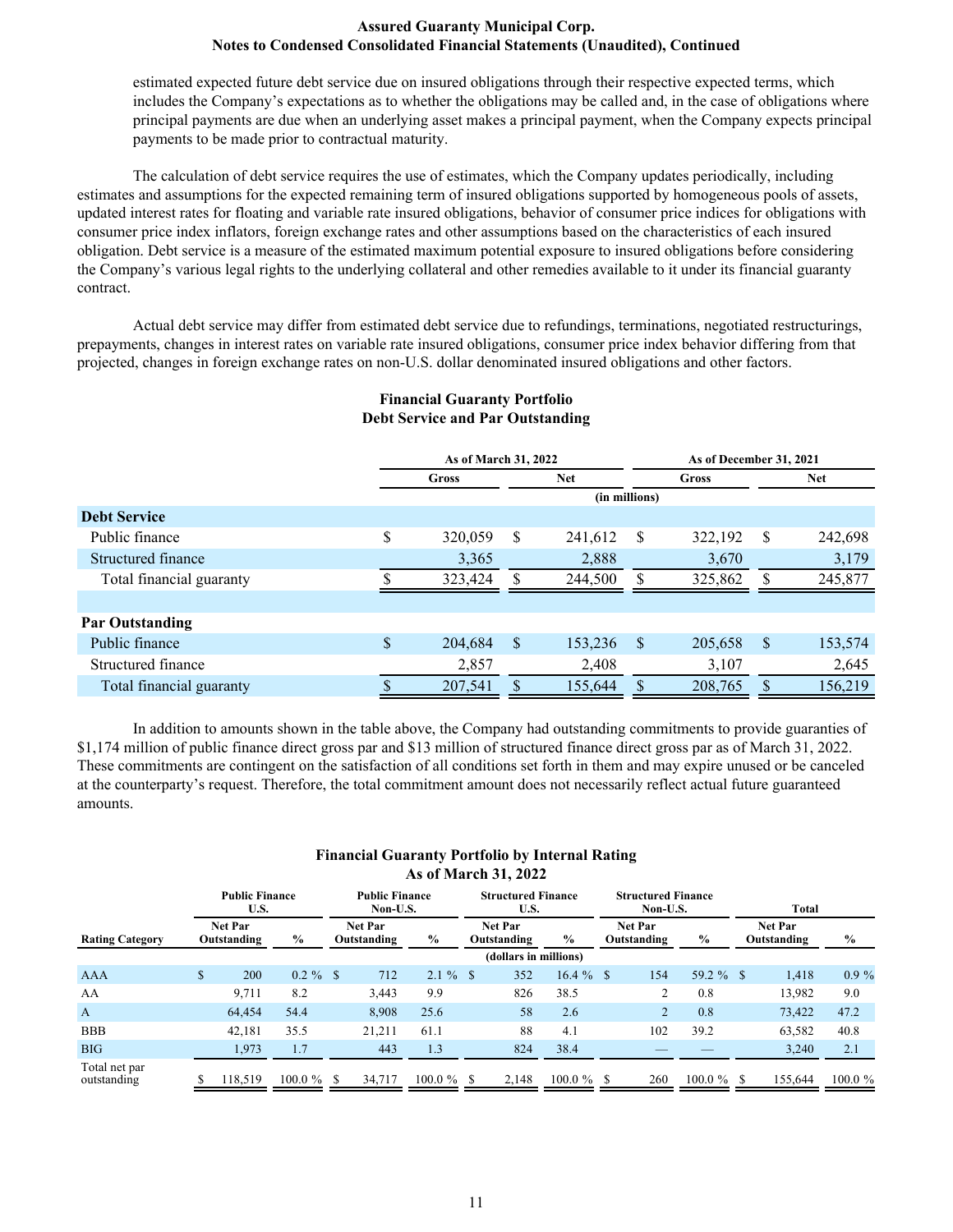# **Financial Guaranty Portfolio by Internal Rating As of December 31, 2021**

|                              | <b>Public Finance</b><br>U.S. |               |                               | <b>Public Finance</b><br>Non-U.S. |               | <b>Structured Finance</b><br>U.S. |               |    | <b>Structured Finance</b><br>Non-U.S. |            |               |                        |            |
|------------------------------|-------------------------------|---------------|-------------------------------|-----------------------------------|---------------|-----------------------------------|---------------|----|---------------------------------------|------------|---------------|------------------------|------------|
| <b>Rating Category</b>       | <b>Net Par</b><br>Outstanding | $\%$          | <b>Net Par</b><br>Outstanding |                                   | $\%$          | <b>Net Par</b><br>Outstanding     | $\frac{6}{9}$ |    | <b>Net Par</b><br>Outstanding         | $\%$       |               | Net Par<br>Outstanding | $\%$       |
|                              |                               |               |                               |                                   |               | (dollars in millions)             |               |    |                                       |            |               |                        |            |
| AAA                          | \$<br>201                     | $0.2 \%$ \$   |                               | 704                               | $2.0\%$ \$    | 365                               | $15.4 \%$     | -S | 156                                   | 58.2 %     | <sup>\$</sup> | 1,426                  | $0.9\%$    |
| AA                           | 9,615                         | 8.1           |                               | 3,643                             | 10.3          | 948                               | 39.9          |    | 2                                     | 0.8        |               | 14,208                 | 9.1        |
| $\mathbf{A}$                 | 64,002                        | 54.2          |                               | 9,152                             | 25.8          | 91                                | 3.8           |    | 3                                     | 1.1        |               | 73,248                 | 46.9       |
| <b>BBB</b>                   | 41,611                        | 35.2          |                               | 21,437                            | 60.6          | 125                               | 5.2           |    | 107                                   | 39.9       |               | 63,280                 | 40.5       |
| <b>BIG</b>                   | 2,736                         | 2.3           |                               | 473                               | 1.3           | 848                               | 35.7          |    |                                       |            |               | 4,057                  | 2.6        |
| Total net par<br>outstanding | 118.165                       | $100.0 \%$ \$ |                               | 35,409                            | $100.0 \%$ \$ | 2.377                             | $100.0 \%$ \$ |    | 268                                   | $100.0 \%$ | S.            | 156.219                | $100.0 \%$ |

#### **Components of BIG Net Par Outstanding As of March 31, 2022**

|                          | <b>BIG Net Par Outstanding</b> |       |    |      |              |                  |              | <b>Net Par</b>   |              |             |
|--------------------------|--------------------------------|-------|----|------|--------------|------------------|--------------|------------------|--------------|-------------|
|                          |                                | BIG1  |    | BIG2 |              | BIG <sub>3</sub> |              | <b>Total BIG</b> |              | Outstanding |
|                          |                                |       |    |      |              | (in millions)    |              |                  |              |             |
| Public finance:          |                                |       |    |      |              |                  |              |                  |              |             |
| U.S. public finance      | \$                             | 867   | -S | 42   | - \$         | 1,064            | - \$         | 1,973            | <sup>S</sup> | 118,519     |
| Non-U.S. public finance  |                                | 408   |    |      |              | 35               |              | 443              |              | 34,717      |
| Public finance           |                                | 1,275 |    | 42   |              | 1,099            |              | 2,416            |              | 153,236     |
| Structured finance:      |                                |       |    |      |              |                  |              |                  |              |             |
| <b>U.S. RMBS</b>         |                                | 45    |    | 47   |              | 714              |              | 806              |              | 1,505       |
| Other structured finance |                                |       |    |      |              | 18               |              | 18               |              | 903         |
| Structured finance       |                                | 45    |    | 47   |              | 732              |              | 824              |              | 2,408       |
| Total                    |                                | 1,320 | S  | 89   | <sup>S</sup> | 1,831            | <sup>S</sup> | 3,240            |              | 155,644     |

# **Components of BIG Net Par Outstanding As of December 31, 2021**

|                          | <b>BIG Net Par Outstanding</b> |       |    |      |              |                  |      | <b>Net Par</b>   |      |             |
|--------------------------|--------------------------------|-------|----|------|--------------|------------------|------|------------------|------|-------------|
|                          |                                | BIG1  |    | BIG2 |              | BIG <sub>3</sub> |      | <b>Total BIG</b> |      | Outstanding |
|                          |                                |       |    |      |              | (in millions)    |      |                  |      |             |
| Public finance:          |                                |       |    |      |              |                  |      |                  |      |             |
| U.S. public finance      | \$                             | 1,062 | -S | 42   | -S           | 1,632            | - \$ | 2,736            | - \$ | 118,165     |
| Non-U.S. public finance  |                                | 437   |    |      |              | 36               |      | 473              |      | 35,409      |
| Public finance           |                                | 1,499 |    | 42   |              | 1,668            |      | 3,209            |      | 153,574     |
| Structured finance:      |                                |       |    |      |              |                  |      |                  |      |             |
| <b>U.S. RMBS</b>         |                                | 95    |    |      |              | 734              |      | 829              |      | 1,561       |
| Other structured finance |                                |       |    |      |              | 19               |      | 19               |      | 1,084       |
| Structured finance       |                                | 95    |    |      |              | 753              |      | 848              |      | 2,645       |
| Total                    |                                | 1,594 |    | 42   | <sup>S</sup> | 2,421            |      | 4,057            | \$   | 156,219     |

#### **Exposure to Puerto Rico**

The Company had insured exposure to general obligation bonds of the Commonwealth of Puerto Rico (Puerto Rico or the Commonwealth) and various obligations of its related authorities and public corporations aggregating \$1,216 million net par outstanding as of March 31, 2022, a decrease of \$569 million from the \$1,785 million net par outstanding as of December 31, 2021. Of that \$1,216 million net par outstanding, \$1,136 million was rated BIG, while the remainder was rated AA because it relates to second-to-pay policies on obligations insured by AGC, an affiliate of the Company. The Company has paid claims as a result of payment defaults on all of its BIG Puerto Rico exposures except the Municipal Finance Agency (MFA).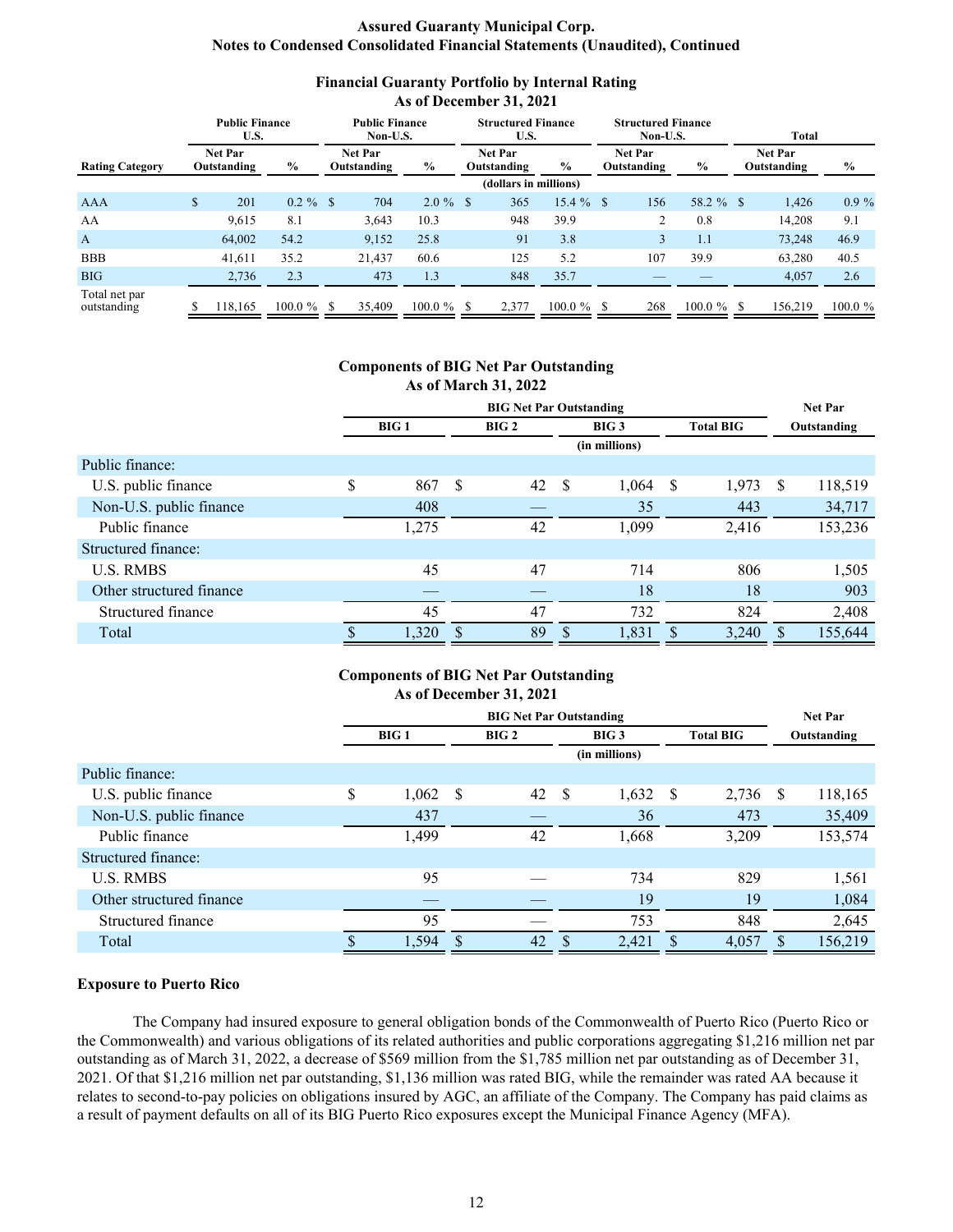On June 30, 2016, the Puerto Rico Oversight, Management, and Economic Stability Act (PROMESA) was signed into law. PROMESA established a seven-member Financial Oversight and Management Board (the FOMB) with authority to require that balanced budgets and fiscal plans be adopted and implemented by Puerto Rico. Title III of PROMESA provides for a process analogous to a voluntary bankruptcy process under Chapter 9 of the United States Bankruptcy Code (Bankruptcy Code).

After over five years of negotiations, on March 15, 2022, a substantial portion of the Company's Puerto Rico exposure was resolved in accordance with an order entered by the United States District Court of the District of Puerto Rico (Federal District Court of Puerto Rico):

• On January 18, 2022, the Federal District Court of Puerto Rico, acting under Title III of PROMESA, entered an order and judgment confirming the Modified Eighth Amended Title III Joint Plan of Adjustment of the Commonwealth of Puerto Rico, the Employees Retirement System of the Government of the Commonwealth of Puerto Rico, and the Puerto Rico Public Buildings Authority (GO/PBA Plan). The GO/PBA Plan restructured approximately \$35 billion of debt (including the Puerto Rico General Obligation (GO) and Public Buildings Authority (PBA) bonds insured by the Company) and other claims against the government of Puerto Rico and certain entities as well as \$50 billion in pension obligations (none of the pension obligations are insured by the Company), all consistent with the terms of the settlement embodied in a revised GO and PBA plan support agreement (PSA) entered into by AGM and AGC on February 22, 2021, with certain other stakeholders, the Commonwealth, and the FOMB (GO/PBA PSA).

As a result of the consummation on March 15, 2022, of the GO/PBA Plan (the March Puerto Rico Resolution), including claim payments made by the Company under the March Puerto Rico Resolution, the Company's insurance exposure to Puerto Rico GO and PBA was greatly reduced.

 The Company is continuing its efforts to resolve two other Puerto Rico insured exposures that are in payment default, the Puerto Rico Highways and Transportation Authority (PRHTA) and the Puerto Rico Electric Power Authority (PREPA). Both economic and political developments, including those related to the COVID-19 pandemic, may impact any resolution of the Company's PRHTA and PREPA insured exposures and the value of the consideration the Company has received in connection with the March Puerto Rico Resolution or may receive in the future in connection with any future resolutions of the Company's PRHTA and/or PREPA insured exposures. The impact of developments relating to Puerto Rico during any quarter or year could be material to the Company's results of operations and shareholders' equity.

#### *Puerto Rico GO and PBA*

As of March 31, 2022, the Company had remaining \$6 million of insured net par outstanding of GO bonds and \$1 million of insured net par outstanding of PBA bonds. All of this remaining exposure is a result of investors making the second election described further below.

Under the GO/PBA Plan the Company received (including amounts received in connection with the second election described further below):

- \$229 million in cash, net of ceded reinsurance,
- \$282 million of new recovery bonds (see Note 6, Investments and Note 7, Variable Interest Entities for additional information), which represents the face value of current interest bonds and the maturity value of capital appreciation bonds, net of outbound reinsurance (\$488 million gross of outbound reinsurance), and
- \$116 million of contingent value instruments (CVIs) (see Note 6, Investments and Note 7, Variable Interest Entities for additional information), which represents the original notional value, net of outbound reinsurance (\$204 million gross of outbound reinsurance).

The CVIs are intended to provide creditors with additional recoveries tied to the outperformance of the Puerto Rico 5.5% Sales and Use Tax (SUT) receipts against May 2020 certified fiscal plan projections, subject to annual and lifetime caps. The Company has sold a portion of the new recovery bonds and CVIs it received on March 15, 2022, and may sell in the future any new recovery bonds or CVIs it continues to hold. The fair value of any new recovery bonds or CVIs the Company retains will fluctuate. Any gains or losses on sales of new recovery bonds and CVIs relative to their values on March 15, 2022, were and will be reported as realized gains and losses on investments and other income (loss), rather than loss and loss adjustment expense (LAE). The notional amount of the CVI represents the sum of the maximum distributions the holder could receive under the CVI, subject to the cumulative and annual caps, if the SUT sufficiently exceeds 2020 certified fiscal plan projections, without any discount for time.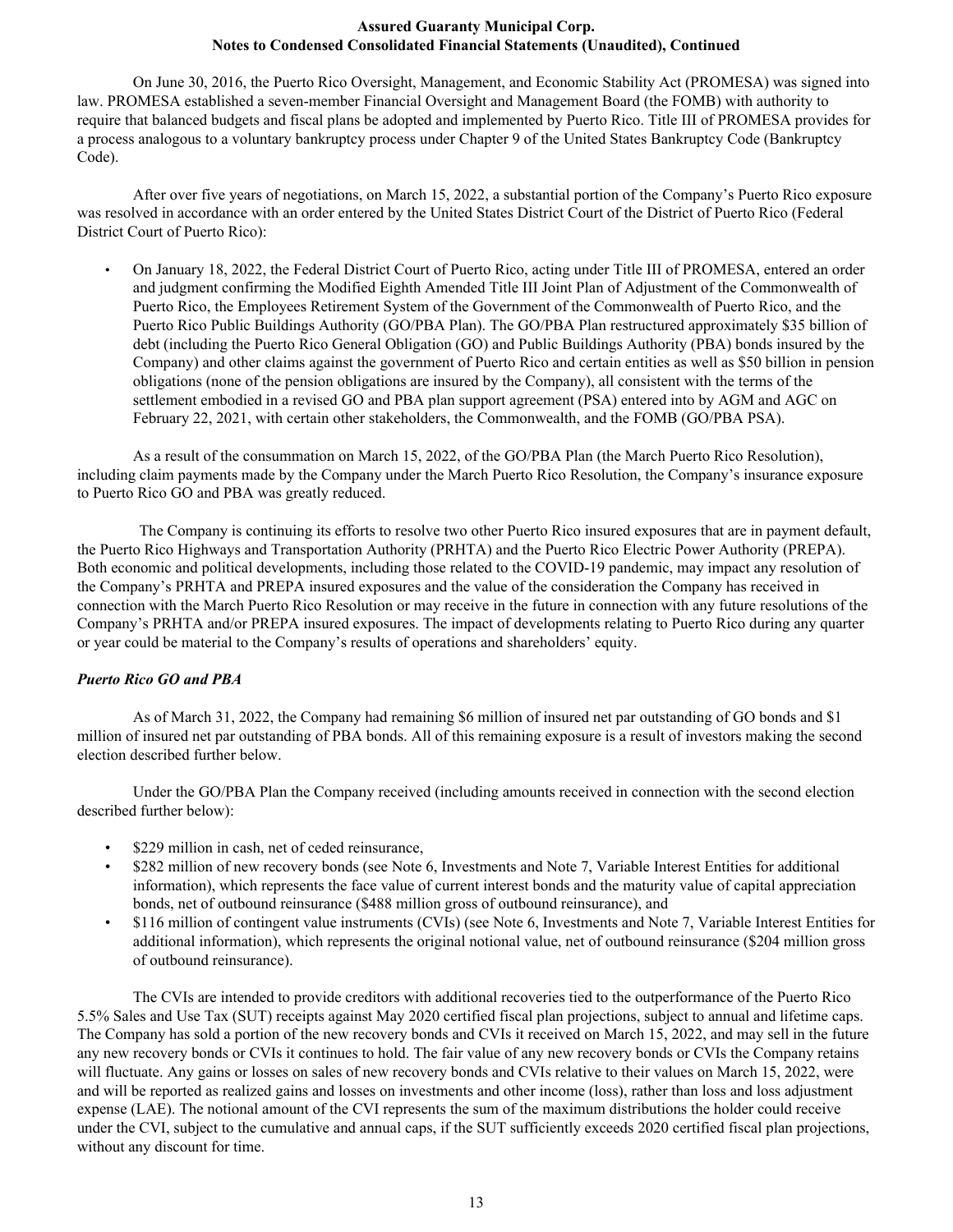In August 2021, the Company exercised certain elections under the GO/PBA Plan that impact the timing of payments under its insurance policies. In accordance with the terms of the GO/PBA Plan, the payment of the principal of all GO bonds and PBA bonds insured by the Company was accelerated against the Commonwealth and became due and payable as of March 15, 2022. With respect to certain insured securities covered by the GO/PBA Plan, insured bondholders were permitted to elect either: (i) to receive on March 15, 2022, 100% of the then outstanding principal amount of insured bonds plus accrued interest; or (ii) to receive custody receipts that represent an interest in the legacy insurance policy plus cash, new recovery bonds and CVIs (in aggregate, Plan Consideration) that constitute distributions under the GO/PBA Plan. For those who made the second election, distributions of Plan Consideration are immediately passed through to insured bondholders under the custody receipts to the extent of any cash or proceeds of new securities held in the custodial trust and are applied to make payments and/or prepayments of amounts due under the legacy insured bonds. The Company's insurance policy continues to guarantee principal and interest coming due on the legacy insured bonds in accordance with the terms of such insurance policy on the originally scheduled legacy bond interest and principal payment dates to the extent that distributions of Plan Consideration are insufficient to pay such amounts after giving effect to the distributions described in the immediately preceding sentence. In the case of insured bondholders who elected to receive custody receipts, the Company retains the right to satisfy its obligations under the insurance policy with respect to the related legacy insured bonds at any time thereafter, with 30 days' notice, by paying 100% of the then outstanding principal amount of insured bonds plus accrued interest.

#### *PRHTA*

As of March 31, 2022, the Company had \$614 million of insured net par outstanding that is covered by a PSA with respect to PRHTA entered into on May 5, 2021, by AGM and AGC and certain other stakeholders, the Commonwealth, and the FOMB (the HTA PSA): \$233 million insured net par outstanding of PRHTA (transportation revenue) bonds and \$381 million insured net par outstanding of PRHTA (highway revenue) bonds. The transportation revenue bonds are secured by a subordinate gross lien on gasoline and gas oil and diesel oil taxes, motor vehicle license fees and certain tolls, plus a first lien on taxes on crude oil, unfinished oil and derivative products. The highway revenue bonds are secured by a gross lien on gasoline and gas oil and diesel oil taxes, motor vehicle license fees and certain tolls.

The HTA PSA provides for payments to AGM and AGC consisting of: (i) cash; (ii) new bonds expected to be backed by toll revenue (Toll Bonds); and (iii) a CVI. The HTA PSA contemplates a Title III proceeding requiring court approval of a disclosure statement, solicitation and voting process, and a plan confirmation hearing. On May 2, 2022, the FOMB took the first step in this process by filing with the Title III Court a plan of adjustment for HTA (HTA Plan) which it believes to be consistent with the HTA PSA. The Title III Court set the disclosure statement hearing relating to the HTA Plan for June 17, 2022. The HTA PSA includes a number of conditions and the HTA Plan is subject to confirmation by the Title III Court, so there can be no assurance that the consensual resolution for PRHTA embodied in the HTA PSA will be achieved in its current form, or at all.

On February 22, 2022, the FOMB certified a revised fiscal plan for PRHTA generally consistent with the HTA PSA.

#### *PREPA*

As of March 31, 2022, the Company had \$469 million insured net par outstanding of PREPA obligations. The PREPA obligations are secured by a lien on the revenues of the electric system. On May 3, 2019, AGM and AGC entered into a restructuring support agreement with respect to PREPA with PREPA and other stakeholders, including a group of uninsured PREPA bondholders, the Commonwealth and the FOMB (PREPA RSA). This agreement was terminated by Puerto Rico on March 8, 2022.

On April 8, 2022, Judge Laura Taylor Swain of the Federal District Court of Puerto Rico issued an order appointing as members of a PREPA mediation team U.S. Bankruptcy Judges Shelley Chapman (lead mediator), Robert Drain and Brendan Shannon. Judge Swain also entered a separate order establishing the terms and conditions of mediation (PREPA Mediation), which is now schedule to terminate on July 1, 2022.

The last revised fiscal plan for PREPA was certified by the FOMB on May 27, 2021.

#### *Other Puerto Rico Exposures*

*MFA*. As of March 31, 2022, the Company had \$126 million insured net par outstanding of bonds issued by MFA secured by a lien on local property tax revenues. As of the date of this filing, all debt service payments on MFA bonds insured by the Company have been made in full.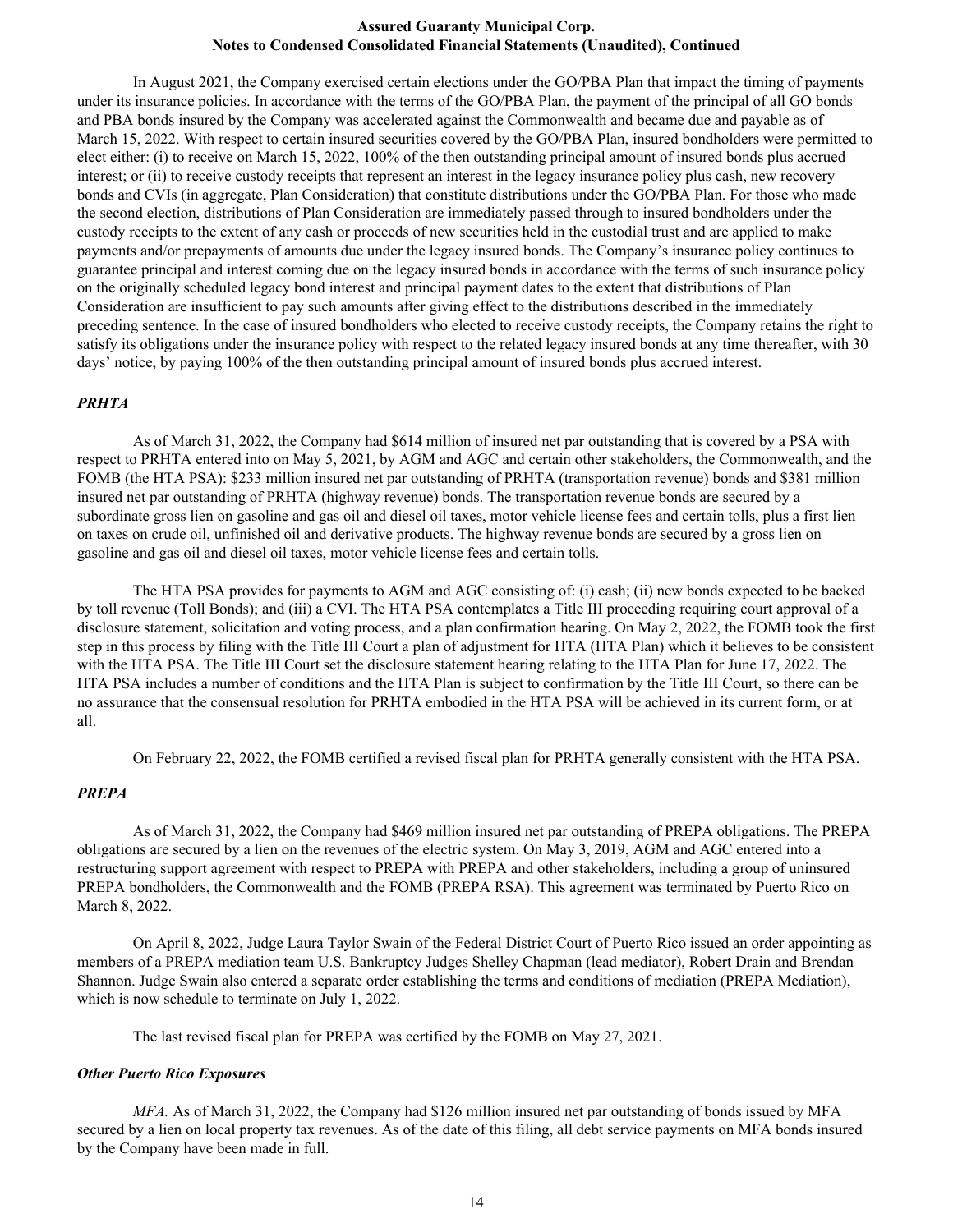#### *Puerto Rico Litigation*

Currently, there are numerous legal actions relating to the default by the Commonwealth and certain of its instrumentalities on debt service payments, and related matters, and the Company is a party to a number of them. The Company has taken legal action, and may take additional legal action in the future, to enforce its rights with respect to Puerto Rico obligations which the Company insures. In addition, the Commonwealth, the FOMB and others have taken legal action naming the Company as party.

A number of legal actions involving the Company and relating to Puerto Rico Convention Center District Authority (PRCCDA) and Puerto Rico Infrastructure Financing Authority (PRIFA), as well as claims related to the clawback of certain excise taxes and revenues pledged to secure bonds issued by PRHTA, were resolved on March 15, 2022 in connection with the consummation of the March Puerto Rico Resolution. All other proceedings remain stayed pending the Court's determination on plans of adjustment or other proceedings related to PRHTA and PREPA.

*Remaining Stayed Proceedings*. The following Puerto Rico proceedings in which the Company is involved remain stayed:

- On June 26, 2017, AGM and AGC filed a complaint in the Federal District Court of Puerto Rico to compel the FOMB to certify the PREPA RSA for implementation under Title VI of PROMESA. On July 21, 2017, considering its PREPA Title III petition on July 2, 2017, the FOMB filed a notice of stay under PROMESA.
- On July 18, 2017, AGM and AGC filed a motion for relief in the Federal District Court of Puerto Rico from the automatic stay filed in the PREPA Title III Bankruptcy proceeding. The court denied the motion on September 14, 2017, but on August 8, 2018, the First Circuit vacated and remanded the court's decision. On October 3, 2018, AGM and AGC, together with other bond insurers, filed a motion with the court to lift the automatic stay to commence an action against PREPA for the appointment of a receiver. That motion is effectively stayed until completion of the PREPA Mediation.
- On May 20, 2019, the FOMB and the Official Committee of Unsecured Creditors filed an adversary complaint in the Federal District Court of Puerto Rico challenging the validity, enforceability, and extent of security interests in PRHTA revenues. On July 24, 2019, Judge Swain announced a court-imposed stay of a series of adversary proceedings and contested matters, which include this proceeding, through November 30, 2019, with a mandatory mediation element; Judge Swain extended the stay through December 31, 2019, and subsequently extended the stay again pending further order of the court on the understanding that these issues will be resolved in other proceedings.
- On September 30, 2019, certain fuel line lenders filed an amended adversary complaint against the FOMB and other parties, including AGC and AGM, seeking subordination of PREPA bondholder claims to fuel line lender claims. The FOMB filed a status report on May 15, 2020 regarding PREPA's financial condition and its request for approval of the PREPA RSA settlement, in which it requested that it be permitted to file an updated report by July 31, 2020, that all proceedings related to the approval of the PREPA RSA settlement continue to be adjourned, and that the hearing in this adversary proceeding scheduled for June 3, 2020 be adjourned. On May 22, 2020, the Title III Court issued an order to that effect.
- On October 30, 2019, the retirement system for PREPA employees (SREAEE) filed an amended adversary complaint in the Federal District Court of Puerto Rico against the FOMB and other parties, seeking subordination of PREPA bondholder claims to SREAEE claims. The FOMB filed a status report on May 15, 2020 regarding PREPA's financial condition and its request for approval of the PREPA RSA settlement, in which it requested that it be permitted to file an updated report by July 31, 2020, that all proceedings related to the approval of the PREPA RSA settlement continue to be adjourned, and that the hearing in this adversary proceeding scheduled for June 3, 2020 be adjourned. On May 22, 2020, the Title III Court issued an order to that effect.
- On January 16, 2020, the FOMB, on behalf of the PRHTA, brought an adversary proceeding in the Federal District Court of Puerto Rico against AGM and AGC and other insurers of PRHTA bonds, objecting to the bond insurers claims in the PRHTA Title III proceedings and seeking to disallow such claims. Considering the PSA, on May 25, 2021, Judge Swain stayed the participation of AGM and AGC.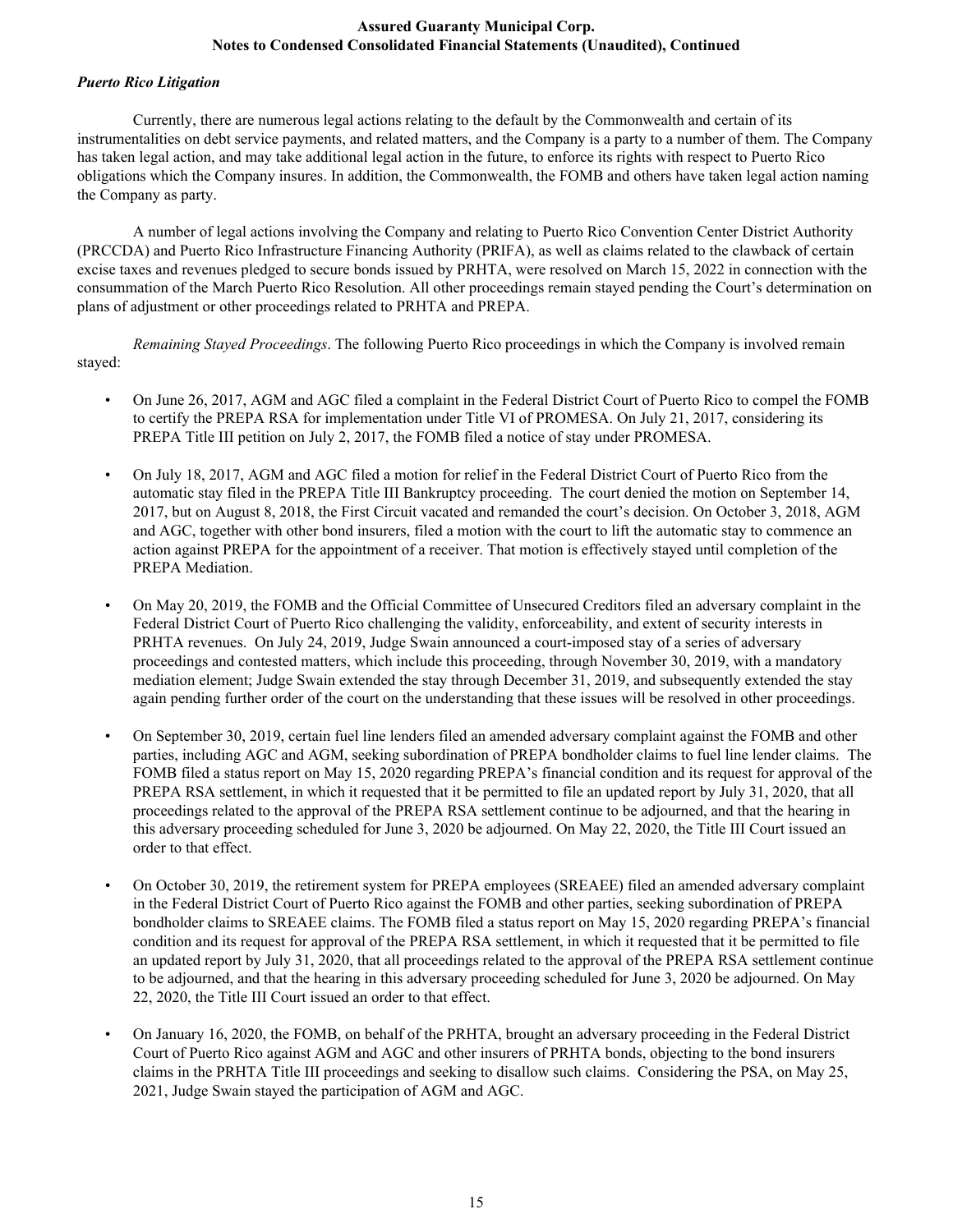# *Puerto Rico Par and Debt Service Schedules*

 All Puerto Rico exposures are internally rated BIG, except PBA and PRHTA (Transportation revenue) second-to-pay policies on affiliate exposures which are rated AA based on the obligation of the Company's affiliate to pay under its insurance policy if the obligor fails to pay. The following tables show the Company's insured exposure to general obligation bonds of Puerto Rico and various obligations of its related authorities and public corporations.

# **Puerto Rico Gross Par and Gross Debt Service Outstanding**

|                         | <b>Gross Par Outstanding</b>                      |       |               |       | <b>Gross Debt Service Outstanding</b> |                          |  |       |  |
|-------------------------|---------------------------------------------------|-------|---------------|-------|---------------------------------------|--------------------------|--|-------|--|
|                         |                                                   | As of |               |       |                                       | As of                    |  |       |  |
|                         | <b>March 31, 2022</b><br><b>December 31, 2021</b> |       |               |       | <b>March 31, 2022</b>                 | <b>December 31, 2021</b> |  |       |  |
|                         |                                                   |       | (in millions) |       |                                       |                          |  |       |  |
| Exposure to Puerto Rico |                                                   | .516  |               | 2.496 |                                       | 983                      |  | 3,525 |  |

# **Puerto Rico Net Par Outstanding**

|                                                                               |    |                       | As of    |                   |  |
|-------------------------------------------------------------------------------|----|-----------------------|----------|-------------------|--|
|                                                                               |    | <b>March 31, 2022</b> |          | December 31, 2021 |  |
|                                                                               |    | (in millions)         |          |                   |  |
| <b>Puerto Rico Exposures Subject to a Plan or Support Agreement</b>           |    |                       |          |                   |  |
| Commonwealth of Puerto Rico - GO (1)                                          | \$ | 6                     | <b>S</b> | 574               |  |
| PBA (Second-to-pay policies on affiliate exposure) (1)                        |    |                       |          |                   |  |
| <b>Total GO/PBA Plan</b>                                                      |    | 7                     |          | 576               |  |
| PRHTA (Transportation revenue)                                                |    | 154                   |          | 154               |  |
| PRHTA (Transportation revenue) (Second-to-pay policies on affiliate exposure) |    | 79                    |          | 79                |  |
| PRHTA (Transportation revenue) total                                          |    | 233                   |          | 233               |  |
| PRHTA (Highway revenue)                                                       |    | 381                   |          | 381               |  |
| <b>Total HTA/CCDA PSA</b>                                                     |    | 614                   |          | 614               |  |
| <b>Total Subject to a Plan or Support Agreement</b>                           |    | 621                   |          | 1,190             |  |
| <b>Other Puerto Rico Exposures</b>                                            |    |                       |          |                   |  |
| PREPA                                                                         |    | 469                   |          | 469               |  |
| MFA(2)                                                                        |    | 126                   |          | 126               |  |
| <b>Total Other Puerto Rico Exposures</b>                                      |    | 595                   |          | 595               |  |
| <b>Total net exposure to Puerto Rico</b>                                      | S  | 1,216                 |          | 1,785             |  |

(1) On March 15, 2022, the Modified Eighth Amended Title III Joint Plan of Adjustment, confirmed on January 18, 2022, was consummated, pursuant to which the Company, among other things, fully paid claims on all of its directly insured Puerto Rico GO bonds, other than certain GO bonds whose holders made certain elections. On the same date and pursuant to the same Plan of Adjustment, insurance claims were paid on all of the Company's directly insured PBA bonds, other than on certain directly insured PBA bonds whose holders made certain elections.

(2) All debt service on these insured exposures have been paid to date without any insurance claim being made on the Company.

 The following table shows the scheduled amortization of the insured general obligation bonds of Puerto Rico and various obligations of its related authorities and public corporations rated BIG by the Company. The Company guarantees payments of interest and principal when those amounts are scheduled to be paid and cannot be required to pay on an accelerated basis, although in certain circumstances it may elect to do so. In the event that obligors default on their obligations, the Company would only be required to pay the shortfall between the debt service due in any given period and the amount paid by the obligors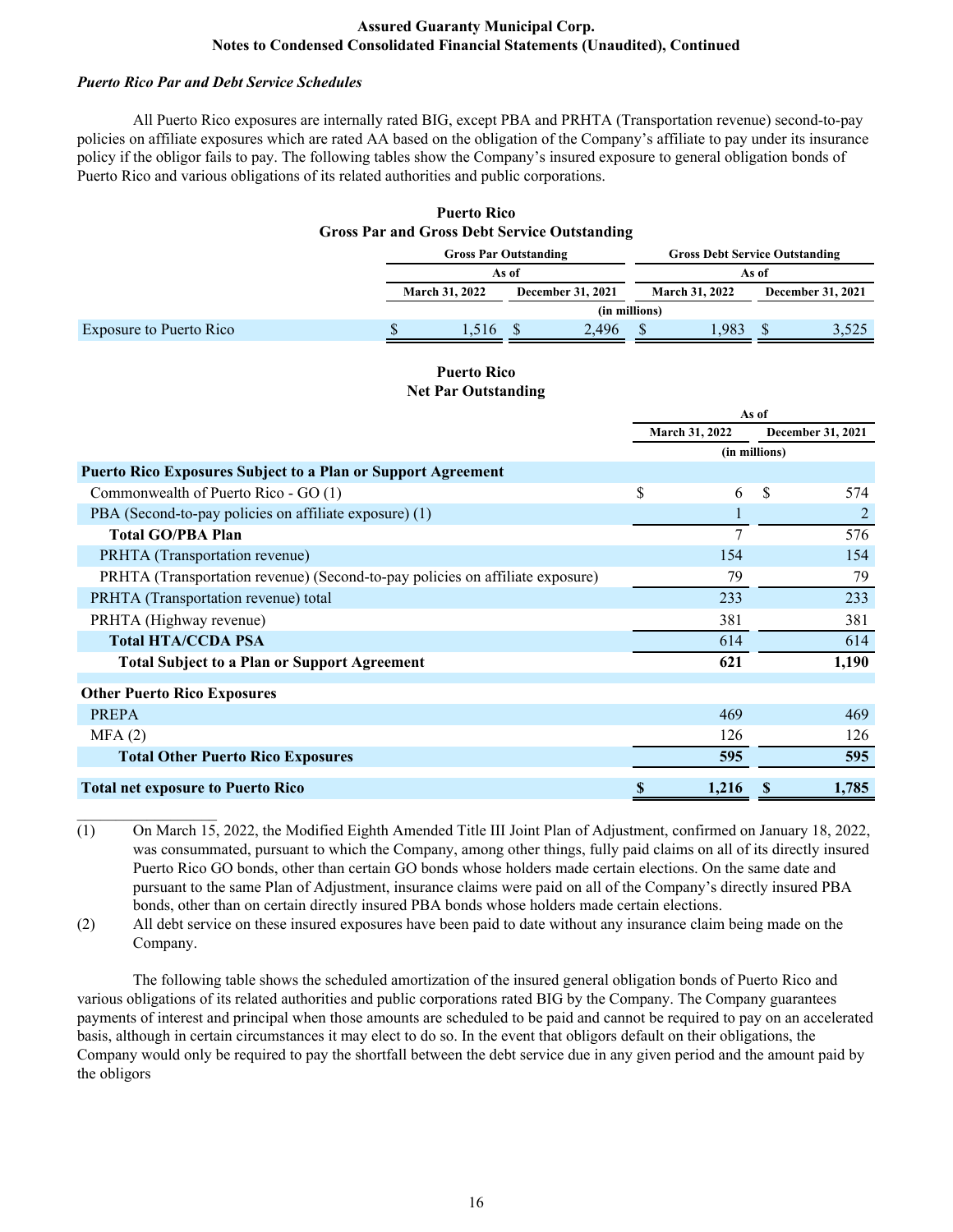# **Amortization Schedule of Puerto Rico BIG Net Par Outstanding and Net Debt Service Outstanding**

**As of March 31, 2022**

|                                |               | <b>Scheduled BIG Net Par</b><br>Amortization | <b>Scheduled BIG Net Debt</b><br><b>Service Amortization</b> |       |  |
|--------------------------------|---------------|----------------------------------------------|--------------------------------------------------------------|-------|--|
|                                | (in millions) |                                              |                                                              |       |  |
| 2022 (April 1 - June 30)       | \$            |                                              | <sup>S</sup>                                                 | 2     |  |
| 2022 (July 1 - September 30)   |               | 102                                          |                                                              | 127   |  |
| 2022 (October 1 - December 31) |               |                                              |                                                              | 2     |  |
| Subtotal 2022                  |               | 102                                          |                                                              | 131   |  |
| 2023                           |               | 125                                          |                                                              | 176   |  |
| 2024                           |               | 112                                          |                                                              | 156   |  |
| 2025                           |               | 104                                          |                                                              | 143   |  |
| 2026                           |               | 91                                           |                                                              | 125   |  |
| 2027-2031                      |               | 372                                          |                                                              | 485   |  |
| 2032-2036                      |               | 223                                          |                                                              | 261   |  |
| 2037                           |               |                                              |                                                              | 8     |  |
| Total                          |               | 1,136                                        | S                                                            | 1,485 |  |

#### **Exposure to the U.S. Virgin Islands**

 As of March 31, 2022, the Company had \$296 million insured net par outstanding to the U.S. Virgin Islands and its related authorities (USVI), of which it rated \$122 million BIG (down from \$313 million BIG as of December 31, 2021). During First Quarter 2022, the Company upgraded \$174 million insured par net outstanding of USVI bonds in anticipation of a legal defeasance of such bonds, which occurred on April 6, 2022. The \$122 million of BIG USVI net par outstanding consisted of: (i) Public Finance Authority bonds secured by a gross receipts tax and the general obligation, full faith and credit pledge of the USVI and (ii) bonds of the Virgin Islands Water and Power Authority secured by a net revenue pledge of the electric system. The COVID-19 pandemic and evolving governmental and private responses to the pandemic have been impacting the USVI economy, especially the tourism sector. The USVI continues to benefit from the federal response to the 2017 hurricanes and COVID-19, has seen improvement in portions of the tourism sector, recently took actions to address its pension shortfalls, and has made its debt service payments to date.

#### **3. Expected Loss to be Paid (Recovered)**

 Expected loss to be paid (recovered) is equal to the present value of expected future cash outflows for loss and LAE payments, net of (i) inflows for expected salvage, subrogation and other recoveries, and (ii) excess spread on underlying collateral, as applicable. Cash flows are discounted at current risk-free rates. The Company updates the discount rates each quarter and reflects the effect of such changes in economic loss development. Net expected loss to be paid (recovered) is also net of amounts ceded to reinsurers.

Expected cash outflows and inflows are probability weighted cash flows that reflect management's assumptions about the likelihood of all possible outcomes based on all information available to it. Those assumptions consider the relevant facts and circumstances and are consistent with the information tracked and monitored through the Company's risk management activities. Expected loss to be paid (recovered) is important from a liquidity perspective in that it represents the present value of amounts that the Company expects to pay or recover in future periods for all contracts.

Management compiles and analyzes loss information for all exposures on a consistent basis, in order to effectively evaluate and manage the economics and liquidity of the entire insured portfolio. The Company monitors and assigns ratings and calculates expected loss to be paid (recovered) in the same manner for all its exposures regardless of form or differing accounting models. This note provides information regarding expected claim payments to be made under all contracts in the insured portfolio.

 In circumstances where the Company has purchased its own insured obligations that had expected losses, and in cases where issuers of insured obligations elected or the Company and an issuer mutually agreed as part of a negotiation to deliver the underlying collateral, insured obligation or a new security to the Company, expected loss to be paid (recovered) is reduced and the asset received is prospectively accounted for under the applicable guidance for that instrument.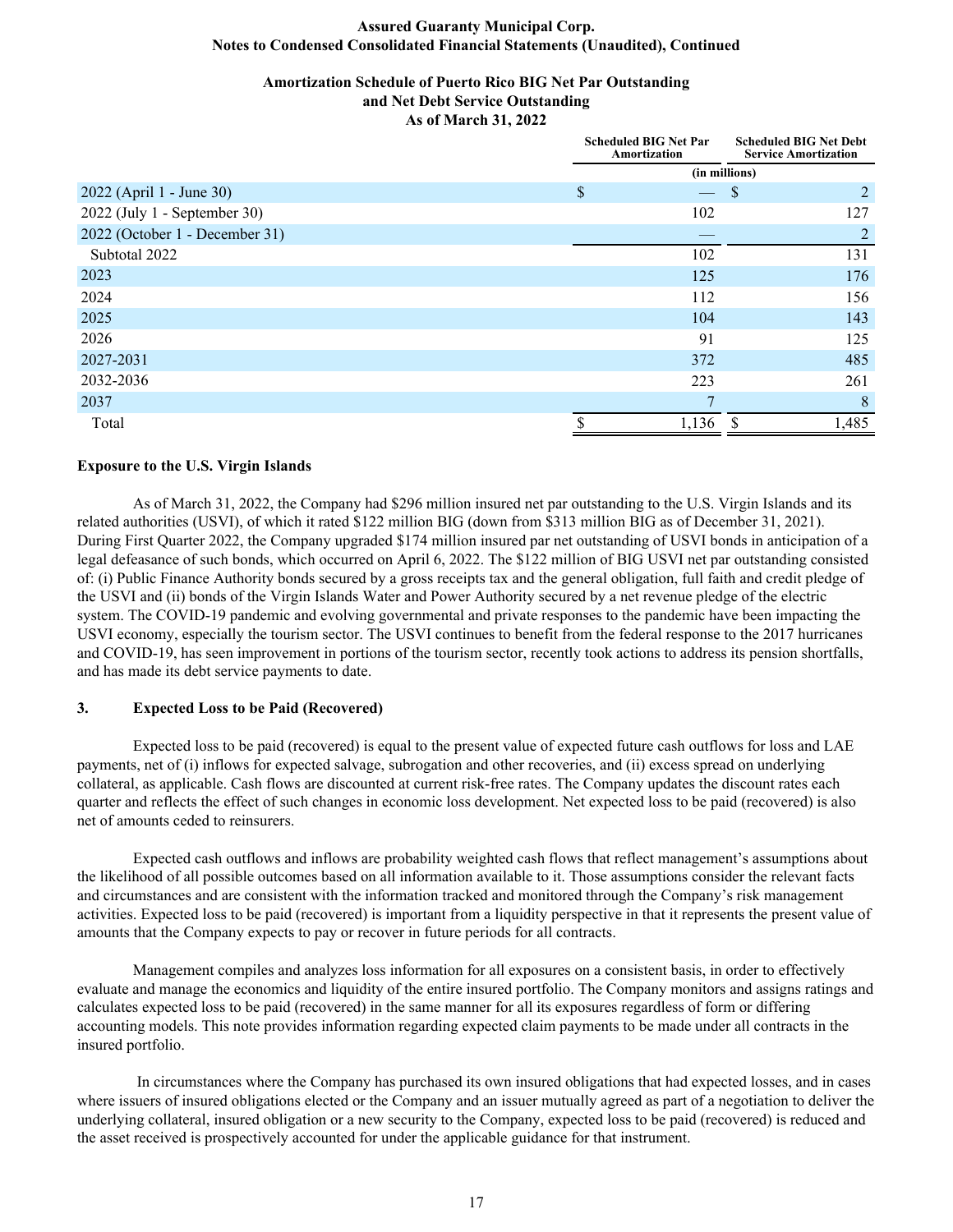Economic loss development represents the change in net expected loss to be paid (recovered) attributable to the effects of changes in assumptions based on observed market trends, changes in discount rates, accretion of discount and the economic effects of loss mitigation efforts.

The insured portfolio includes policies accounted for under three separate accounting models depending on the characteristics of the contract and the Company's control rights. The three models are: (1) insurance as described in "Financial Guaranty Insurance Losses" in Note 4, Contracts Accounted for as Insurance, (2) derivatives as described in Note 8, Fair Value Measurement, and (3) FG VIE consolidation as described in Note 7, Variable Interest Entities. The Company has paid and expects to pay future losses and/or recover past losses on policies which fall under the following accounting models : insurance, derivative and FG VIE.

#### **Loss Estimation Process**

 The Company's loss reserve committees estimate expected loss to be paid (recovered) for all contracts by reviewing analyses that consider various scenarios with corresponding probabilities assigned to them. Depending upon the nature of the risk, the Company's view of the potential size of any loss and the information available to the Company, that analysis may be based upon individually developed cash flow models, internal credit rating assessments, sector-driven loss severity assumptions and/or judgmental assessments. The Company monitors the performance of its transactions with expected losses and each quarter the Company's loss reserve committees review and refresh their loss projection assumptions, scenarios and the probabilities they assign to those scenarios based on actual developments during the period and their view of future performance.

 The financial guaranties issued by the Company insure the credit performance of the guaranteed obligations over an extended period of time, in some cases over 30 years, and in most circumstances the Company has no right to cancel such financial guaranties. As a result, the Company's estimate of ultimate loss on a policy is subject to significant uncertainty over the life of the insured transaction. Credit performance can be adversely affected by economic, fiscal and financial market variability over the life of most contracts.

 The Company does not use traditional actuarial approaches to determine its estimates of expected losses. The determination of expected loss to be paid (recovered) is an inherently subjective process involving numerous estimates, assumptions and judgments by management, using both internal and external data sources with regard to frequency, severity of loss, economic projections, governmental actions, negotiations, recovery rates, delinquency and prepayment rates (with respect to RMBS), timing of cash flows, and other factors that affect credit performance. These estimates, assumptions and judgments, and the factors on which they are based, may change materially over a reporting period, and have a material effect on the Company's financial statements. Each quarter, the Company may revise its scenarios and update its assumptions, including the probability weightings of its scenarios based on public information as well as nonpublic information obtained through its surveillance and loss mitigation activities. Such information includes management's view of the potential impact of COVID-19 on its distressed exposures. Management assesses the possible implications of such information on each insured obligation, considering the unique characteristics of each transaction.

Changes over a reporting period in the Company's loss estimates for municipal obligations supported by specified revenue streams, such as revenue bonds issued by toll road authorities, municipal utilities or airport authorities, generally will be influenced by factors impacting their revenue levels, such as changes in demand; changing demographics; and other economic factors, especially if the obligations do not benefit from financial support from other tax revenues or governmental authorities. Changes over a reporting period in the Company's loss estimates for its tax-supported public finance transactions generally will be influenced by factors impacting the public issuer's ability and willingness to pay, such as changes in the economy and population of the relevant area; changes in the issuer's ability or willingness to raise taxes, decrease spending or receive federal assistance; new legislation; rating agency actions that affect the issuer's ability to refinance maturing obligations or issue new debt at a reasonable cost; changes in the priority or amount of pensions and other obligations owed to workers; developments in restructuring or settlement negotiations; and other political and economic factors. Changes in loss estimates may also be affected by the Company's loss mitigation efforts and other variables.

Changes in the Company's loss estimates for structured finance transactions generally will be influenced by factors impacting the performance of the assets supporting those transactions. For example, changes over a reporting period in the Company's loss estimates for its RMBS transactions may be influenced by factors such as the level and timing of loan defaults experienced; changes in housing prices; results from the Company's loss mitigation activities; and other variables.

Actual losses will ultimately depend on future events or transaction performance and may be influenced by many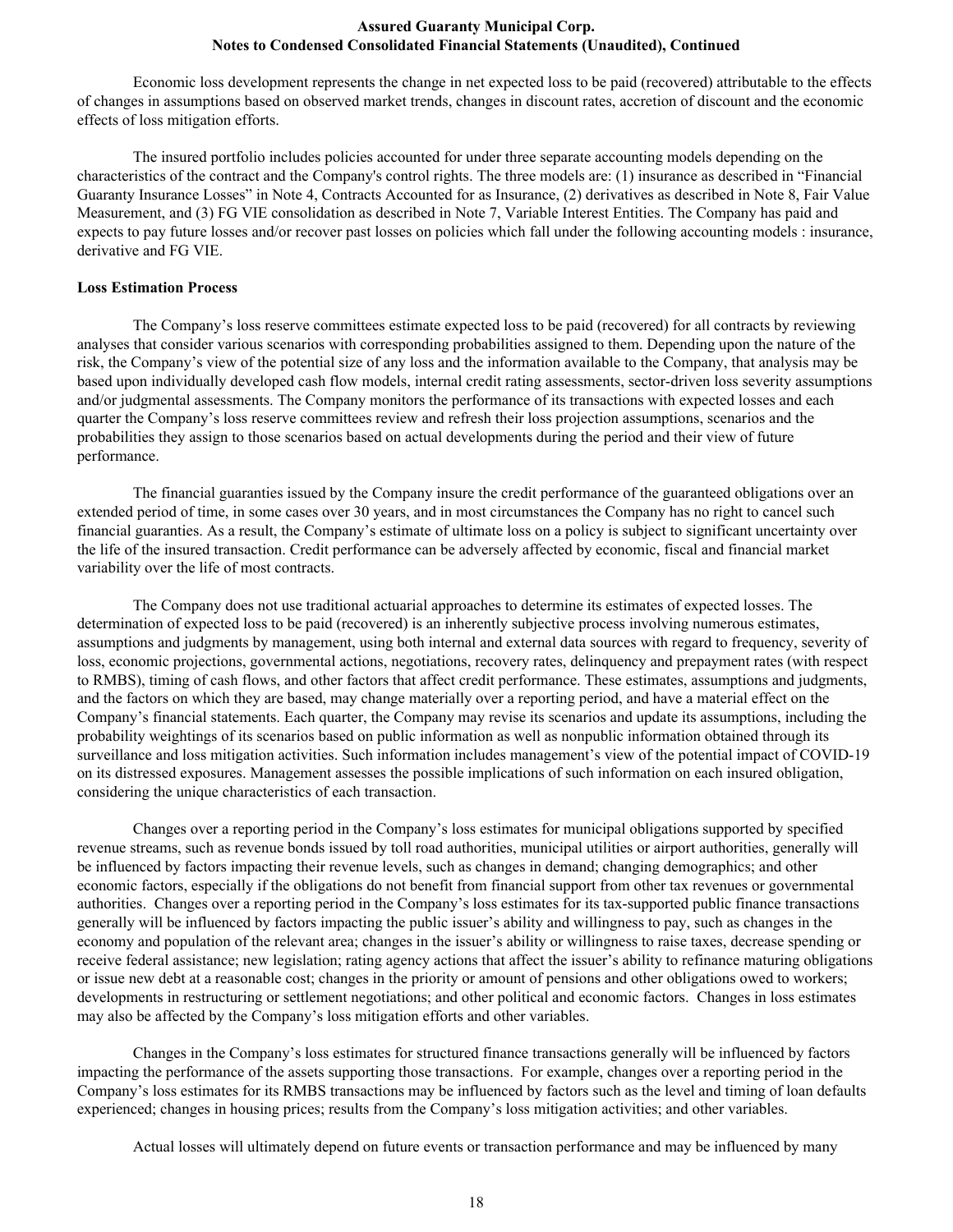interrelated factors that are difficult to predict. As a result, the Company's current projections of losses may be subject to considerable volatility and may not reflect the Company's ultimate claims paid.

 In some instances, the terms of the Company's policy or the terms of certain workout orders and resolutions give it the option to pay principal losses that have been recognized in the transaction but which it is not yet required to pay, thereby reducing the amount of guaranteed interest due in the future. The Company has sometimes exercised this option, which uses cash but reduces projected future losses.

# **Net Expected Loss to be Paid (Recovered) and Net Economic Loss Development (Benefit) by Accounting Model**

| <b>Net Expected Loss to be Paid</b><br>(Recovered) |   |                |              | <b>Net Economic Loss Development</b><br>(Benefit) |      |                      |   |      |
|----------------------------------------------------|---|----------------|--------------|---------------------------------------------------|------|----------------------|---|------|
|                                                    |   |                | As of        |                                                   |      | <b>First Ouarter</b> |   |      |
| <b>Accounting Model</b>                            |   | March 31, 2022 |              | <b>December 31, 2021</b>                          |      | 2022                 |   | 2021 |
|                                                    |   |                |              | (in millions)                                     |      |                      |   |      |
| Insurance (see Notes 4 and 5)                      | J | 10             | <sup>8</sup> | (1)                                               | - \$ | 3.                   | S |      |
| FG VIEs (see Note 7)                               |   | 46             |              | 49                                                |      | (2)                  |   | (5)  |
| Total                                              |   | 56             |              | 48                                                |      |                      |   | (2)  |

The following tables present a roll forward of net expected loss to be paid (recovered) for all contracts, which are accounted for under one of the following accounting models: insurance, derivative and FG VIE. The Company used risk-free rates for U.S. dollar denominated obligations that ranged from 0.00% to 2.61% with a weighted average of 2.35% as of March 31, 2022 and 0.00% to 1.98% with a weighted average of 1.23% as of December 31, 2021. Expected losses to be paid were \$50 million and \$6 million for U.S. dollar denominated transactions and non-U.S. dollar denominated transactions, respectively, as of March 31, 2022. Expected losses to be paid were \$40 million and \$8 million for U.S. dollar denominated transactions and non-U.S. dollar denominated transactions, respectively, as of December 31, 2021. The Company used risk-free rates for non-U.S. dollar denominated obligations that ranged from 0.00% to 1.82% with a weighted average of 1.12% as of March 31, 2022 and 0.00% to 1.20% with a weighted average of 0.41% as of December 31, 2021.

# **Net Expected Loss to be Paid (Recovered) Roll Forward**

|                                                               |      | <b>First Quarter</b> |
|---------------------------------------------------------------|------|----------------------|
|                                                               | 2022 | 2021                 |
|                                                               |      | (in millions)        |
| Net expected loss to be paid (recovered), beginning of period | S    | 48<br>94             |
| Economic loss development (benefit) due to:                   |      |                      |
| Accretion of discount                                         |      |                      |
| Changes in discount rates                                     |      | (11)<br>(5)          |
| Changes in timing and assumptions                             |      | 12                   |
| Total economic loss development (benefit)                     |      | (2)                  |
| Net (paid) recovered losses                                   |      | (27)                 |
| Net expected loss to be paid (recovered), end of period       |      | 65<br>56             |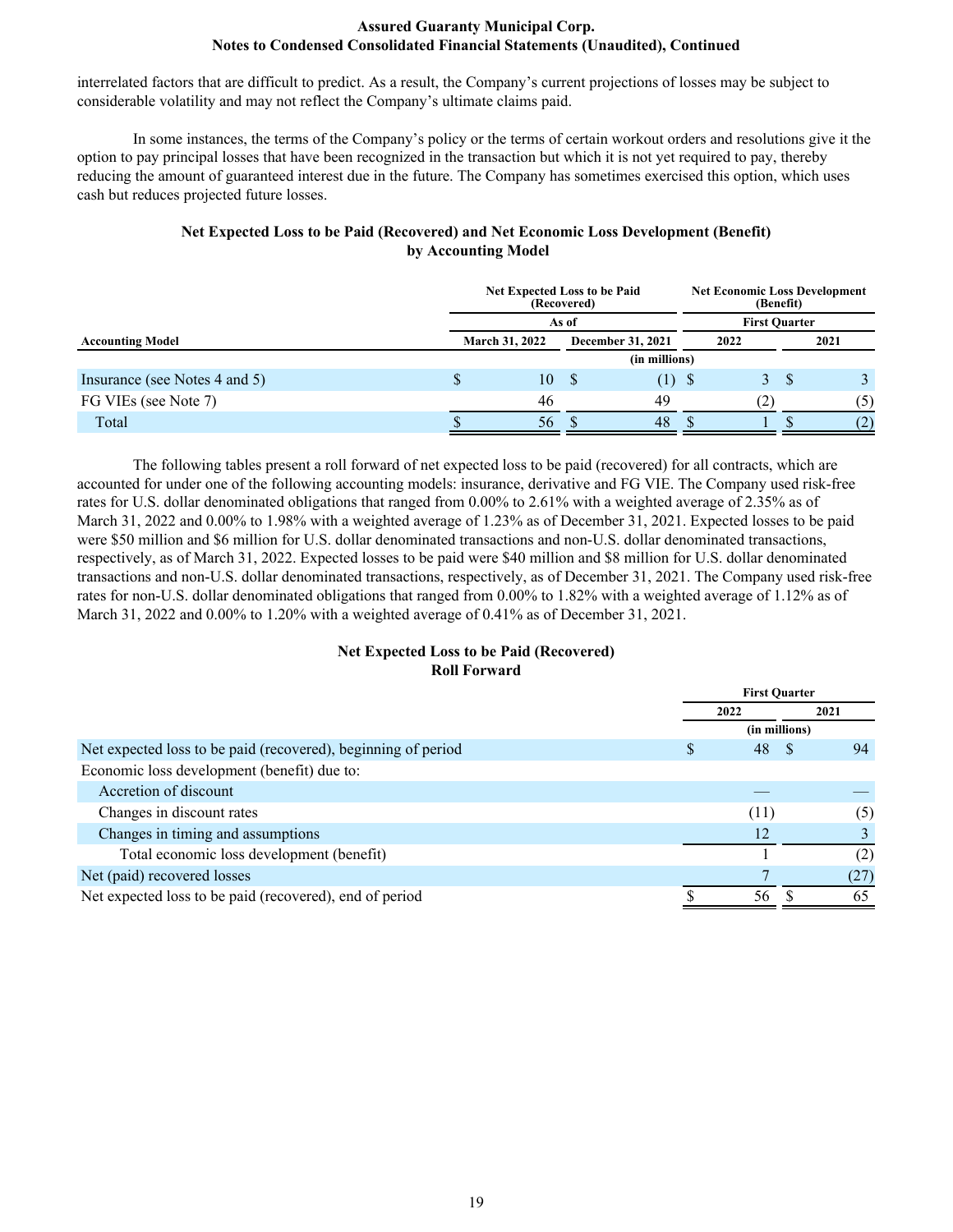#### **Net Expected Loss to be Paid (Recovered) Roll Forward by Sector**

|                          | <b>First Quarter 2022</b>                                                               |           |                                                  |                |                                                       |              |                                                                                             |      |  |
|--------------------------|-----------------------------------------------------------------------------------------|-----------|--------------------------------------------------|----------------|-------------------------------------------------------|--------------|---------------------------------------------------------------------------------------------|------|--|
| <b>Sector</b>            | <b>Net Expected</b><br><b>Loss to be Paid</b><br>(Recovered) as of<br>December 31, 2021 |           | <b>Economic Loss</b><br>Development<br>(Benefit) |                | <b>Net (Paid)</b><br><b>Recovered</b><br>Losses $(1)$ |              | <b>Net Expected</b><br><b>Loss to be Paid</b><br>(Recovered) as of<br><b>March 31, 2022</b> |      |  |
|                          |                                                                                         |           |                                                  | (in millions)  |                                                       |              |                                                                                             |      |  |
| Public finance:          |                                                                                         |           |                                                  |                |                                                       |              |                                                                                             |      |  |
| U.S. public finance      | \$                                                                                      | $(47)$ \$ |                                                  |                | S                                                     | $(21)$ \$    |                                                                                             | (67) |  |
| Non-U.S. public finance  |                                                                                         | 9         |                                                  | (2)            |                                                       |              |                                                                                             |      |  |
| Public finance           |                                                                                         | (38)      |                                                  |                |                                                       | (21)         |                                                                                             | (60) |  |
| Structured finance:      |                                                                                         |           |                                                  |                |                                                       |              |                                                                                             |      |  |
| <b>U.S. RMBS</b>         |                                                                                         | 81        |                                                  | $\mathfrak{D}$ |                                                       | 28           |                                                                                             | 111  |  |
| Other structured finance |                                                                                         | 5         |                                                  |                |                                                       |              |                                                                                             |      |  |
| Structured finance       |                                                                                         | 86        |                                                  |                |                                                       | 28           |                                                                                             | 116  |  |
| Total                    |                                                                                         | 48        |                                                  |                |                                                       | $\mathbf{r}$ | \$                                                                                          | 56   |  |

|                          | <b>First Quarter 2021</b> |                                                                                         |  |                                                  |  |                                         |  |                                                                                      |  |
|--------------------------|---------------------------|-----------------------------------------------------------------------------------------|--|--------------------------------------------------|--|-----------------------------------------|--|--------------------------------------------------------------------------------------|--|
| <b>Sector</b>            |                           | <b>Net Expected</b><br><b>Loss to be Paid</b><br>(Recovered) as of<br>December 31, 2020 |  | <b>Economic Loss</b><br>Development<br>(Benefit) |  | Net (Paid)<br>Recovered<br>Losses $(1)$ |  | <b>Net Expected</b><br><b>Loss to be Paid</b><br>(Recovered) as of<br>March 31, 2021 |  |
|                          |                           |                                                                                         |  | (in millions)                                    |  |                                         |  |                                                                                      |  |
| Public finance:          |                           |                                                                                         |  |                                                  |  |                                         |  |                                                                                      |  |
| U.S. public finance      | \$                        | $(8)$ \$                                                                                |  | $(8)$ \$                                         |  | $(43)$ \$                               |  | (59)                                                                                 |  |
| Non-U.S. public finance  |                           | 29                                                                                      |  | (10)                                             |  |                                         |  | 19                                                                                   |  |
| Public finance           |                           | 21                                                                                      |  | (18)                                             |  | (43)                                    |  | (40)                                                                                 |  |
| Structured finance:      |                           |                                                                                         |  |                                                  |  |                                         |  |                                                                                      |  |
| <b>U.S. RMBS</b>         |                           | 66                                                                                      |  | 16                                               |  | 16                                      |  | 98                                                                                   |  |
| Other structured finance |                           |                                                                                         |  |                                                  |  |                                         |  | 7                                                                                    |  |
| Structured finance       |                           | 73                                                                                      |  | 16                                               |  | 16                                      |  | 105                                                                                  |  |
| Total                    |                           | 94                                                                                      |  | (2)                                              |  | (27)                                    |  | 65                                                                                   |  |

(1) Net of ceded paid losses, whether or not such amounts have been settled with reinsurers. Ceded paid losses are typically settled 45 days after the end of the reporting period. Such amounts are recorded as reinsurance recoverable on paid losses in other assets.

 The tables above include (a) LAE paid of \$4 million and \$2 million for First Quarter 2022 and First Quarter 2021 respectively, and (b) expected LAE to be paid of \$6 million as of March 31, 2022 and \$8 million as of December 31, 2021.

#### *Selected U.S. Public Finance Transactions*

 The Company insured general obligation bonds of the Commonwealth of Puerto Rico and various obligations of its related authorities and public corporations aggregating \$1.2 billion net par outstanding as of March 31, 2022, \$1.1 billion of which was BIG. For additional information regarding the Company's Puerto Rico exposure, see "Exposure to Puerto Rico" in Note 2, Outstanding Exposure.

On March 15, 2022, the GO/PBA Plan was consummated, as described under "Exposure to Puerto Rico" in Note 2, Outstanding Exposure. The fair value of recoveries received under the March Puerto Rico Resolution (which included cash, new recovery bonds and CVIs) was higher than expected. The Company also updated its assumptions for certain other defaulted Puerto Rico credits that have not yet been settled.

 On February 25, 2015, a plan of adjustment resolving the bankruptcy filing of the City of Stockton, California under chapter 9 of the Bankruptcy Code became effective. As of March 31, 2022, the Company's net par outstanding subject to the plan consisted of \$55 million of pension obligation bonds. As part of the plan of adjustment, the City will repay claims paid on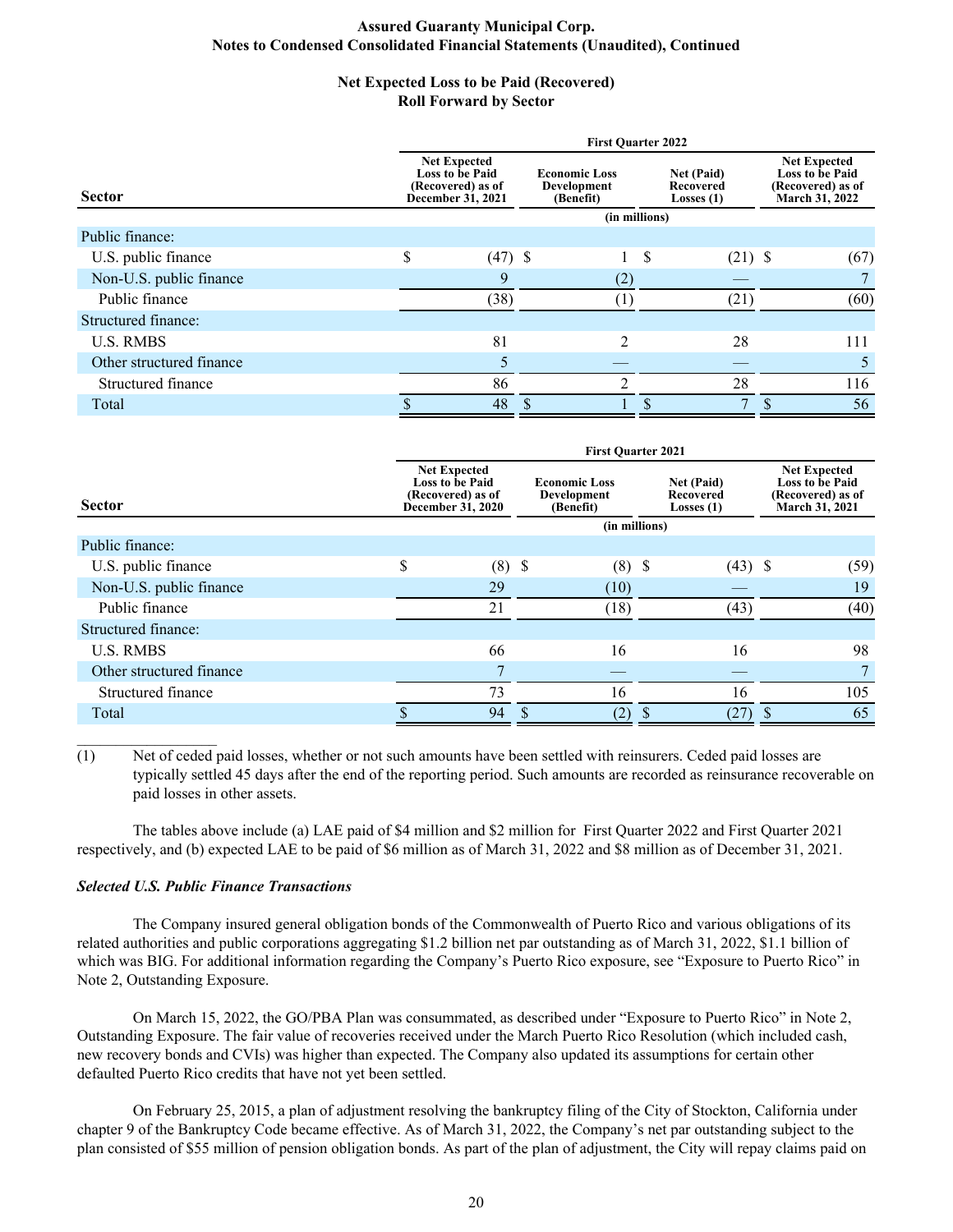the pension obligation bonds from certain fixed payments and certain variable payments contingent on the City's revenue growth.

 The Company projects its total net recovery across its troubled U.S. public finance exposures as of March 31, 2022, including those mentioned above, to be \$67 million, compared with \$47 million as of December 31, 2021. The economic loss development for U.S. public finance transactions was \$1 million during First Quarter 2022, which was primarily attributable to Puerto Rico exposures and changes in discount rates, partially offset by lower expected losses related to various USVI exposures. The changes attributable to the Company's Puerto Rico exposures reflect adjustments the Company made to the assumptions it used in its scenarios and valuation of certain recovery components based on the public information as discussed under "Exposure to Puerto Rico" in Note 2, Outstanding Exposure as well as nonpublic information related to its loss mitigation activities during the period.

#### *Selected Non-U.S. Public Finance Transactions*

 Expected loss to be paid for non-U.S. public finance transactions was \$7 million as of March 31, 2022, compared with \$9 million as of December 31, 2021. The economic benefit for non-U.S. public finance transactions was \$2 million during First Quarter 2022.

#### *U.S. RMBS Loss Projections*

The Company projects losses on its insured U.S. RMBS on a transaction-by-transaction basis by projecting the performance of the underlying pool of mortgages over time and then applying the structural features (i.e., payment priorities and tranching) of the RMBS and any expected representation and warranty (R&W) recoveries/payables to the projected performance of the collateral over time. The resulting projected claim payments or reimbursements are then discounted using risk-free rates.

Each period the Company makes a judgment as to whether to change the assumptions it uses to make RMBS loss projections based on its observation during the period of the performance of its insured transactions (including early-stage delinquencies, late-stage delinquencies and loss severity) as well as the residential property market and economy in general, and, to the extent it observes changes, it makes a judgment as to whether those changes are normal fluctuations or part of a trend. The assumptions that the Company uses to project RMBS losses are shown in the sections below.

#### **Net Economic Loss Development (Benefit) U.S. RMBS**

|                       | <b>First Ouarter</b> |  |      |  |
|-----------------------|----------------------|--|------|--|
|                       | 2022                 |  | 2021 |  |
|                       | (in millions)        |  |      |  |
| First lien U.S. RMBS  | 12                   |  | 25   |  |
| Second lien U.S. RMBS | (10)                 |  | (9)  |  |

#### *First Lien U.S. RMBS Loss Projections: Alt-A, Prime, Option ARM and Subprime*

 The majority of projected losses in first lien RMBS transactions are expected to come from non-performing mortgage loans (those that are or have recently been two or more payments behind, have been modified, are in foreclosure, or have been foreclosed upon). Changes in the amount of non-performing loans from the amount projected in the previous period are one of the primary drivers of loss projections in this portfolio. In order to determine the number of defaults resulting from these delinquent and foreclosed loans, the Company applies a liquidation rate assumption to loans in each of various non-performing categories. The Company arrived at its liquidation rates based on data purchased from a third party provider and assumptions about how delays in the foreclosure process and loan modifications may ultimately affect the rate at which loans are liquidated. Each quarter the Company reviews recent data and (if necessary) adjusts its liquidation rates based on its observations. The following table shows liquidation assumptions for various non-performing and re-performing categories.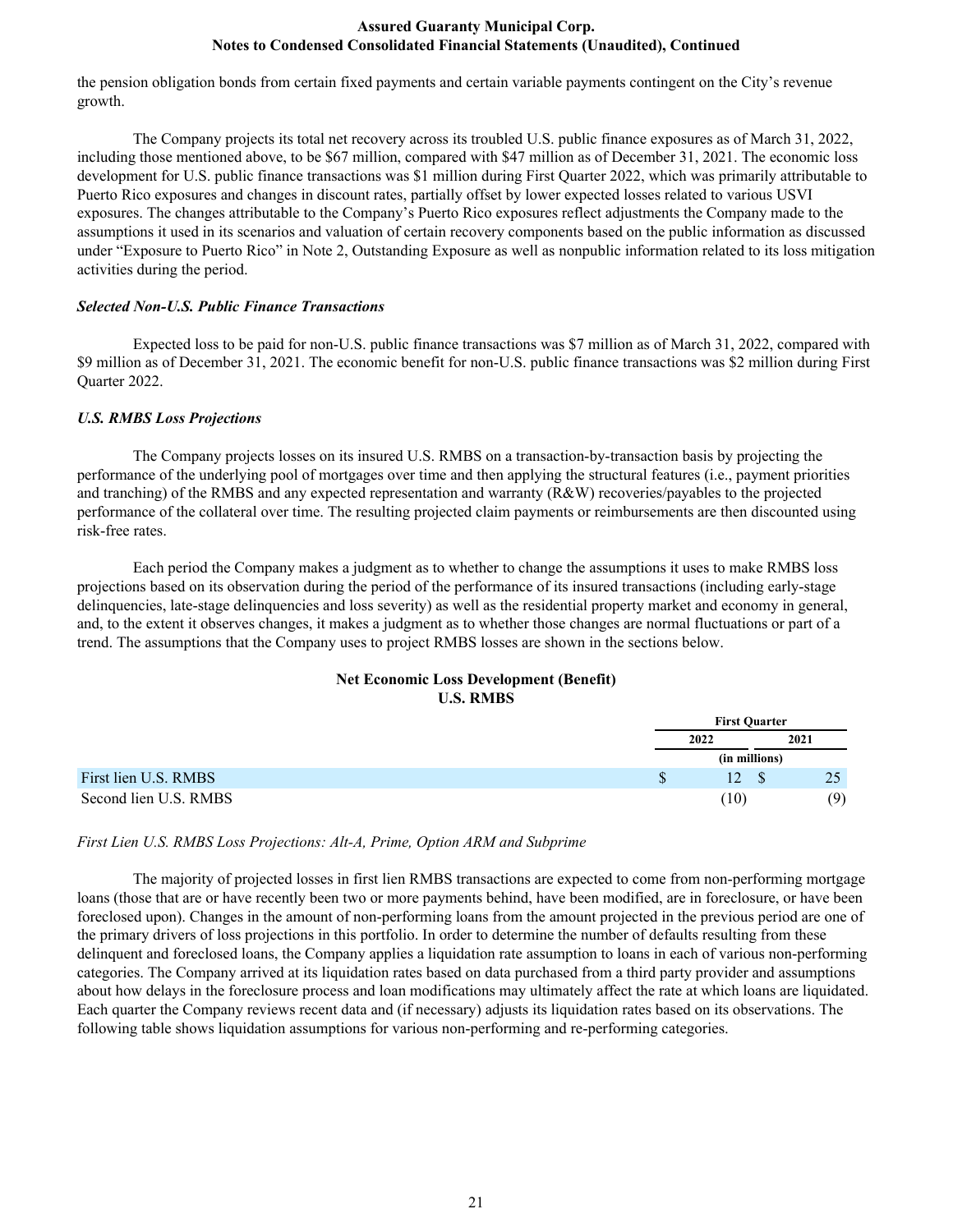#### **First Lien Liquidation Rates**

|                                 | As of          |                   |  |
|---------------------------------|----------------|-------------------|--|
|                                 | March 31, 2022 | December 31, 2021 |  |
| Current but recently delinquent |                |                   |  |
| Alt-A and Prime                 | 20%            | 20%               |  |
| <b>Option ARM</b>               | 20             | 20                |  |
| Subprime                        | 20             | 20                |  |
| 30 - 59 Days Delinquent         |                |                   |  |
| Alt-A and Prime                 | 35             | 35                |  |
| <b>Option ARM</b>               | 35             | 35                |  |
| Subprime                        | 30             | 30                |  |
| 60 - 89 Days Delinquent         |                |                   |  |
| Alt-A and Prime                 | 40             | 40                |  |
| <b>Option ARM</b>               | 45             | 45                |  |
| Subprime                        | 40             | 40                |  |
| 90 + Days Delinquent            |                |                   |  |
| Alt-A and Prime                 | 55             | 55                |  |
| <b>Option ARM</b>               | 60             | 60                |  |
| Subprime                        | 45             | 45                |  |
| Bankruptcy                      |                |                   |  |
| Alt-A and Prime                 | 45             | 45                |  |
| <b>Option ARM</b>               | 50             | 50                |  |
| Subprime                        | 40             | 40                |  |
| Foreclosure                     |                |                   |  |
| Alt-A and Prime                 | 60             | 60                |  |
| <b>Option ARM</b>               | 65             | 65                |  |
| Subprime                        | 55             | 55                |  |
| Real Estate Owned               |                |                   |  |
| All                             | 100            | 100               |  |

 While the Company uses the liquidation rates above to project defaults of non-performing loans (including current loans that were recently modified or delinquent), it projects defaults on presently current loans by applying a conditional default rate (CDR) curve. The start of that CDR curve is based on the defaults the Company projects will emerge from currently nonperforming, recently nonperforming and modified loans. The total amount of expected defaults from the non-performing loans is translated into a constant CDR (i.e., the CDR plateau), which, if applied for each of the next 36 months, would be sufficient to produce approximately the amount of defaults that were calculated to emerge from the various delinquency categories. The CDR thus calculated individually on the delinquent collateral pool for each RMBS is then used as the starting point for the CDR curve used to project defaults of the presently performing loans.

In the most heavily weighted scenario (the base case), after the initial 36-month CDR plateau period, each transaction's CDR is projected to improve over 12 months to an intermediate CDR (calculated as 20% of its CDR plateau); that intermediate CDR is held constant and then steps to a final CDR of 5% of the CDR plateau. In the base case, the Company assumes the final CDR will be reached 1.25 years after the initial 36-month CDR plateau period. Under the Company's methodology, defaults projected to occur in the first 36 months represent defaults that can be attributed to loans that were recently modified or delinquent or that are currently delinquent or in foreclosure, while the defaults projected to occur using the projected CDR trend after the first 36-month period represent defaults attributable to borrowers that are currently performing or are projected to re-perform.

Another important driver of loss projections is loss severity, which is the amount of loss the transaction incurs on a loan after the application of net proceeds from the disposal of the underlying property. The Company assumes in the base case that recent (still historically elevated) loss severities will improve after loans with accumulated delinquencies and foreclosure cost are liquidated. The Company is assuming in the base case that the recent levels generally will continue for another 18 months. The Company determines its initial loss severity based on actual recent experience. Each quarter the Company reviews available data and (if necessary) adjusts its severities based on its observations. The Company then assumes that loss severities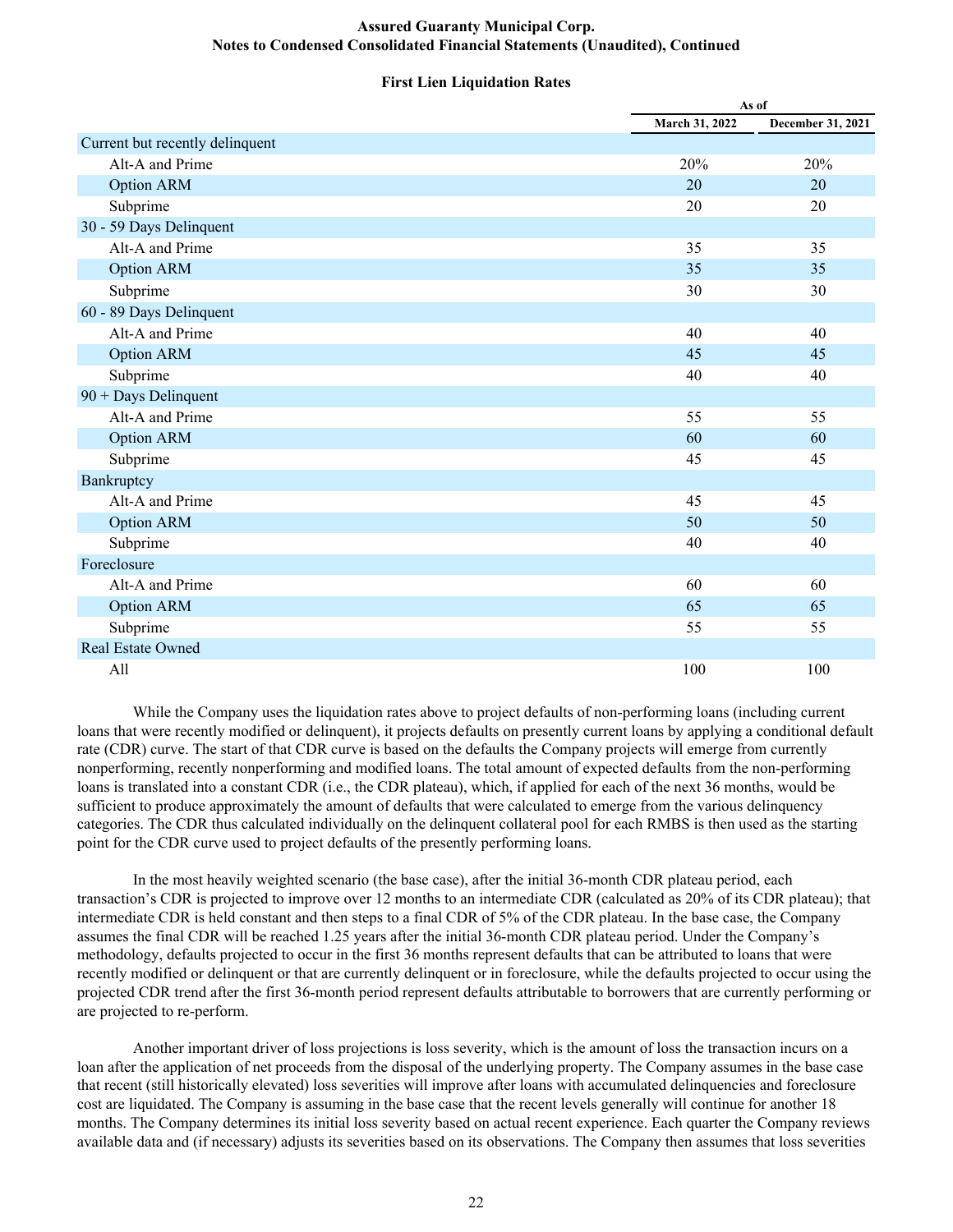begin returning to levels consistent with underwriting assumptions beginning after the initial 18-month period, declining to 40% in the base case over 2.5 years.

The following table shows the range as well as the average, weighted by outstanding net insured par, for key assumptions used in the calculation of expected loss to be paid (recovered) for individual transactions for vintage 2004 - 2008 first lien U.S. RMBS.

| <b>Key Assumptions in Base Case Expected Loss Estimates</b> |
|-------------------------------------------------------------|
| <b>First Lien U.S. RMBS</b>                                 |

|                        |                  | As of March 31, 2022 |                  | As of December 31, 2021 |
|------------------------|------------------|----------------------|------------------|-------------------------|
|                        | Range            | Weighted<br>Average  | Range            | Weighted<br>Average     |
| Alt-A and Prime        |                  |                      |                  |                         |
| Plateau CDR            | $3.3\% - 12.4\%$ | 6.4%                 | $3.1\% - 11.6\%$ | 6.3%                    |
| Final CDR              | $0.2\% - 0.6\%$  | 0.3%                 | $0.2\% - 0.6\%$  | 0.3%                    |
| Initial loss severity: |                  |                      |                  |                         |
| 2005 and prior         | 60%              |                      | 60%              |                         |
| 2006                   | 60%              |                      | 60%              |                         |
| $2007+$                | 60%              |                      | 60%              |                         |
| Option ARM             |                  |                      |                  |                         |
| Plateau CDR            | $2.6\% - 6.2\%$  | 4.6%                 | $3.3\% - 6.3\%$  | $5.0\%$                 |
| Final CDR              | $0.1\% - 0.3\%$  | 0.2%                 | $0.2\% - 0.3\%$  | 0.2%                    |
| Initial loss severity: |                  |                      |                  |                         |
| 2005 and prior         | 60%              |                      | 60%              |                         |
| 2006                   | 60%              |                      | 60%              |                         |
| $2007+$                | 60%              |                      | 60%              |                         |
| Subprime               |                  |                      |                  |                         |
| Plateau CDR            | $3.9\% - 8.7\%$  | 6.5%                 | $3.8\% - 8.6\%$  | 6.5%                    |
| Final CDR              | $0.2\% - 0.4\%$  | $0.3\%$              | $0.2\% - 0.4\%$  | $0.3\%$                 |
| Initial loss severity: |                  |                      |                  |                         |
| 2005 and prior         | 60%              |                      | 60%              |                         |
| 2006                   | 60%              |                      | 60%              |                         |
| $2007+$                | 60%              |                      | 60%              |                         |

The rate at which the principal amount of loans is voluntarily prepaid may impact both the amount of losses projected (since that amount is a function of the CDR, the loss severity and the loan balance over time) as well as the amount of excess spread (the amount by which the interest paid by the borrowers on the underlying loan exceeds the amount of interest owed on the insured obligations). The assumption for the voluntary conditional prepayment rate (CPR) follows a pattern similar to that of the CDR. The current level of voluntary prepayments is assumed to continue for the plateau period before gradually increasing over 12 months to the final CPR, which is assumed to be 15% in the base case. For transactions where the initial CPR is higher than the final CPR, the initial CPR is held constant and the final CPR is not used. These CPR assumptions are the same as those the Company used for December 31, 2021.

The Company incorporates a recovery assumption into its reserving model to reflect observed trends in recoveries of deferred principal balances of modified first lien loans that had been previously written off. For transactions where the Company has detailed loan information, the Company assumes that 20% of the deferred loan balances will eventually be recovered upon sale of the collateral or refinancing of the loans.

In estimating expected losses, the Company modeled and probability weighted sensitivities for first lien transactions by varying its assumptions of how fast a recovery is expected to occur. One of the variables used to model sensitivities was how quickly the CDR returned to its modeled equilibrium, which was defined as 5% of the initial CDR. The Company also stressed CPR and the speed of recovery of loss severity rates. The Company probability weighted a total of five scenarios as of March 31, 2022 and December 31, 2021.

Total expected loss to be paid on all first lien U.S. RMBS was \$100 million and \$74 million as of March 31, 2022 and December 31, 2021, respectively. The \$12 million economic loss development in First Quarter 2022 for first lien U.S. RMBS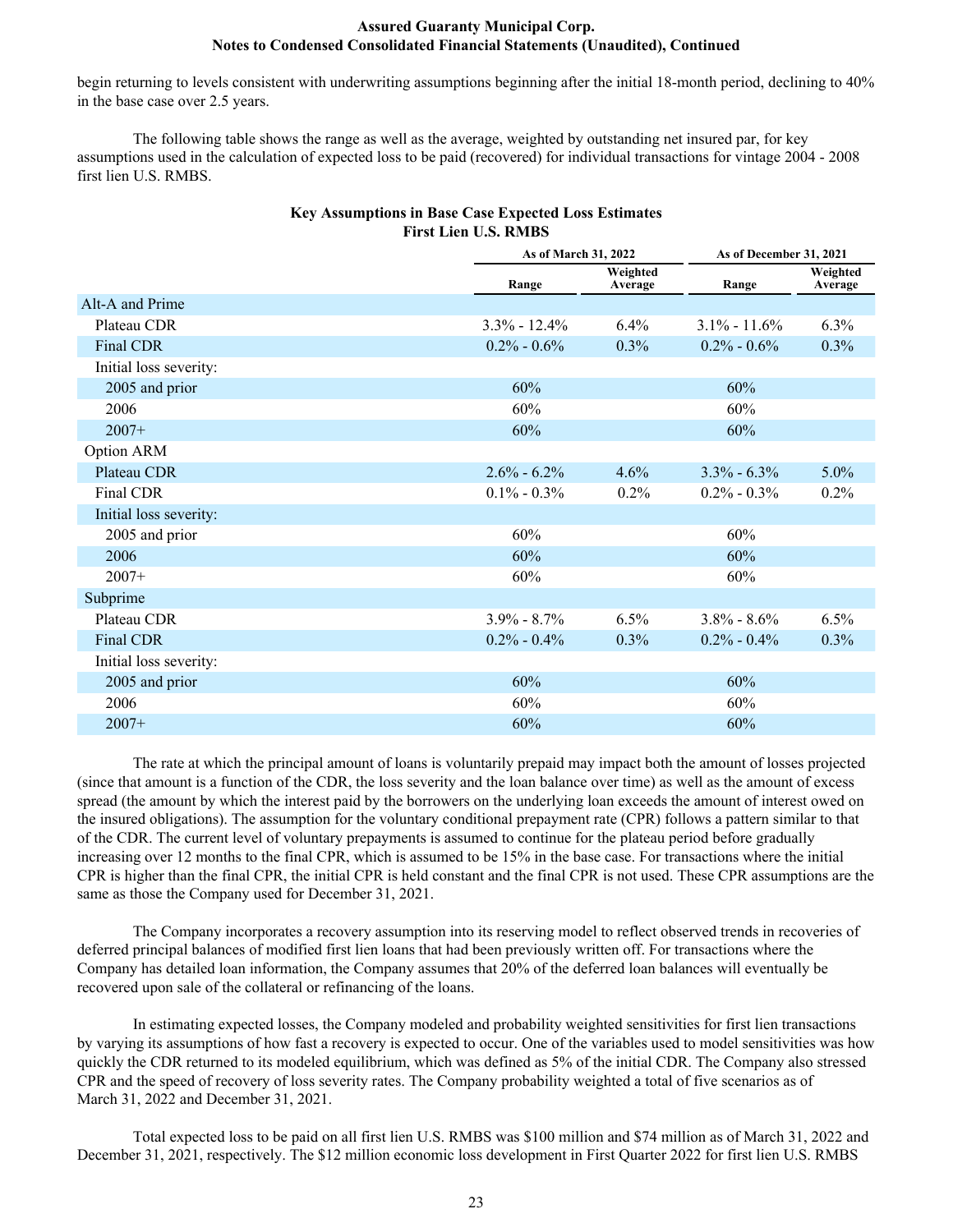transactions was primarily attributable to lower excess spread, offset in part by changes in the discount rates. Certain transactions benefit from excess spread when they are supported by large portions of fixed rate assets (either originally fixed or modified to be fixed) but have insured floating rate debt linked to LIBOR. An increase in projected LIBOR decreases excess spread, while lower LIBOR results in higher excess spread. LIBOR is anticipated to be discontinued after June 30, 2023, and it is not yet clear how this will impact the calculation of the various interest rates in this portfolio referencing LIBOR.

The Company used a similar approach to establish its pessimistic and optimistic scenarios as of March 31, 2022 as it used as of December 31, 2021, increasing and decreasing the periods of stress from those used in the base case. In the Company's most stressful scenario where loss severities were assumed to rise and then recover over nine years and the initial ramp-down of the CDR was assumed to occur over 15 months, expected loss to be paid would increase from current projections by approximately \$14 million for all first lien U.S. RMBS transactions. In the Company's least stressful scenario where the CDR plateau was six months shorter (30 months, effectively assuming that liquidation rates would improve) and the CDR recovery was more pronounced (including an initial ramp-down of the CDR over nine months), expected loss to be paid would decrease from current projections by approximately \$10 million for all first lien U.S. RMBS transactions.

#### *Second Lien U.S. RMBS Loss Projections*

Second lien RMBS transactions include both home equity lines of credit (HELOC) and closed end second lien mortgages. The Company believes the primary variable affecting its expected losses in second lien RMBS transactions is the amount and timing of future losses or recoveries in the collateral pool supporting the transactions. Expected losses are also a function of the structure of the transaction, the CPR of the collateral, the interest rate environment, and assumptions about loss severity.

In second lien transactions, the projection of near-term defaults from currently delinquent loans is relatively straightforward because loans in second lien transactions are generally "charged off" (treated as defaulted) by the securitization's servicer once the loan is 180 days past due. The Company estimates the amount of loans that will default over the next six months by calculating current representative liquidation rates.

Similar to first liens, the Company then calculates a CDR for six months, which is the period over which the currently delinquent collateral is expected to be liquidated. That CDR is then used as the basis for the plateau CDR period that follows the embedded plateau losses.

For the base case scenario, the CDR (the plateau CDR) was held constant for six months. Once the plateau period has ended, the CDR is assumed to gradually trend down in uniform increments to its final long-term steady state CDR. (The longterm steady state CDR is calculated as the constant CDR that would have yielded the amount of losses originally expected at underwriting.) In the base case scenario, the time over which the CDR trends down to its final CDR is 28 months. Therefore, the total stress period for second lien transactions is 34 months, representing six months of delinquent loan liquidations, followed by 28 months of decrease to the steady state CDR, the same as of December 31, 2021.

HELOC loans generally permit the borrower to pay only interest for an initial period (often ten years) and, after that period, require the borrower to make both the monthly interest payment and a monthly principal payment. This causes the borrower's total monthly payment to increase, sometimes substantially, at the end of the initial interest-only period.

 The HELOC loans underlying the Company's insured HELOC transactions are now past their original interest-only reset date, although a significant number of HELOC loans were modified to extend the original interest-only period. The Company does not apply a CDR increase when such loans are projected to reach their principal amortization period due to the likelihood that those loans will either prepay or once again have their interest-only periods extended. The Company applies a CDR floor of 1.0% for the future steady state CDR on all its HELOC transactions.

When a second lien loan defaults, there is generally a low recovery. The Company assumed, as of March 31, 2022 and December 31, 2021, that it will generally recover 2% of future defaulting collateral at the time of charge-off, with additional amounts of post charge-off recoveries projected to come in over time. A second lien on the borrower's home may be retained in the Company's second lien transactions after the loan is charged off and the loss applied to the transaction, particularly in cases where the holder of the first lien has not foreclosed. If the second lien is retained and the value of the home increases, the servicer may be able to use the second lien to increase recoveries, either by arranging for the borrower to resume payments or by realizing value upon the sale of the underlying real estate. The Company evaluates its assumptions quarterly based on actual recoveries of charged-off loans observed from period to period. In instances where the Company is able to obtain information on the lien status of charged-off loans, it assumes there will be a certain level of future recoveries of the balance of the charged-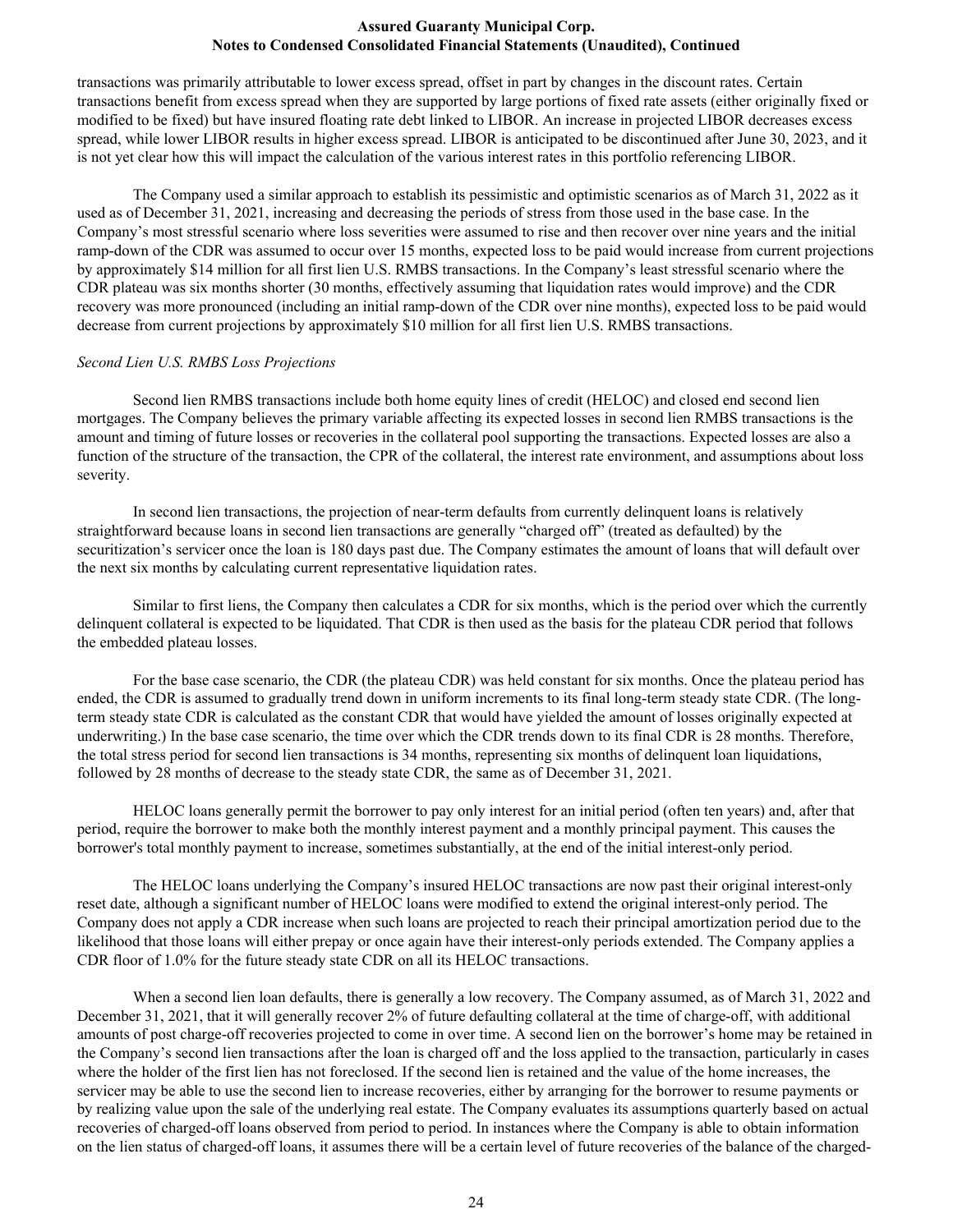off loans where the second lien is still intact. The Company's recovery assumption for charged-off loans is 30%, as shown in the table below, based on recent observed trends. Such recoveries are assumed to be received evenly over the next five years. If the recovery rate decreases to 20% expected loss to be paid would increase from current projections by approximately \$27 million. If the recovery rate increases to 40%, expected loss to be paid would decrease from current projections by approximately \$27 million.

The rate at which the principal amount of loans is prepaid may impact both the amount of losses projected as well as the amount of excess spread. In the base case, an average CPR (based on experience of the past year) is assumed to continue until the end of the plateau before gradually increasing to the final CPR over the same period the CDR decreases. The final CPR is assumed to be 15% for second lien transactions (in the base case), which is lower than the historical average but reflects the Company's continued uncertainty about the projected performance of the borrowers in these transactions. For transactions where the initial CPR is higher than the final CPR, the initial CPR is held constant and the final CPR is not used. This pattern is consistent with how the Company modeled the CPR as of December 31, 2021. To the extent that prepayments differ from projected levels it could materially change the Company's projected excess spread and losses.

In estimating expected losses, the Company modeled and probability weighted five scenarios, each with a different CDR curve applicable to the period preceding the return to the long-term steady state CDR. The Company believes that the level of the elevated CDR and the length of time it will persist and the ultimate prepayment rate are the primary drivers behind the amount of losses the collateral will likely suffer.

The following table shows the range as well as the average, weighted by net par outstanding, for key assumptions used in the calculation of expected loss to be paid (recovered) for individual transactions for vintage 2004 - 2008 HELOCs.

|                                                             | As of March 31, 2022 |                     | As of December 31, 2021 |                     |
|-------------------------------------------------------------|----------------------|---------------------|-------------------------|---------------------|
|                                                             | Range                | Weighted<br>Average | Range                   | Weighted<br>Average |
| Plateau CDR                                                 | $11.8\% - 30.7\%$    | 15.8%               | $12.3\% - 33.2\%$       | 16.8%               |
| Final CDR trended down to                                   | $1.0\%$              |                     | $1.0\%$                 |                     |
| Liquidation rates:                                          |                      |                     |                         |                     |
| Current but recently delinquent                             | 20%                  |                     | 20%                     |                     |
| 30 - 59 Days Delinquent                                     | 30                   |                     | 30                      |                     |
| 60 - 89 Days Delinquent                                     | 40                   |                     | 40                      |                     |
| 90+ Days Delinquent                                         | 60                   |                     | 60                      |                     |
| Bankruptcy                                                  | 55                   |                     | 55                      |                     |
| Foreclosure                                                 | 55                   |                     | 55                      |                     |
| <b>Real Estate Owned</b>                                    | 100                  |                     | 100                     |                     |
| Loss severity on future defaults                            | 98%                  |                     | 98%                     |                     |
| Projected future recoveries on previously charged-off loans | 30%                  |                     | 30%                     |                     |

#### **Key Assumptions in Base Case Expected Loss Estimates HELOCs**

The Company continues to evaluate the assumptions affecting its modeling results. The Company believes the most important driver of its projected second lien RMBS losses is the performance of its HELOC transactions. Total net expected loss to be paid on all second lien U.S. RMBS was \$11 million as of March 31, 2022 and \$7 million as of December 31, 2021. The \$10 million economic benefit in First Quarter 2022 was primarily attributable to improved transaction performance, changes in discount rates and higher recoveries for previously charged-off loans, partially offset by lower excess spread.

The Company's base case assumed a six-month CDR plateau and a 28-month ramp-down (for a total stress period of 34 months). The Company also modeled a scenario with a longer period of elevated defaults and another with a shorter period of elevated defaults. In the Company's most stressful scenario, increasing the CDR plateau to eight months and increasing the ramp-down by three months to 31 months (for a total stress period of 39 months) would increase the expected loss by approximately \$4 million for HELOC transactions. On the other hand, in the Company's least stressful scenario, reducing the CDR plateau to four months and decreasing the length of the CDR ramp-down to 25 months (for a total stress period of 29 months), and lowering the ultimate prepayment rate to 10% would decrease the expected loss by approximately \$4 million for HELOC transactions.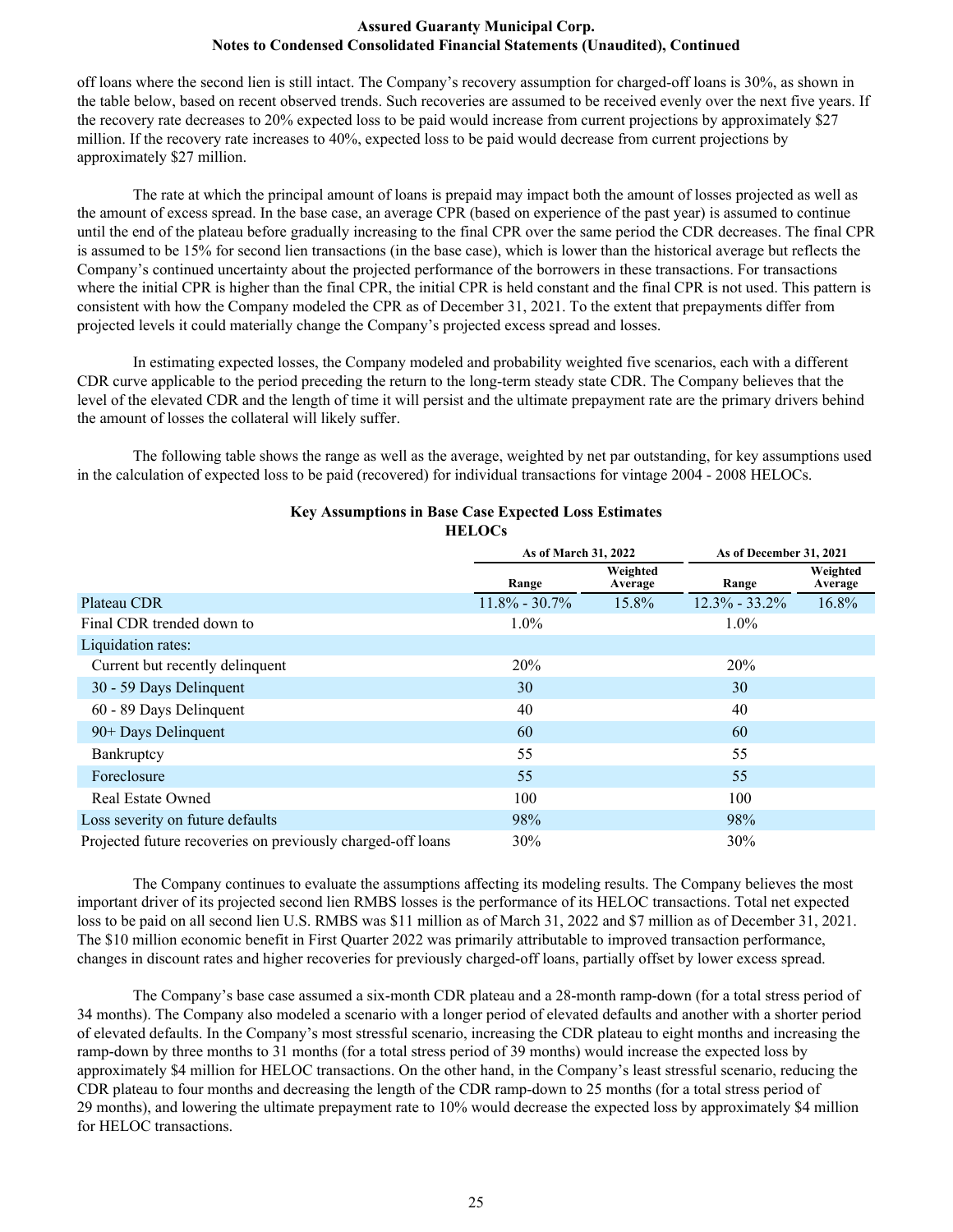#### **Recovery Litigation**

 In the ordinary course of its business, the Company asserts claims in legal proceedings against third parties to recover losses paid in prior periods or prevent or reduce losses in the future. The impact, if any, of these and other proceedings on the amount of recoveries the Company receives and losses it pays in the future is uncertain, and the impact of any one or more of these proceedings during any quarter or year could be material to the Company's financial statements.

 The Company has asserted claims in a number of legal proceedings in connection with its exposure to Puerto Rico. See Note 2, Outstanding Exposure, for a discussion of the Company's exposure to Puerto Rico and related recovery litigation being pursued by the Company.

# **4. Contracts Accounted for as Insurance**

The portfolio of outstanding exposures discussed in Note 2, Outstanding Exposure, and Note 3, Expected Loss to be Paid (Recovered), includes contracts that are accounted for as insurance contracts, derivatives, and consolidated FG VIEs. Amounts presented in this note relate only to contracts accounted for as insurance, unless otherwise specified. See Note 8, Fair Value Measurement for information related to CDS and Note 7, Variable Interest Entities for amounts that are accounted for as consolidated FG VIEs.

# **Premiums**

|                                                    | <b>First Ouarter</b> |               |      |
|----------------------------------------------------|----------------------|---------------|------|
|                                                    | 2022                 |               | 2021 |
|                                                    |                      | (in millions) |      |
| Scheduled net earned premiums                      | 45                   |               | 46   |
| Accelerations from refundings and terminations (1) | 19                   |               |      |
| Accretion of discount on net premiums receivable   |                      |               |      |
| Net earned premiums                                | 68                   |               | 60   |

 $\mathcal{L}_\text{max}$  , where  $\mathcal{L}_\text{max}$  , we have (1) First Quarter 2022 accelerations include \$7 million related to the March Puerto Rico Resolution. See Note 2, Outstanding Exposure for additional information.

#### **Gross Premium Receivable Roll Forward**

|                                               |   | <b>First Quarter</b> |       |  |
|-----------------------------------------------|---|----------------------|-------|--|
|                                               |   | 2022                 | 2021  |  |
|                                               |   | (in millions)        |       |  |
| Beginning of year                             | S | 1,074<br>- \$        | 1,094 |  |
| Gross written premiums on new business        |   | 67                   | 76    |  |
| Gross premiums received                       |   | (74)                 | (87)  |  |
| Adjustments:                                  |   |                      |       |  |
| Changes in the expected term                  |   |                      |       |  |
| Accretion of discount                         |   |                      | 4     |  |
| Foreign exchange gain (loss) on remeasurement |   | (28)                 |       |  |
| March 31,                                     |   | 1,049                | 1,089 |  |

Approximately 92% of gross premiums receivable at both March 31, 2022 and December 31, 2021 are denominated in currencies other than the U.S. dollar, primarily the pound sterling and euro.

The timing and cumulative amount of actual collections and net earned premiums may differ from those of expected collections and of expected net earned premiums in the table below due to factors such as foreign exchange rate fluctuations, counterparty collectability issues, accelerations, commutations, restructurings, changes in expected lives and new business.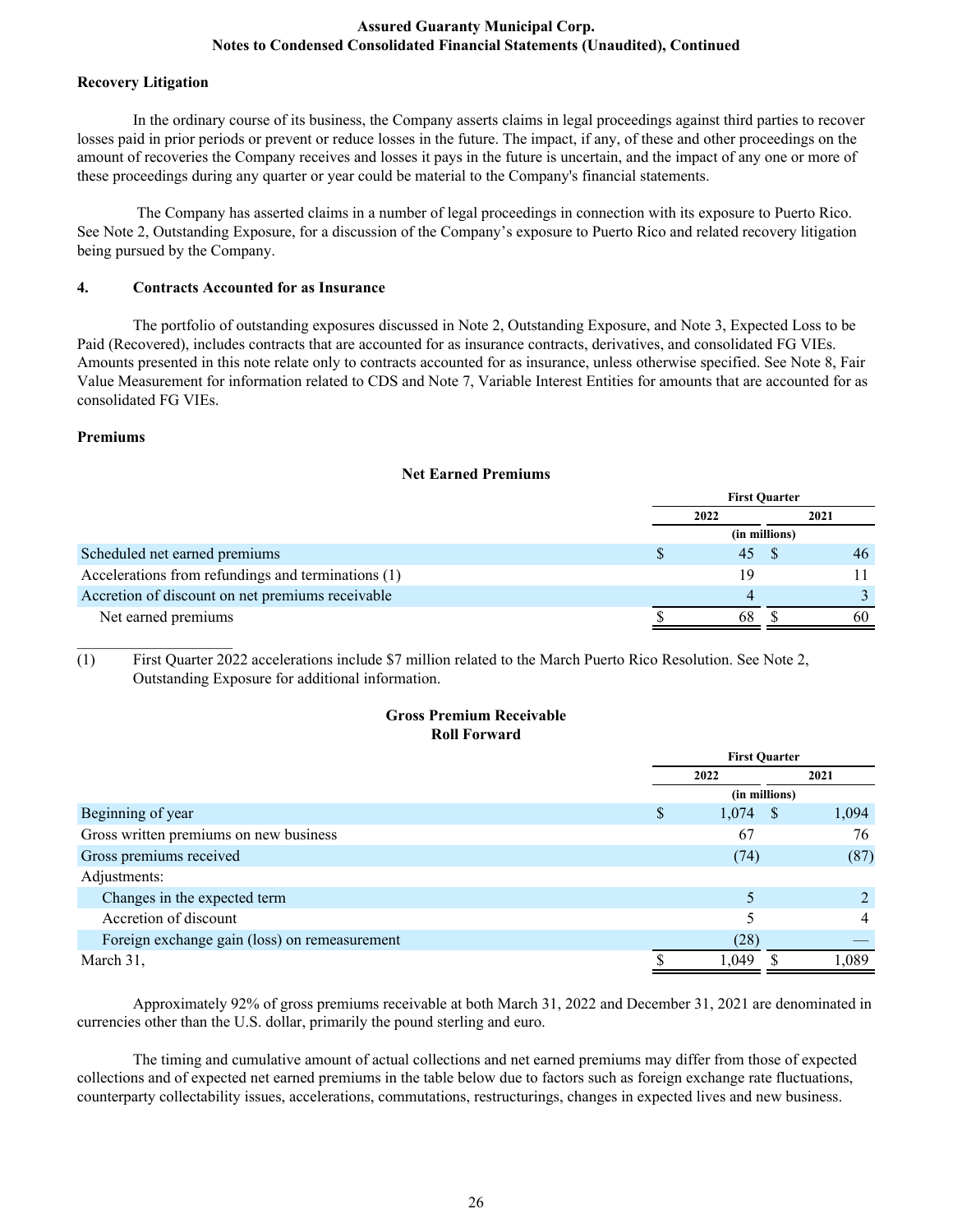# **Expected Future Premium Collections and Earnings**

|                                  | As of March 31, 2022                            |               |                                                |  |
|----------------------------------|-------------------------------------------------|---------------|------------------------------------------------|--|
|                                  | <b>Future Gross Premiums to</b><br>be Collected |               | <b>Future Net Premiums to be</b><br>Earned (1) |  |
|                                  |                                                 | (in millions) |                                                |  |
| 2022 (April 1 - June 30)         | \$<br>32                                        | $\mathcal{S}$ | 46                                             |  |
| 2022 (July 1 - September 30)     | 32                                              |               | 46                                             |  |
| 2022 (October 1 - December 31)   | 27                                              |               | 45                                             |  |
| Subtotal 2022                    | 91                                              |               | 137                                            |  |
| 2023                             | 84                                              |               | 169                                            |  |
| 2024                             | 76                                              |               | 159                                            |  |
| 2025                             | 66                                              |               | 146                                            |  |
| 2026                             | 64                                              |               | 136                                            |  |
| 2027-2031                        | 263                                             |               | 561                                            |  |
| 2032-2036                        | 184                                             |               | 396                                            |  |
| 2037-2041                        | 126                                             |               | 252                                            |  |
| <b>After 2041</b>                | 302                                             |               | 368                                            |  |
| Total                            | 1,256                                           |               | 2,324                                          |  |
| Future accretion                 |                                                 |               | 167                                            |  |
| Total future net earned premiums |                                                 | \$            | 2,491                                          |  |

 $\mathcal{L}_\text{max}$  , where  $\mathcal{L}_\text{max}$  , we have (1) Net of reinsurance.

# **Selected Information for Financial Guaranty Insurance Policies with Premiums Paid in Installments**

|                                                           | As of                 |          |                   |         |
|-----------------------------------------------------------|-----------------------|----------|-------------------|---------|
|                                                           | <b>March 31, 2022</b> |          | December 31, 2021 |         |
|                                                           | (dollars in millions) |          |                   |         |
| Premiums receivable                                       |                       | 1.049    | \$                | 1,074   |
| Deferred premium revenue                                  |                       | 1.211    |                   | 1,222   |
| Weighted-average risk-free rate used to discount premiums |                       | $1.5 \%$ |                   | $1.5\%$ |
| Weighted-average period of premiums receivable (in years) |                       | 13.4     |                   | 13.6    |

## **Losses**

 Loss reserves are discounted at risk-free rates for U.S. dollar denominated financial guaranty insurance obligations that ranged from 0.00% to 2.61% with a weighted average of 2.35% as of March 31, 2022 and 0.00% to 1.98% with a weighted average of 1.23% as of December 31, 2021.

The following tables provide information on net reserve (salvage), which includes loss and LAE reserves and salvage and subrogation recoverable, both net of reinsurance.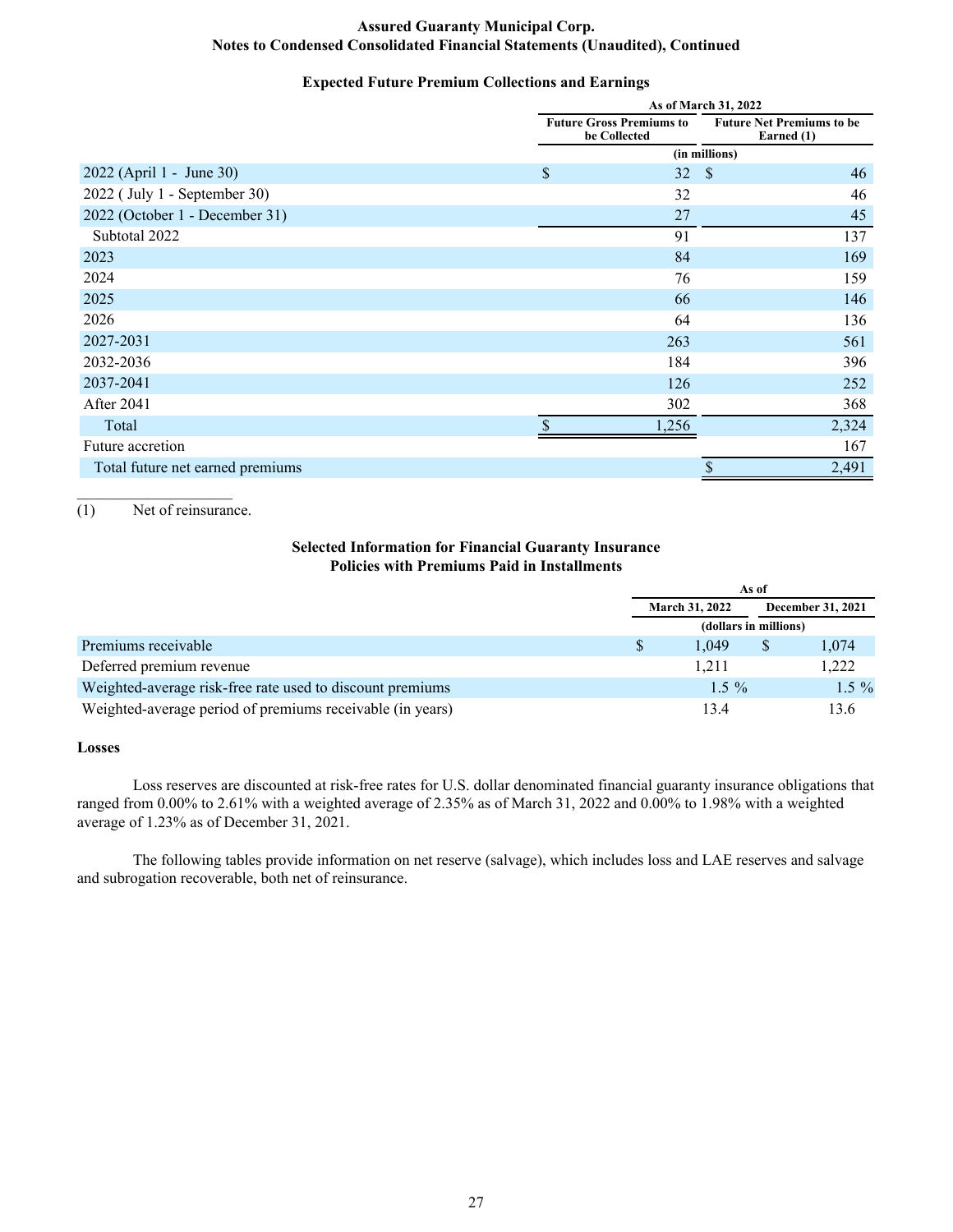# **Net Reserve (Salvage) by Sector**

|                          |    | As of          |                   |  |  |
|--------------------------|----|----------------|-------------------|--|--|
| <b>Sector</b>            |    | March 31, 2022 | December 31, 2021 |  |  |
|                          |    | (in millions)  |                   |  |  |
| Public finance:          |    |                |                   |  |  |
| U.S. public finance      | \$ | $(77)$ \$      | (64)              |  |  |
| Non-U.S. public finance  |    |                |                   |  |  |
| Public finance           |    | (76)           | (63)              |  |  |
| Structured finance:      |    |                |                   |  |  |
| <b>U.S. RMBS</b>         |    | 25             | (10)              |  |  |
| Other structured finance |    |                |                   |  |  |
| Structured finance       |    | 30             | (5)               |  |  |
| Total                    |    | (46)           | (68)              |  |  |
|                          |    |                |                   |  |  |

# **Components of Net Reserve (Salvage)**

|                                                 | As of                 |       |  |                   |
|-------------------------------------------------|-----------------------|-------|--|-------------------|
|                                                 | <b>March 31, 2022</b> |       |  | December 31, 2021 |
|                                                 | (in millions)         |       |  |                   |
| Loss and LAE reserve                            |                       | 313   |  | 384               |
| Reinsurance recoverable on unpaid losses        |                       | (70)  |  | (98)              |
| Loss and LAE reserve, net                       |                       | 243   |  | 286               |
| Salvage and subrogation recoverable             |                       | (421) |  | (528)             |
| Salvage and subrogation reinsurance payable (1) |                       | 132   |  | 174               |
| Salvage and subrogation recoverable, net        |                       | (289) |  | (354)             |
| Net reserve (salvage)                           |                       | (46)  |  | (68)              |
|                                                 |                       |       |  |                   |

(1) Reported as a component of "reinsurance balances payable, net" in the condensed consolidated balance sheets.

The table below provides a reconciliation of net expected loss to be paid (recovered) for financial guaranty insurance contracts to net expected loss to be expensed. Expected loss to be paid (recovered) for financial guaranty insurance contracts differs from expected loss to be expensed due to: (i) the contra-paid, which represents the claim payments made and recoveries received that have not yet been recognized in the statements of operations, (ii) salvage and subrogation recoverable for transactions that are in a net recovery position where the Company has not yet received recoveries on claims previously paid (and therefore recognized in income but not yet received), and (iii) loss reserves that have already been established (and therefore expensed but not yet paid).

## **Reconciliation of Net Expected Loss to be Paid (Recovered) to Net Expected Loss to be Expensed Financial Guaranty Insurance Contracts**

**As of March 31, 2022**

|                                                                                   | As of March 31, 2022 |               |
|-----------------------------------------------------------------------------------|----------------------|---------------|
|                                                                                   |                      | (in millions) |
| Net expected loss to be paid (recovered) - financial guaranty insurance           |                      |               |
| Contra-paid, net                                                                  |                      |               |
| Salvage and subrogation recoverable, net                                          |                      | 289           |
| Loss and LAE reserve - financial guaranty insurance contracts, net of reinsurance |                      | (243)         |
| Net expected loss to be expensed (present value)                                  |                      |               |

 The following table provides a schedule of the expected timing of net expected losses to be expensed. The amount and timing of actual loss and LAE may differ from the estimates shown below due to factors such as accelerations, commutations, changes in expected lives and updates to loss estimates. This table excludes amounts related to FG VIEs, which are eliminated in consolidation.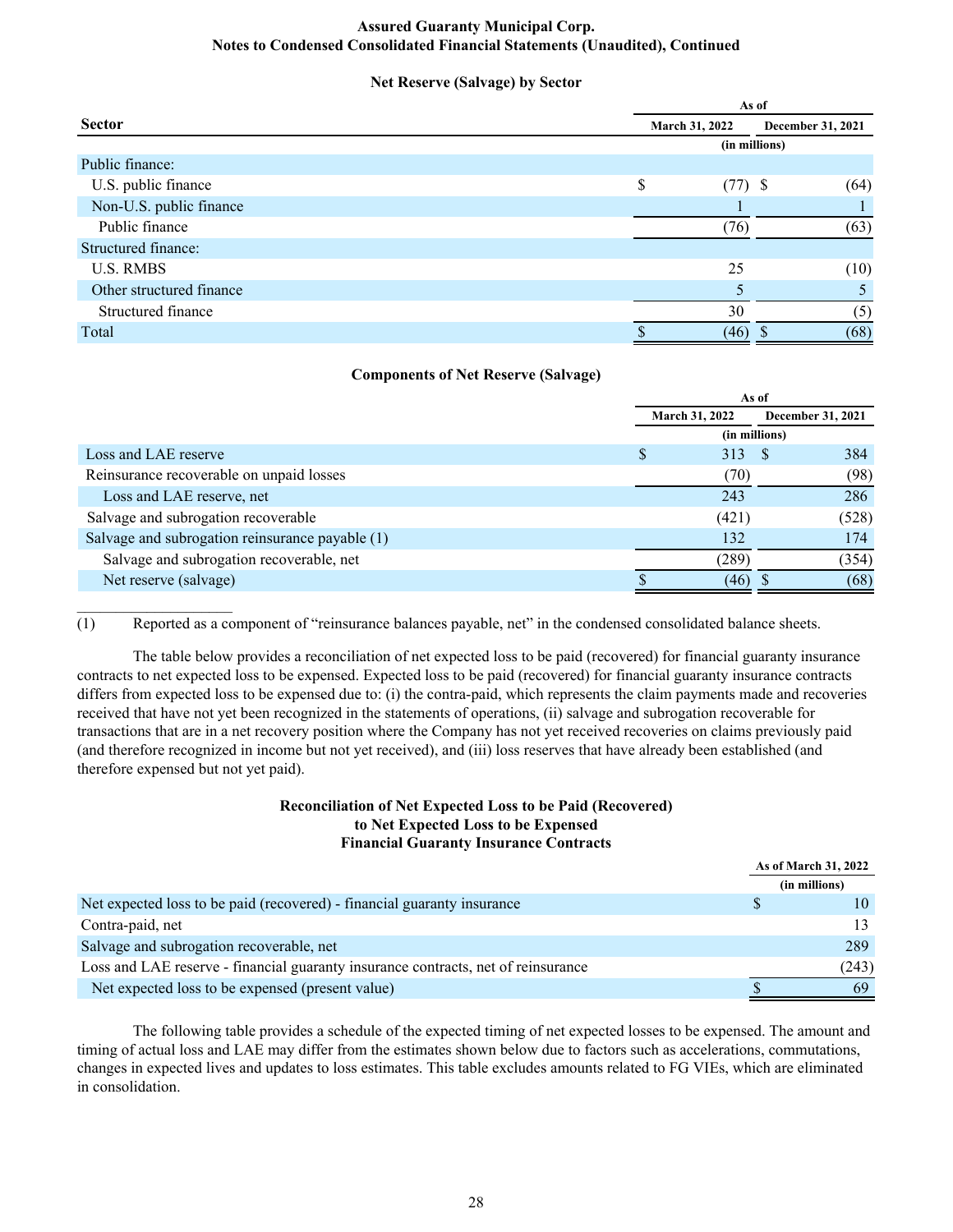#### **Net Expected Loss to be Expensed Financial Guaranty Insurance Contracts**

|                                    | As of March 31, 2022           |
|------------------------------------|--------------------------------|
|                                    | (in millions)                  |
| 2022 (April 1 - June 30)           | $\boldsymbol{\mathsf{S}}$<br>2 |
| 2022 (July 1 - September 30)       | 2                              |
| 2022 (October 1 - December 31)     | $\overline{2}$                 |
| Subtotal 2022                      | 6                              |
| 2023                               | $\overline{7}$                 |
| 2024                               | $7\phantom{.0}$                |
| 2025                               | 6                              |
| 2026                               | 7                              |
| 2027-2031                          | 21                             |
| 2032-2036                          | 11                             |
| 2037-2041                          | $\overline{2}$                 |
| After 2041                         | $\overline{c}$                 |
| Net expected loss to be expensed   | 69                             |
| Future accretion                   | 37                             |
| Total expected future loss and LAE | \$<br>106                      |

The following table presents the loss and LAE reported in the condensed consolidated statements of operations by sector for insurance contracts. Amounts presented are net of reinsurance.

#### **Loss and LAE by Sector**

|                          |                      | Loss (Benefit) |               |              |  |
|--------------------------|----------------------|----------------|---------------|--------------|--|
|                          | <b>First Quarter</b> |                |               |              |  |
| <b>Sector</b>            | 2022                 |                | 2021          |              |  |
|                          |                      | (in millions)  |               |              |  |
| Public finance:          |                      |                |               |              |  |
| U.S. public finance      | \$                   | 9              | <sup>\$</sup> | (5)          |  |
| Non-U.S. public finance  |                      |                |               | (7)          |  |
| Public finance           |                      | Q              |               | (12)         |  |
| Structured finance:      |                      |                |               |              |  |
| U.S. RMBS(1)             |                      | 7              |               | 20           |  |
| Other structured finance |                      |                |               |              |  |
| Structured finance       |                      |                |               | 21           |  |
| Loss and LAE             |                      | 16             |               | $\mathbf{Q}$ |  |

In each of the years presented, the primary component of U.S. public finance loss and LAE was Puerto Rico exposures. Loss expense is a function of economic loss development, as well as the amortization of unearned premium reserve. In First Quarter 2022, the largest component of loss expense was from the public finance sector, which had loss expense of \$9 million primarily attributable to Puerto Rico exposures. The public finance sector had an economic benefit of \$1 million. The difference between public finance loss expense and economic benefit was primarily attributable to the release of unearned premium reserve associated with extinguished Puerto Rico policies that previously had expected losses.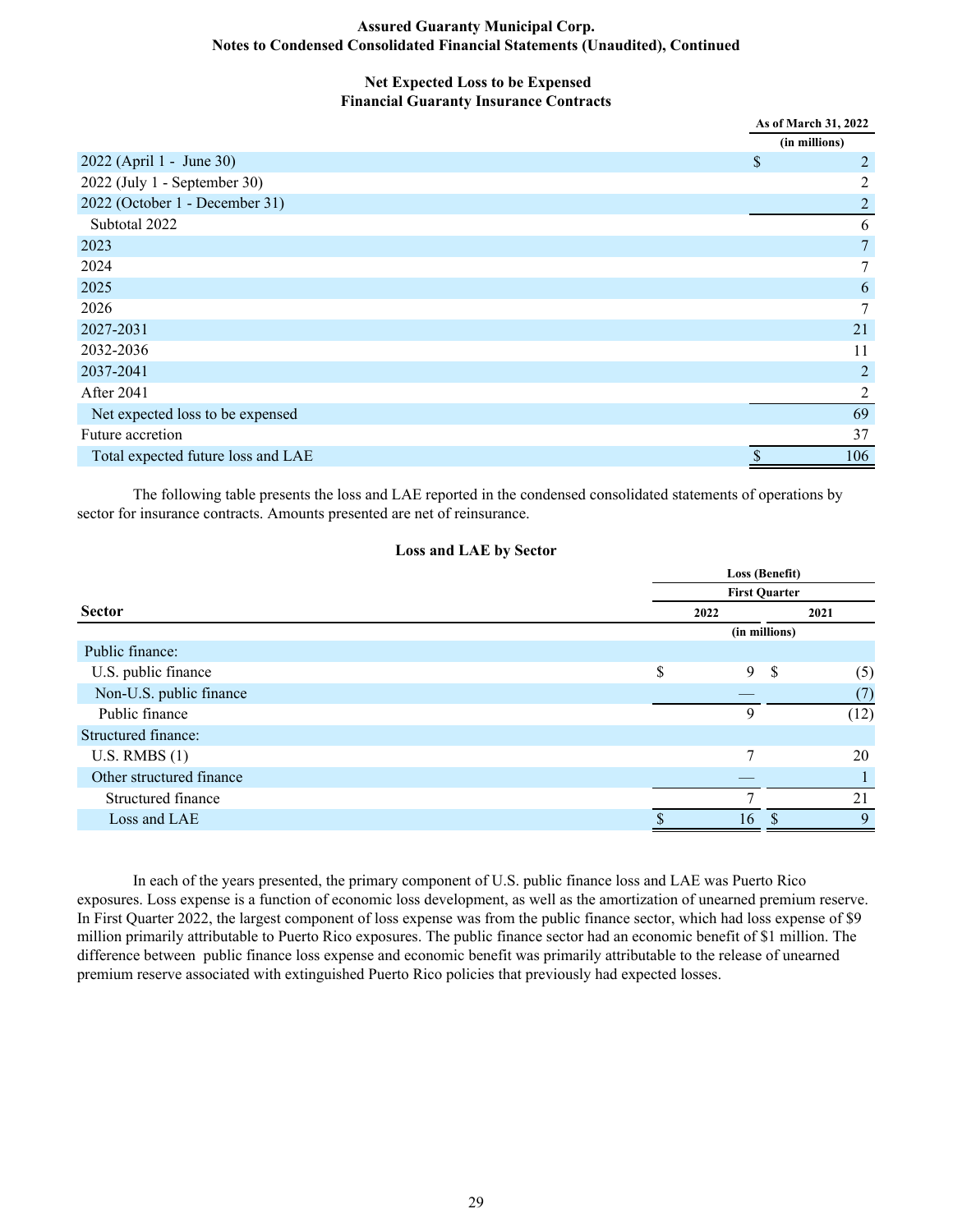The following tables provide information on financial guaranty insurance contracts categorized as BIG.

# **Financial Guaranty Insurance BIG Transaction Loss Summary As of March 31, 2022**

|                                              |                  |               |                                      | <b>Gross</b> |                       |                  |         |               |                      |
|----------------------------------------------|------------------|---------------|--------------------------------------|--------------|-----------------------|------------------|---------|---------------|----------------------|
|                                              | <b>BIG1</b>      |               | BIG <sub>2</sub><br>BIG <sub>3</sub> |              |                       | <b>Total BIG</b> |         |               | <b>Net Total BIG</b> |
|                                              |                  |               |                                      |              | (dollars in millions) |                  |         |               |                      |
| Number of risks (1)                          | 72               |               | $\overline{2}$                       |              | 42                    |                  | 116     |               | 116                  |
| Remaining weighted-average period (in years) | 7.4              |               | 6.1                                  |              | 6.9                   |                  | 7.1     |               | 7.0                  |
| Outstanding exposure:                        |                  |               |                                      |              |                       |                  |         |               |                      |
| Par                                          | \$<br>1,739      | -S            | 90                                   | \$           | 2,224                 | S                | 4,053   | S             | 3,240                |
| Interest                                     | 724              |               | 22                                   |              | 641                   |                  | 1,387   |               | 1,095                |
| Total $(2)$                                  | 2,463            | S             | 112                                  | S            | 2,865                 |                  | 5,440   | S             | 4,335                |
|                                              |                  |               |                                      |              |                       |                  |         |               |                      |
| Expected cash outflows (inflows)             | \$<br>59         | \$            | 27                                   | \$           | 1,871                 | <sup>\$</sup>    | 1,957   | \$            | 1,594                |
| Potential recoveries (3)                     | (288)            |               | (34)                                 |              | (1,646)               |                  | (1,968) |               | (1, 547)             |
| Subtotal                                     | (229)            |               | (7)                                  |              | 225                   |                  | (11)    |               | 47                   |
| Discount                                     | 20               |               | $\overline{2}$                       |              | (56)                  |                  | (34)    |               | (37)                 |
| Expected losses to be paid (recovered)       | (209)            |               | (5)                                  |              | 169                   |                  | (45)    |               | 10                   |
|                                              |                  |               |                                      |              |                       |                  |         |               |                      |
| Deferred premium revenue                     | \$<br>57         | <sup>\$</sup> | 8                                    | \$           | 79                    | \$.              | 144     | <sup>\$</sup> | 127                  |
| Reserves (salvage)                           | \$<br>$(221)$ \$ |               | (6)                                  | \$           | 119                   | \$               | (108)   | <sup>\$</sup> | (46)                 |

## **Financial Guaranty Insurance BIG Transaction Loss Summary As of December 31, 2021**

|                                              |             |             |                    |                  | <b>Gross</b>       |                       |                    |                  |               |                      |
|----------------------------------------------|-------------|-------------|--------------------|------------------|--------------------|-----------------------|--------------------|------------------|---------------|----------------------|
|                                              |             | <b>BIG1</b> |                    | BIG <sub>2</sub> |                    | BIG <sub>3</sub>      |                    | <b>Total BIG</b> |               | <b>Net Total BIG</b> |
|                                              |             |             |                    |                  |                    | (dollars in millions) |                    |                  |               |                      |
| Number of risks (1)                          |             | 75          |                    |                  |                    | 44                    |                    | 120              |               | 120                  |
| Remaining weighted-average period (in years) |             | 7.4         |                    | 7.2              |                    | 7.9                   |                    | 7.7              |               | 7.6                  |
|                                              |             |             |                    |                  |                    |                       |                    |                  |               |                      |
| Outstanding exposure:                        |             |             |                    |                  |                    |                       |                    |                  |               |                      |
| Par                                          | $\sqrt{\ }$ | 2,114       | $\mathbf{s}$       | 42               | $\mathcal{S}$      | 3,226                 | $\mathbf{\hat{s}}$ | 5,382            | <sup>\$</sup> | 4,057                |
| Interest                                     |             | 847         |                    | 22               |                    | 1,196                 |                    | 2,065            |               | 1,519                |
| Total $(2)$                                  |             | 2,961       |                    | 64               | S                  | 4,422                 |                    | 7,447            |               | 5,576                |
|                                              |             |             |                    |                  |                    |                       |                    |                  |               |                      |
| Expected cash outflows (inflows)             | \$          | 88          | $\mathcal{S}$      | $\overline{3}$   | $\mathbf{\hat{S}}$ | 2,911                 | <sup>\$</sup>      | 3,002            | <sup>\$</sup> | 2,205                |
| Potential recoveries (3)                     |             | (380)       |                    |                  |                    | (2,661)               |                    | (3,041)          |               | (2,178)              |
| Subtotal                                     |             | (292)       |                    | 3                |                    | 250                   |                    | (39)             |               | 27                   |
| Discount                                     |             | 17          |                    |                  |                    | (43)                  |                    | (26)             |               | (28)                 |
| Expected losses to be paid (recovered)       |             | (275)       | $\mathbf{\hat{s}}$ | 3                | \$                 | 207                   | \$.                | (65)             |               | (1)                  |
|                                              |             |             |                    |                  |                    |                       |                    |                  |               |                      |
| Deferred premium revenue                     | $\mathbf S$ | 70          | $\mathbf{\hat{s}}$ |                  | \$                 | 93                    | $\mathbf{s}$       | 164              | <sup>\$</sup> | 142                  |
| Reserves (salvage)                           | \$          | $(290)$ \$  |                    | 2                | \$                 | 144                   | \$                 | (144)            | -\$           | (68)                 |

(1) A risk represents the aggregate of the financial guaranty policies that share the same revenue source for purposes of making debt service payments.

(2) Includes amounts related to FG VIEs.

(3) Represents expected inflows for future payments by obligors pursuant to restructuring agreements, settlements, excess spread on any underlying collateral and other estimated recoveries. Potential recoveries also include recoveries on certain investment grade credits, related mainly to exposures that were previously BIG and for which claims have been paid in the past.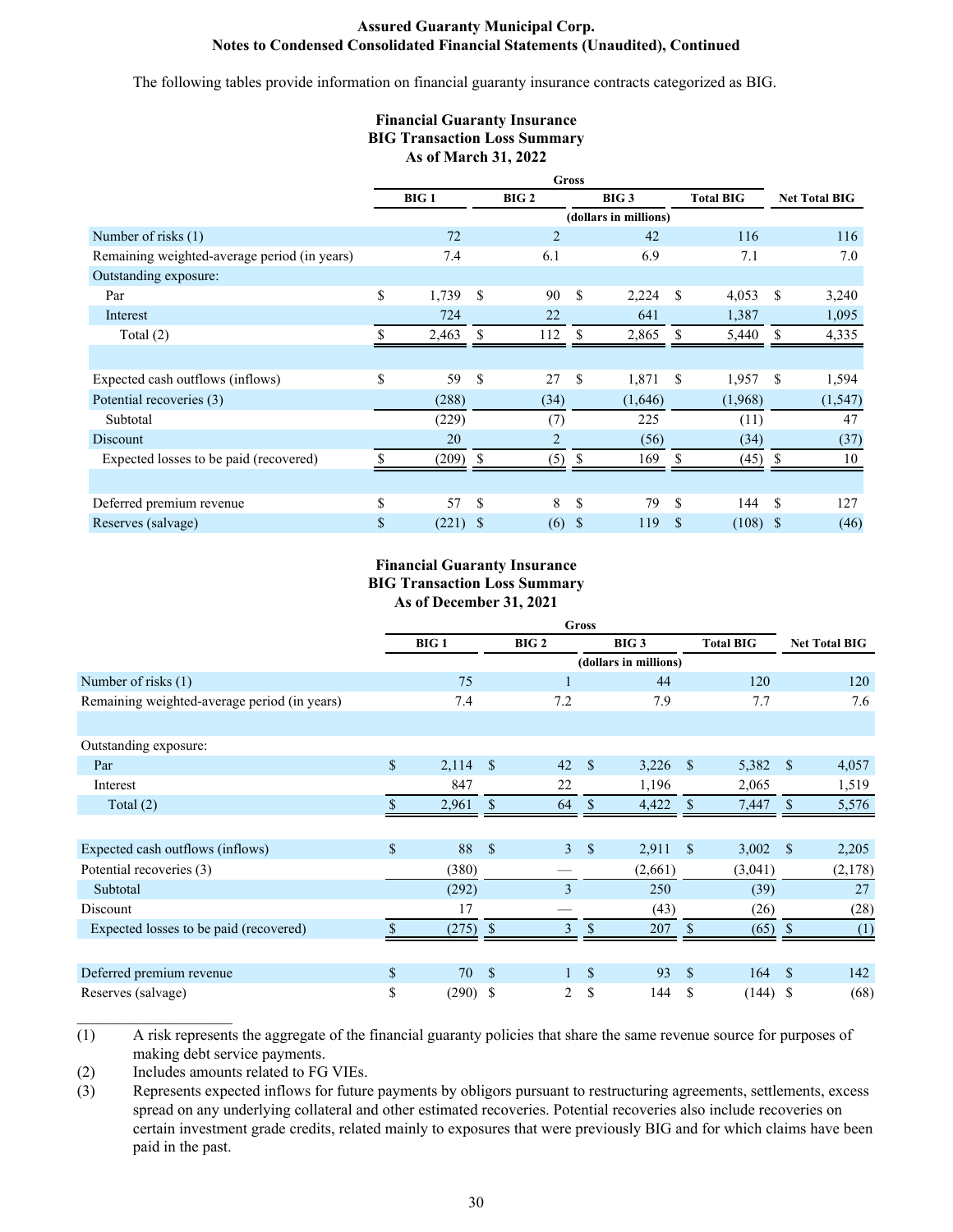#### **5. Reinsurance**

The Company assumes portions of insured risks (Assumed Business) and may cede portions of exposure it has insured (Ceded Business) in exchange for premiums, net of any ceding commissions. The Company historically entered into ceded reinsurance contracts in order to reduce the net potential loss from large risks.

The Company has Ceded Business to affiliated and non-affiliated companies to limit its exposure to risk. The Company remains primarily liable for all risks it directly underwrites and is required to pay all gross claims. It then seeks reimbursement from the reinsurer for its proportionate share of claims. The Company may be exposed to risk for this exposure if it were required to pay the gross claims and not be able to collect ceded claims from an assuming company experiencing financial distress. The Company's ceded contracts generally allow the Company to recapture ceded financial guaranty business after certain triggering events, such as reinsurer downgrades.

# **Effect of Reinsurance**

 $\mathcal{L}_\text{max}$  , we have the set of the set of the set of the set of the set of the set of the set of the set of the set of the set of the set of the set of the set of the set of the set of the set of the set of the set of

 The following table presents the components of premiums and losses reported in the condensed consolidated statements of operations and the contribution of the Company's Assumed and Ceded Businesses.

# **Effect of Reinsurance on Condensed Consolidated Statements of Operations**

|                   |                           | <b>First Quarter</b> |               |      |
|-------------------|---------------------------|----------------------|---------------|------|
|                   |                           | 2022                 |               | 2021 |
|                   |                           | (in millions)        |               |      |
| Premiums Written: |                           |                      |               |      |
| Direct            | $\mathsf{\$}$             | 72                   | $\mathcal{S}$ | 78   |
| Ceded $(1)$       |                           | (18)                 |               | (12) |
| Net               | \$                        | 54                   | $\mathcal{S}$ | 66   |
| Premiums Earned:  |                           |                      |               |      |
| Direct            | \$                        | 91                   | $\mathcal{S}$ | 79   |
| Assumed           |                           |                      |               |      |
| Ceded $(1)$       |                           | (23)                 |               | (20) |
| <b>Net</b>        | $\mathcal{S}$             | 68                   | $\mathcal{S}$ | 60   |
| Loss and LAE:     |                           |                      |               |      |
| Direct            | $\boldsymbol{\mathsf{S}}$ | 11                   | $\sqrt{3}$    | 27   |
| Ceded $(1)$       |                           | 5                    |               | (18) |
| <b>Net</b>        | $\mathbf{\hat{S}}$        | 16                   | <sup>\$</sup> | 9    |
|                   |                           |                      |               |      |

(1) Ceded amounts mainly consist of cessions to affiliates.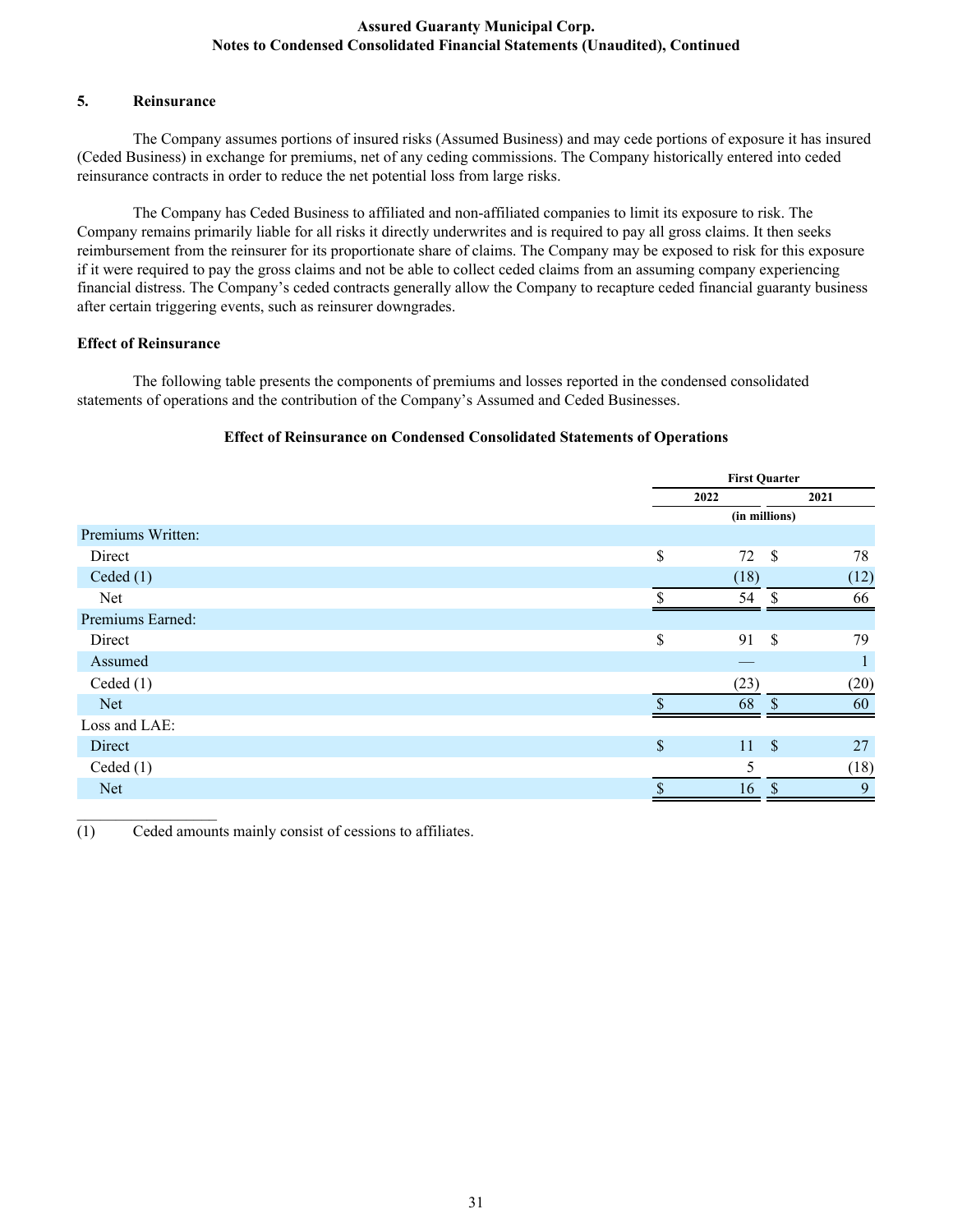**Ceded Reinsurance (1)**

|                                              | Ceded Remsurance (1)                   |    |                                            |   |                                        |                                            |
|----------------------------------------------|----------------------------------------|----|--------------------------------------------|---|----------------------------------------|--------------------------------------------|
|                                              | As of March 31, 2022                   |    |                                            |   | As of December 31, 2021                |                                            |
|                                              | <b>Affiliated</b><br><b>Reinsurers</b> |    | <b>Non-Affiliated</b><br><b>Reinsurers</b> |   | <b>Affiliated</b><br><b>Reinsurers</b> | <b>Non-Affiliated</b><br><b>Reinsurers</b> |
|                                              |                                        |    | (in millions)                              |   |                                        |                                            |
| Ceded premium payable, net of commissions    | \$<br>149                              | -S | 4                                          | S | 154 \$                                 | 4                                          |
| Ceded expected loss to be recovered (paid)   | (55)                                   |    |                                            |   | (52)                                   | (12)                                       |
| Reinsurance recoverable on ceded paid losses | 31                                     |    |                                            |   |                                        |                                            |
| Ceded unearned premium reserve               | 633                                    |    | 6                                          |   | 637                                    | 6                                          |
| Ceded par outstanding (2)                    | 51,597                                 |    | 300                                        |   | 52,204                                 | 342                                        |

(1) The total collateral posted by all affiliated and non-affiliated reinsurers required to post, or that had agreed to post, collateral as of March 31, 2022 and December 31, 2021 was approximately \$724 million and \$752 million, respectively. The collateral excludes amounts posted by AGM for the benefit of AGUK and AGE.

(2) Of the total par ceded to BIG rated reinsurers, \$27 million and \$66 million is rated BIG as of March 31, 2022 and December 31, 2021. Of the total par ceded to affiliates, \$785 million and \$1,270 million is rated BIG as of March 31, 2022 and December 31, 2021, respectively.

#### **6. Investments**

 $\mathcal{L}_\text{max}$  , where  $\mathcal{L}_\text{max}$  , we have

#### **Investment Portfolio**

The investment portfolio consists of both externally and internally managed portfolios. The majority of the investment portfolio is managed by three outside managers and AssuredIM, for which the Company has established investment guidelines regarding credit quality, exposure to a particular sector and exposure to a particular obligor within a sector.

The internally managed portfolio primarily consists of the Company's investments in: (i) securities acquired for loss mitigation purposes; (ii) securities managed under an Investment Management Agreement (IMA) with AssuredIM; (iii) new recovery bonds and CVIs received in connection with the consummation of the March Puerto Rico Resolution; (iv) certain fixed-maturity and short-term securities; and (v) equity method investments. Equity method investments primarily consist of generally less liquid alternative investments including AssuredIM Funds, an investment in renewable and clean energy and private equity funds. The Company had unfunded commitments of \$96 million as of March 31, 2022 related to certain of the Company's alternative investments.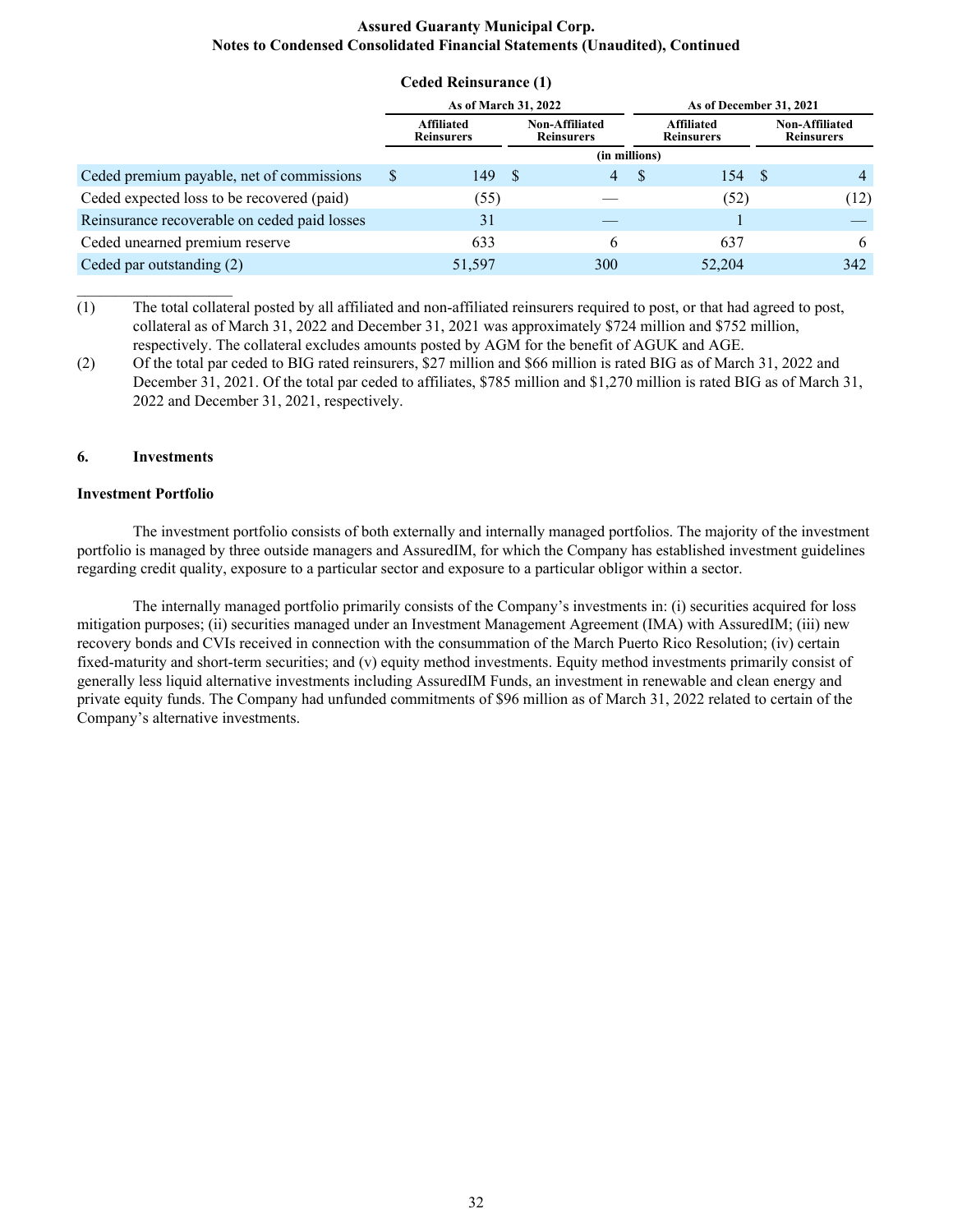#### **Investment Portfolio Carrying Value**

|                                                      | As of          |               |                   |  |  |  |
|------------------------------------------------------|----------------|---------------|-------------------|--|--|--|
|                                                      | March 31, 2022 |               | December 31, 2021 |  |  |  |
|                                                      |                | (in millions) |                   |  |  |  |
| Fixed-maturity securities, available-for-sale (1):   |                |               |                   |  |  |  |
| Externally managed                                   | \$<br>3,352    | <sup>S</sup>  | 3,636             |  |  |  |
| Loss mitigation securities and other                 | 319            |               | 341               |  |  |  |
| AssuredIM managed                                    | 422            |               | 421               |  |  |  |
| Fixed-maturity securities - Puerto Rico (2)          | 405            |               |                   |  |  |  |
| Fixed-maturity securities - Puerto Rico, trading (3) | 102            |               |                   |  |  |  |
| Short-term investments (4)                           | 171            |               | 599               |  |  |  |
| AGC surplus note                                     | 300            |               | 300               |  |  |  |
| Equity method investments:                           |                |               |                   |  |  |  |
| <b>AssuredIM Funds</b>                               | 559            |               | 543               |  |  |  |
| Other                                                | 136            |               | 152               |  |  |  |
| Other invested assets (internally managed)           | 5              |               | 5                 |  |  |  |
| Total                                                | 5,771          |               | 5,997             |  |  |  |

(1) 4.5% and 4.9% of fixed-maturity securities were rated BIG as of March 31, 2022 and December 31, 2021, respectively, consisting primarily of loss mitigation securities. 9.4% and 0.3% were not rated, as of March 31, 2022 and December 31, 2021, respectively.

 $\mathcal{L}_\text{max}$  , where  $\mathcal{L}_\text{max}$  , we have

(2) Represents new recovery bonds received in connection with the consummation of the March Puerto Rico Resolution. These securities are not rated.

(3) Represents CVIs received in connection with the consummation of the March Puerto Rico Resolution. These securities are not rated.

(4) Weighted average credit rating of AAA as of both March 31, 2022 and December 31, 2021, based on the lower of the Moody's Investors Service, Inc. (Moody's) and S&P Global Ratings, a division of Standard & Poor's Financial Services LLC (S&P) classifications.

AGM and AGC are authorized to invest up to \$750 million in the aggregate in AssuredIM Funds through their jointly owned investment subsidiary AGAS. AGM is authorized for \$487.5 million of this aggregate amount. As of March 31, 2022, AGAS had total commitments to AssuredIM Funds of \$702 million of which \$473 million represented net invested capital and \$229 million was undrawn. This capital was committed to several funds, each dedicated to a single strategy, including collateralized loan obligations (CLOs), asset-based finance, healthcare structured capital and municipal bonds.

Accrued investment income, which is reported in "other assets", was \$49 million as of March 31, 2022 and \$40 million as of December 31, 2021. In First Quarter 2022 and First Quarter 2021, the Company did not write off any accrued investment income.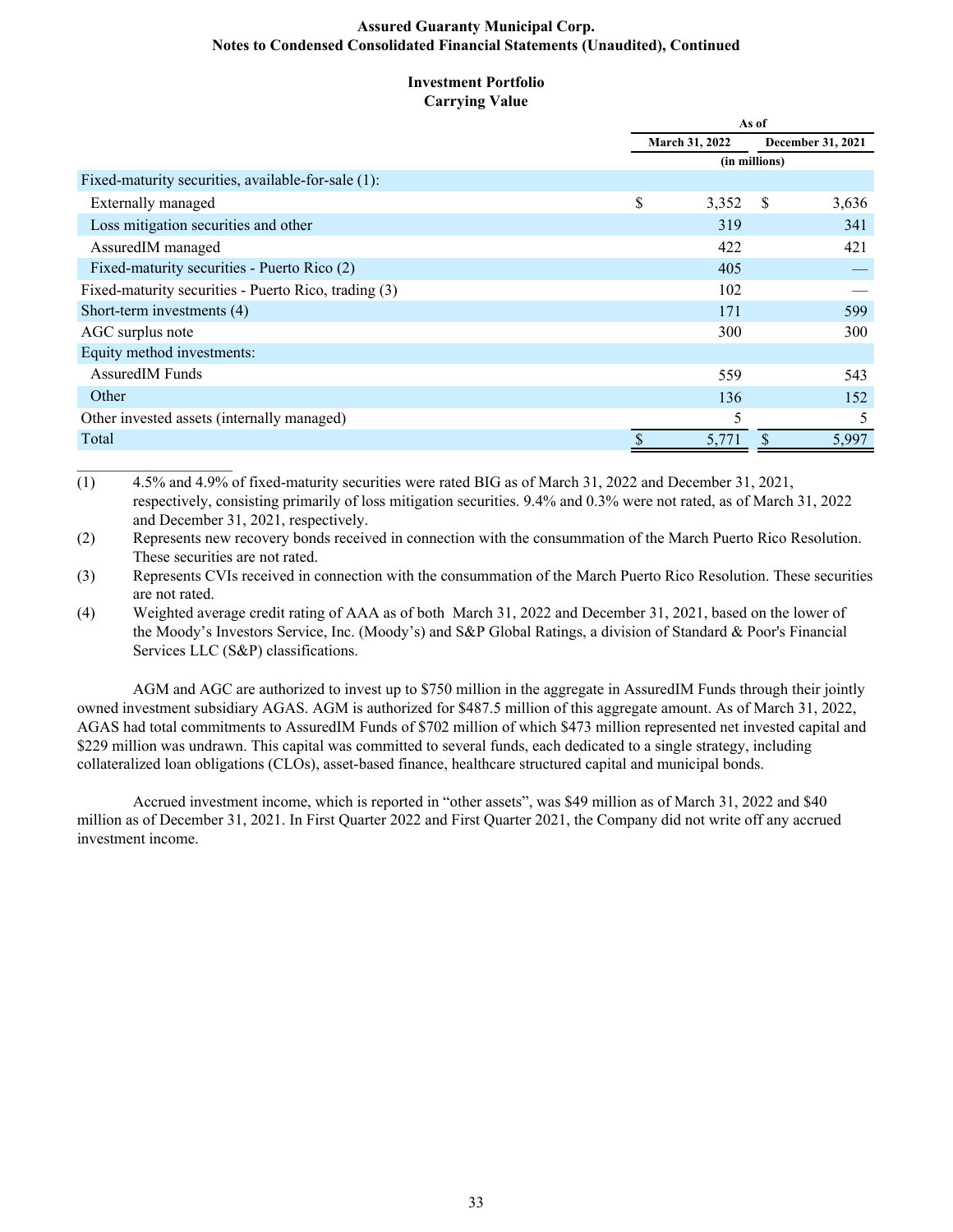# **Available-for-Sale Fixed-Maturity Securities by Security Type As of March 31, 2022**

| <b>Security Type</b>                                   | Percent<br>of<br>Total (1) | Amortized<br>Cost     | <b>Allowance</b><br>for Credit<br>Losses | <b>Gross</b><br><b>Unrealized</b><br>Gains | Gross<br><b>Unrealized</b><br>Losses | <b>Estimated</b><br><b>Fair Value</b> | AOCI(5)<br>Pre-tax<br>Gain<br>(Loss) on<br><b>Securities</b><br>with Credit<br>Loss | Weighted<br>Average<br>Credit<br>Rating (2) |
|--------------------------------------------------------|----------------------------|-----------------------|------------------------------------------|--------------------------------------------|--------------------------------------|---------------------------------------|-------------------------------------------------------------------------------------|---------------------------------------------|
|                                                        |                            |                       |                                          |                                            | (dollars in millions)                |                                       |                                                                                     |                                             |
| Obligations of state and political<br>subdivisions     | 47 $%$                     | $\mathbb{S}$<br>2,164 | - \$                                     | 42<br>-S                                   | (31)<br>-S                           | S<br>2,175                            | <sup>\$</sup><br>(1)                                                                | $A-$                                        |
| U.S. government securities                             | 2                          | 72                    |                                          | 2                                          | (4)                                  | 70                                    |                                                                                     | $AA+$                                       |
| Corporate securities (3)                               | 31                         | 1,434                 | (3)                                      | 13                                         | (66)                                 | 1,378                                 | (25)                                                                                | $A+$                                        |
| Mortgage-backed securities (4):                        |                            |                       |                                          |                                            |                                      |                                       |                                                                                     |                                             |
| <b>RMBS</b>                                            | 5                          | 251                   | (17)                                     | 5                                          | (28)                                 | 211                                   | (27)                                                                                | BB-                                         |
| Commercial mortgage-backed<br>securities (CMBS)        | 3                          | 152                   |                                          |                                            | (1)                                  | 152                                   |                                                                                     | AAA                                         |
| Asset-backed securities:                               |                            |                       |                                          |                                            |                                      |                                       |                                                                                     |                                             |
| <b>CLOs</b>                                            | 8                          | 350                   |                                          |                                            | (3)                                  | 347                                   |                                                                                     | $A+$                                        |
| Other                                                  |                            | 49                    |                                          |                                            |                                      | 49                                    |                                                                                     | $B+$                                        |
| Non-U.S. government<br>securities                      | 3                          | 122                   |                                          | 1                                          | (7)                                  | 116                                   | (1)                                                                                 | AA-                                         |
| Total available-for-sale fixed-<br>maturity securities | $100 \%$ \$                | 4,594                 | $(20)$ \$<br><sup>\$</sup>               | 64                                         | (140)<br><sup>S</sup>                | 4,498<br>S                            | (54)<br><sup>8</sup>                                                                | A                                           |

# **Available-for-Sale Fixed-Maturity Securities by Security Type As of December 31, 2021**

| <b>Security Type</b>                                   | Percent<br>of<br>Total (1) | Amortized<br>Cost      | <b>Allowance</b><br>for Credit<br><b>Losses</b> | <b>Gross</b><br><b>Unrealized</b><br>Gains | Gross<br>Unrealized<br>Losses | <b>Estimated</b><br><b>Fair Value</b> | <b>AOCI</b><br>Pre-tax<br>Gain<br>(Loss) on<br><b>Securities</b><br>with<br><b>Credit Loss</b> | Weighted<br>Average<br>Credit<br>Rating (2) |
|--------------------------------------------------------|----------------------------|------------------------|-------------------------------------------------|--------------------------------------------|-------------------------------|---------------------------------------|------------------------------------------------------------------------------------------------|---------------------------------------------|
|                                                        |                            |                        |                                                 |                                            | (dollars in millions)         |                                       |                                                                                                |                                             |
| Obligations of state and political<br>subdivisions     | 41 $\%$                    | $\mathcal{S}$<br>1,759 | <sup>S</sup>                                    | 125<br><sup>S</sup>                        | -S<br>(1)                     | $\mathbb{S}$<br>1,883                 | - \$                                                                                           | AA-                                         |
| U.S. government securities                             | 2                          | 72                     |                                                 | 3                                          | (2)                           | 73                                    |                                                                                                | $AA+$                                       |
| Corporate securities (3)                               | 34                         | 1,460                  | (1)                                             | 55                                         | (18)                          | 1,496                                 | (3)                                                                                            | $\mathbf{A}$                                |
| Mortgage-backed securities (4):                        |                            |                        |                                                 |                                            |                               |                                       |                                                                                                |                                             |
| <b>RMBS</b>                                            | 6                          | 260                    | (17)                                            | 9                                          | (23)                          | 229                                   | (23)                                                                                           | <b>BB</b>                                   |
| <b>CMBS</b>                                            | 4                          | 160                    |                                                 | 6                                          |                               | 166                                   |                                                                                                | AAA                                         |
| Asset-backed securities:                               |                            |                        |                                                 |                                            |                               |                                       |                                                                                                |                                             |
| CLO <sub>s</sub>                                       | 9                          | 365                    |                                                 |                                            |                               | 366                                   |                                                                                                | $A+$                                        |
| Other                                                  |                            | 50                     |                                                 |                                            |                               | 50                                    |                                                                                                | $B+$                                        |
| Non-U.S. government<br>securities                      | 3                          | 133                    |                                                 | 4                                          | (2)                           | 135                                   |                                                                                                | AA-                                         |
| Total available-for-sale fixed-<br>maturity securities | $100 \%$                   | 4,259                  | (18)                                            | 203                                        | (46)                          | 4,398                                 | (26)                                                                                           | $A+$                                        |

(1) Based on amortized cost.

(2) Ratings represent the lower of the Moody's and S&P classifications, except for loss mitigation and certain other securities, which use internal ratings classifications. The Company's portfolio primarily consists of high-quality, liquid instruments. New recovery bonds received in connection with the consummation of the March Puerto Rico Resolution are not rated.

(3) Includes securities issued by taxable universities and hospitals.

(4) U.S. government-agency obligations were approximately 7% of mortgage-backed securities as of both March 31, 2022 and December 31, 2021, based on fair value.

(5) Accumulated other comprehensive income (AOCI).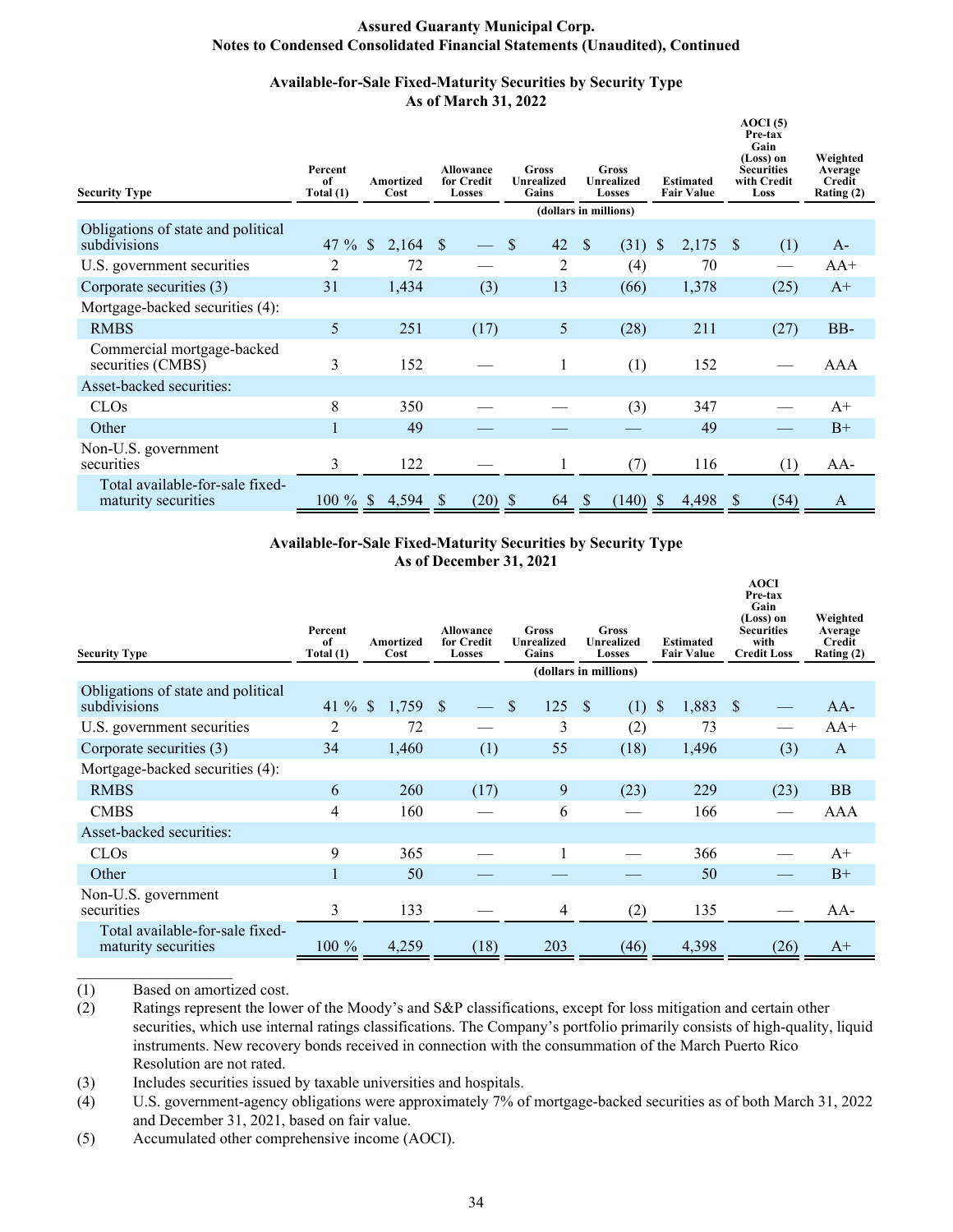# **Gross Unrealized Loss by Length of Time for Available-for-Sale Fixed-Maturity Securities for Which a Credit Loss was Not Recorded As of March 31, 2022**

|                                                    | Less than 12 months |               |              | 12 months or more                  |      |                       | <b>Total</b> |                                           |               |               |               |                                           |
|----------------------------------------------------|---------------------|---------------|--------------|------------------------------------|------|-----------------------|--------------|-------------------------------------------|---------------|---------------|---------------|-------------------------------------------|
|                                                    |                     | Fair<br>Value |              | Gross<br><b>Unrealized</b><br>Loss |      | Fair<br>Value         |              | <b>Gross</b><br><b>Unrealized</b><br>Loss |               | Fair<br>Value |               | <b>Gross</b><br><b>Unrealized</b><br>Loss |
|                                                    |                     |               |              |                                    |      | (dollars in millions) |              |                                           |               |               |               |                                           |
| Obligations of state and political<br>subdivisions | \$                  | 579           | $\mathbf{s}$ | (29)                               | - \$ | $\mathfrak{Z}$        | $\sqrt{\ }$  | (1)                                       | $\mathcal{S}$ | 582           | <sup>S</sup>  | (30)                                      |
| U.S. government securities                         |                     | 26            |              | (1)                                |      | 19                    |              | (3)                                       |               | 45            |               | (4)                                       |
| Corporate securities                               |                     | 580           |              | (35)                               |      | 38                    |              | (6)                                       |               | 618           |               | (41)                                      |
| Mortgage-backed securities:                        |                     |               |              |                                    |      |                       |              |                                           |               |               |               |                                           |
| <b>RMBS</b>                                        |                     | 8             |              | (1)                                |      |                       |              |                                           |               | 8             |               | (1)                                       |
| <b>CMBS</b>                                        |                     | 40            |              | (1)                                |      |                       |              |                                           |               | 40            |               | (1)                                       |
| Asset-backed securities                            |                     |               |              |                                    |      |                       |              |                                           |               |               |               |                                           |
| <b>CLOs</b>                                        |                     | 262           |              | (2)                                |      | 46                    |              | (1)                                       |               | 308           |               | (3)                                       |
| Other                                              |                     | 10            |              |                                    |      |                       |              |                                           |               | 10            |               |                                           |
| Non-U.S. government securities                     |                     | 82            |              | (4)                                |      | 13                    |              | $\left( 2\right)$                         |               | 95            |               | (6)                                       |
| Total                                              |                     | 1,587         |              | (73)                               |      | 119                   | \$           | (13)                                      | \$            | 1,706         | $\mathcal{S}$ | (86)                                      |
| Number of securities (1)                           |                     |               |              | 472                                |      |                       |              | 42                                        |               |               |               | 510                                       |

#### **Gross Unrealized Loss by Length of Time**

#### **for Available-for-Sale Fixed-Maturity Securities for Which a Credit Loss was Not Recorded As of December 31, 2021**

|                                                    | Less than 12 months |               |                           |                                    | 12 months or more |                                        |   |                                    | <b>Total</b> |               |               |                                           |
|----------------------------------------------------|---------------------|---------------|---------------------------|------------------------------------|-------------------|----------------------------------------|---|------------------------------------|--------------|---------------|---------------|-------------------------------------------|
|                                                    |                     | Fair<br>Value |                           | Gross<br><b>Unrealized</b><br>Loss |                   | Fair<br>Value<br>(dollars in millions) |   | Gross<br><b>Unrealized</b><br>Loss |              | Fair<br>Value |               | <b>Gross</b><br><b>Unrealized</b><br>Loss |
| Obligations of state and political<br>subdivisions | \$                  | 53            | $\boldsymbol{\mathsf{S}}$ | (1)                                | -S                |                                        | S |                                    | \$           | 53            | $\mathcal{S}$ | (1)                                       |
| U.S. government securities                         |                     | 26            |                           | (1)                                |                   | 19                                     |   | (1)                                |              | 45            |               | (2)                                       |
| Corporate securities                               |                     | 320           |                           | (11)                               |                   | 36                                     |   | (4)                                |              | 356           |               | (15)                                      |
| Mortgage-backed securities:                        |                     |               |                           |                                    |                   |                                        |   |                                    |              |               |               |                                           |
| <b>RMBS</b>                                        |                     |               |                           |                                    |                   |                                        |   |                                    |              |               |               |                                           |
| Asset-backed securities:                           |                     |               |                           |                                    |                   |                                        |   |                                    |              |               |               |                                           |
| <b>CLOs</b>                                        |                     | 190           |                           |                                    |                   |                                        |   |                                    |              | 190           |               |                                           |
| Non-U.S. government securities                     |                     | 24            |                           |                                    |                   | 8                                      |   |                                    |              | 32            |               | (2)                                       |
| Total                                              |                     | 614           |                           | (14)                               |                   | 63                                     |   | (6)                                |              | 677           |               | (20)                                      |
| Number of securities (1)                           |                     |               |                           | 264                                |                   |                                        |   | 19                                 |              |               |               | 281                                       |

(1) The number of securities does not add across because lots consisting of the same securities have been purchased at different times and appear in both categories above (i.e., less than 12 months and 12 months or more). If a security appears in both categories, it is counted only once in the total column.

 The Company considered the credit quality, cash flows, interest rate movements, ability to hold a security to recovery and intent to sell a security in determining whether a security had a credit loss. The Company has determined that the unrealized losses recorded as of March 31, 2022 and December 31, 2021 were not related to credit quality, and in the case of First Quarter 2022, primarily attributable to rising interest rates. In addition, as of March 31, 2022, the Company did not intend to and was not required to sell investments in an unrealized loss position prior to expected recovery in value. As of March 31, 2022, of the securities in an unrealized loss position for which an allowance for credit loss was not recorded, 125 securities had unrealized losses in excess of 10% of their carrying value, whereas as of December 31, 2021, 14 securities had unrealized losses in excess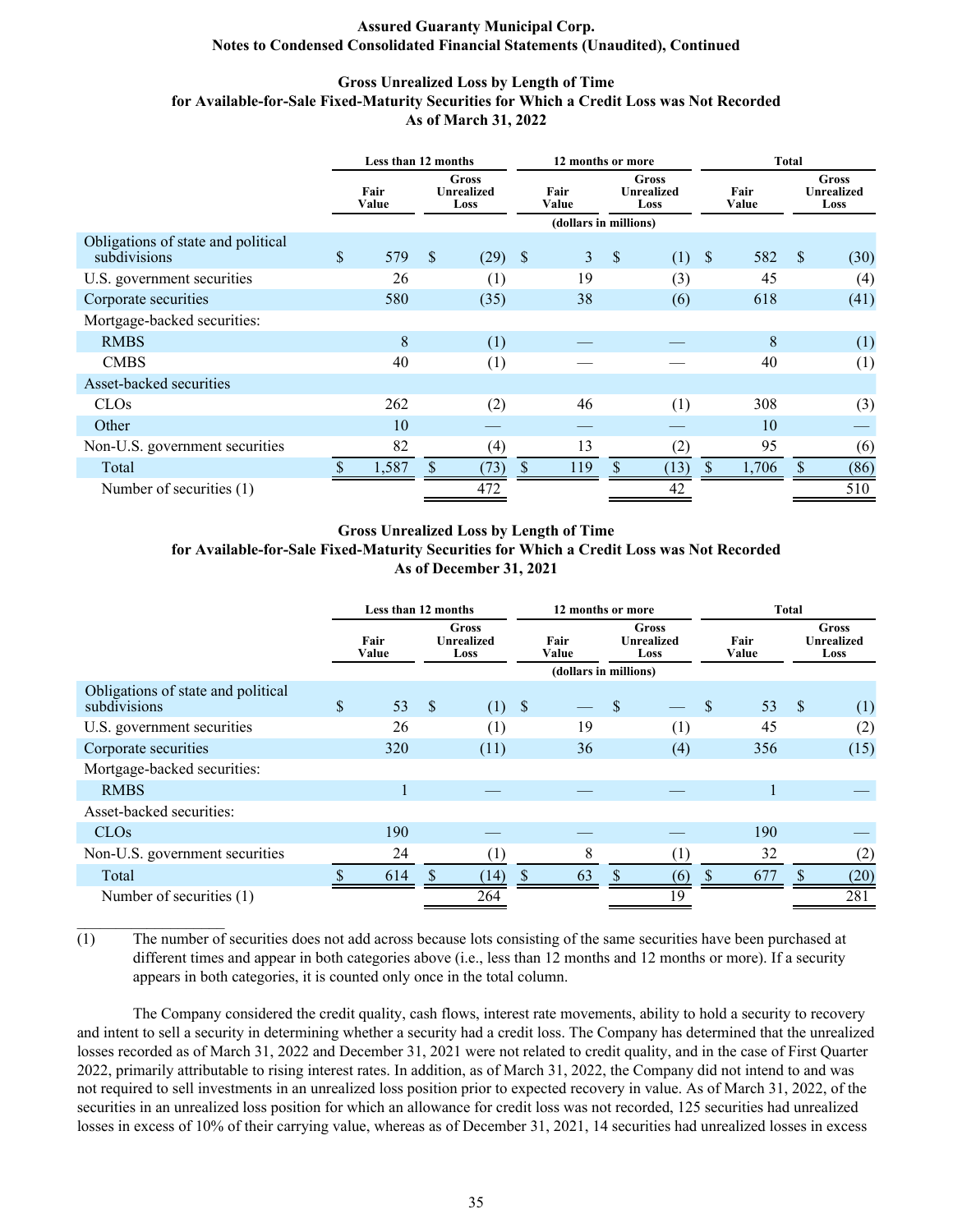of 10% of their carrying value. The total unrealized loss for these securities was \$35 million as of March 31, 2022 and \$4 million as of December 31, 2021.

The amortized cost and estimated fair value of available-for-sale fixed-maturity securities by contractual maturity as of March 31, 2022 are shown below. Expected maturities will differ from contractual maturities because borrowers may have the right to call or prepay obligations with or without call or prepayment penalties.

# **Distribution of Available-for-Sale Fixed-Maturity Securities by Contractual Maturity As of March 31, 2022**

|                                       | Amortized<br>Cost |    | <b>Estimated</b><br><b>Fair Value</b> |  |  |
|---------------------------------------|-------------------|----|---------------------------------------|--|--|
|                                       | (in millions)     |    |                                       |  |  |
| Due within one year                   | \$<br>148         | -S | 148                                   |  |  |
| Due after one year through five years | 1,254             |    | 1,236                                 |  |  |
| Due after five years through 10 years | 948               |    | 938                                   |  |  |
| Due after 10 years                    | 1,841             |    | 1,813                                 |  |  |
| Mortgage-backed securities:           |                   |    |                                       |  |  |
| <b>RMBS</b>                           | 251               |    | 211                                   |  |  |
| <b>CMBS</b>                           | 152               |    | 152                                   |  |  |
| Total                                 | 4,594             |    | 4,498                                 |  |  |

Based on fair value, investments and other assets that are placed on deposit to fulfill state licensing requirements or otherwise pledged or restricted totaled \$7 million and \$9 million, as of March 31, 2022 and December 31, 2021, respectively. In addition, the total collateral required to be funded into a reinsurance trust account by AGM for the benefit of AGUK and AGE was approximately \$232 million as of March 31, 2022 and \$246 million as of December 31, 2021, based on fair value.

#### **Income from Investment Portfolio**

Net investment income is a function of the yield that the Company earns on available-for-sale fixed-maturity securities and short-term investments and the size of such portfolio. The investment yield is a function of market interest rates at the time of investment as well as the type, credit quality and maturity of the securities in this portfolio.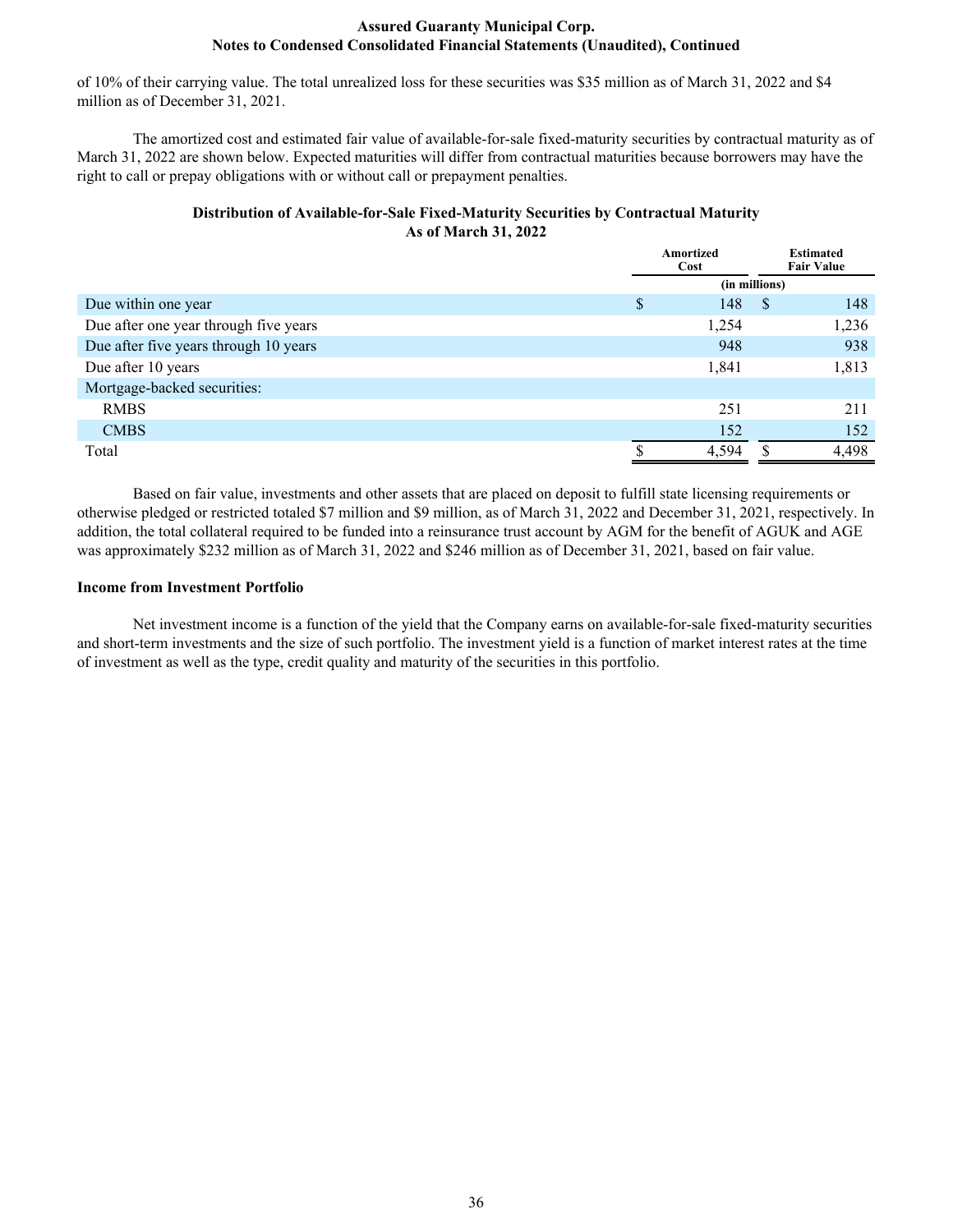# **Income from Investment Portfolio**

|                                                          | <b>First Quarter</b>      |      |
|----------------------------------------------------------|---------------------------|------|
|                                                          | 2022                      | 2021 |
|                                                          | (in millions)             |      |
| Investment income                                        |                           |      |
| <b>Externally managed</b>                                | \$<br>23<br><b>S</b>      | 27   |
| Loss mitigation securities and other                     | 6                         | 3    |
| Managed by AssuredIM (1)                                 | 3                         | 7    |
| Interest income on surplus note and loans from affiliate | 4                         | 4    |
| Investment income                                        | 36                        | 41   |
| Investment expenses                                      | (1)                       | (1)  |
| Net investment income                                    | 35<br>-S                  | 40   |
|                                                          |                           |      |
| Unrealized gain (loss) on trading securities (2)         | (6)                       |      |
|                                                          |                           |      |
| Equity in earnings (losses) of investees:                |                           |      |
| <b>AssuredIM Funds</b>                                   | \$<br>11<br>- \$          | 10   |
| Other $(3)$                                              | (12)                      | 9    |
| Equity in earnings (losses) of investees (4)             | \$<br>(1)<br><sup>8</sup> | 19   |

(1) Represents interest income on a portfolio of CLOs and municipal bonds managed by AssuredIM under an IMA.

(2) Reported in "other income (loss)". First Quarter 2022 amount relates to securities still held as of March 31, 2022.

(3) First Quarter 2022 included losses due to stock price decline within a private equity fund investment, which is recorded on a one quarter lag.

(4) Includes \$14 million, and \$10 million for First Quarter 2022 and First Quarter 2021, respectively, related to fair value gains on investments where the fair value option was elected utilizing the net asset value (NAV), as a practical expedient. In addition, during First Quarter 2022 and First Quarter 2021, the Company received \$15 million and \$6 million, respectively, in dividends related to the same investments.

# *Unconsolidated Significant Subsidiaries*

 $\mathcal{L}_\text{max}$  , where  $\mathcal{L}_\text{max}$  , we have

The table below presents summarized financial information for equity method investments that meet, individually, the requirements for disclosing summarized disclosures as of March 31, 2022. During First Quarter 2022, BlueMountain CLO Warehouse Fund (US) L.P., an AssuredIM fund in which the Company invests, was deemed to be a significant subsidiary.

|                                           |      | <b>First Quarter</b> |      |  |
|-------------------------------------------|------|----------------------|------|--|
|                                           | 2022 |                      | 2021 |  |
|                                           |      | (in millions)        |      |  |
| BlueMountain CLO Warehouse Fund (US) L.P. |      |                      |      |  |
| Total revenues                            | 9.   | - S                  | Q    |  |
| Total expenses                            |      |                      |      |  |
| Net income                                | a    |                      | Q    |  |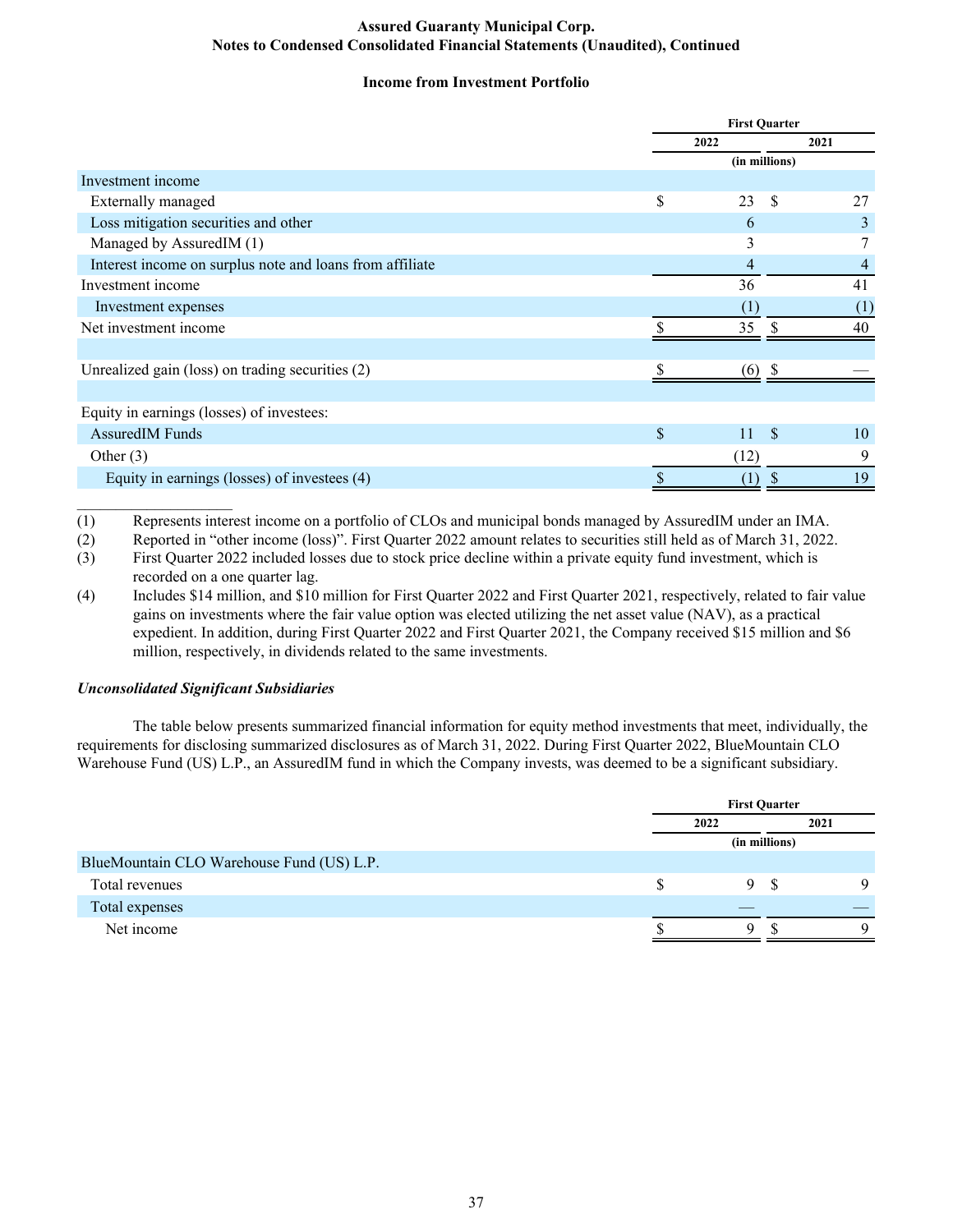## **Realized Investment Gains (Losses)**

 The table below presents the components of net realized investment gains (losses). Realized gains and losses on sales of investments are determined using the specific identification method.

# **Net Realized Investment Gains (Losses)**

|                                                              | <b>First Ouarter</b> |      |
|--------------------------------------------------------------|----------------------|------|
|                                                              | 2022                 | 2021 |
|                                                              | (in millions)        |      |
| Gross realized gains on sales available-for-sale securities  |                      |      |
| Gross realized losses on sales available-for-sale securities | (2)                  | (2)  |
| Net foreign currency gains (losses)                          |                      |      |
| Change in credit impairment and intent to sell               | (3)                  | (2)  |
| Other net realized gains (losses)                            |                      |      |
| Net realized investment gains (losses)                       |                      |      |

The following table presents the roll forward of the credit losses on available-for-sale fixed-maturity securities for which the Company has recognized an allowance for credit losses in 2022 and 2021.

# **Roll Forward of Credit Losses for Available-for-Sale Fixed Maturity Securities**

|                                                                                                                   | <b>First Ouarter</b> |      |               |      |  |
|-------------------------------------------------------------------------------------------------------------------|----------------------|------|---------------|------|--|
|                                                                                                                   |                      | 2022 |               | 2021 |  |
|                                                                                                                   |                      |      | (in millions) |      |  |
| Balance, beginning of period                                                                                      |                      | 18   |               | 60   |  |
| Additions for securities for which credit impairments were not previously recognized                              |                      |      |               |      |  |
| Additions (reductions) for credit losses on securities for which credit impairments were<br>previously recognized |                      |      |               |      |  |
| Balance, end of period                                                                                            |                      | 20   |               | 62   |  |

The Company recorded credit loss expenses of \$2 million for First Quarter 2022 and \$2 million in First Quarter 2021. The Company did not purchase any securities with credit deterioration during the periods presented. Most of the Company's securities with credit deterioration are loss mitigation or other risk management securities.

#### **7. Variable Interest Entities**

#### **FG VIEs**

#### *Structured Finance FG VIEs*

AGM provides financial guaranties with respect to debt obligations of special purpose entities, including VIEs, but does not act as the servicer or collateral manager for any VIE obligations it guarantees. The transaction structure generally provides certain financial protection to the Company. This financial protection can take several forms, the most common of which are overcollateralization, first loss protection (or subordination) and excess spread. In the case of overcollateralization (i.e., the principal amount of the securitized assets exceeds the principal amount of the structured finance obligations), the structure allows defaults of the securitized assets before a default is experienced on the structured finance obligation guaranteed by the Company. In the case of first loss, AGM's financial guaranty insurance policy only covers a senior layer of losses experienced by multiple obligations issued by the VIEs. The first loss exposure with respect to the assets is either retained by the seller or sold off in the form of equity or mezzanine debt to other investors. In the case of excess spread, the financial assets contributed to VIEs generate interest income that is in excess of the interest payments on the debt issued by the VIE. Such excess spread is typically distributed through the transaction's cash flow waterfall and may be used to create additional credit enhancement, applied to redeem debt issued by the VIE (thereby, creating additional overcollateralization), or distributed to equity or other investors in the transaction.

AGM is not primarily liable for the debt obligations issued by the structured finance FG VIEs (which excludes the Puerto Rico Trusts described below) it insures and would only be required to make payments on those insured debt obligations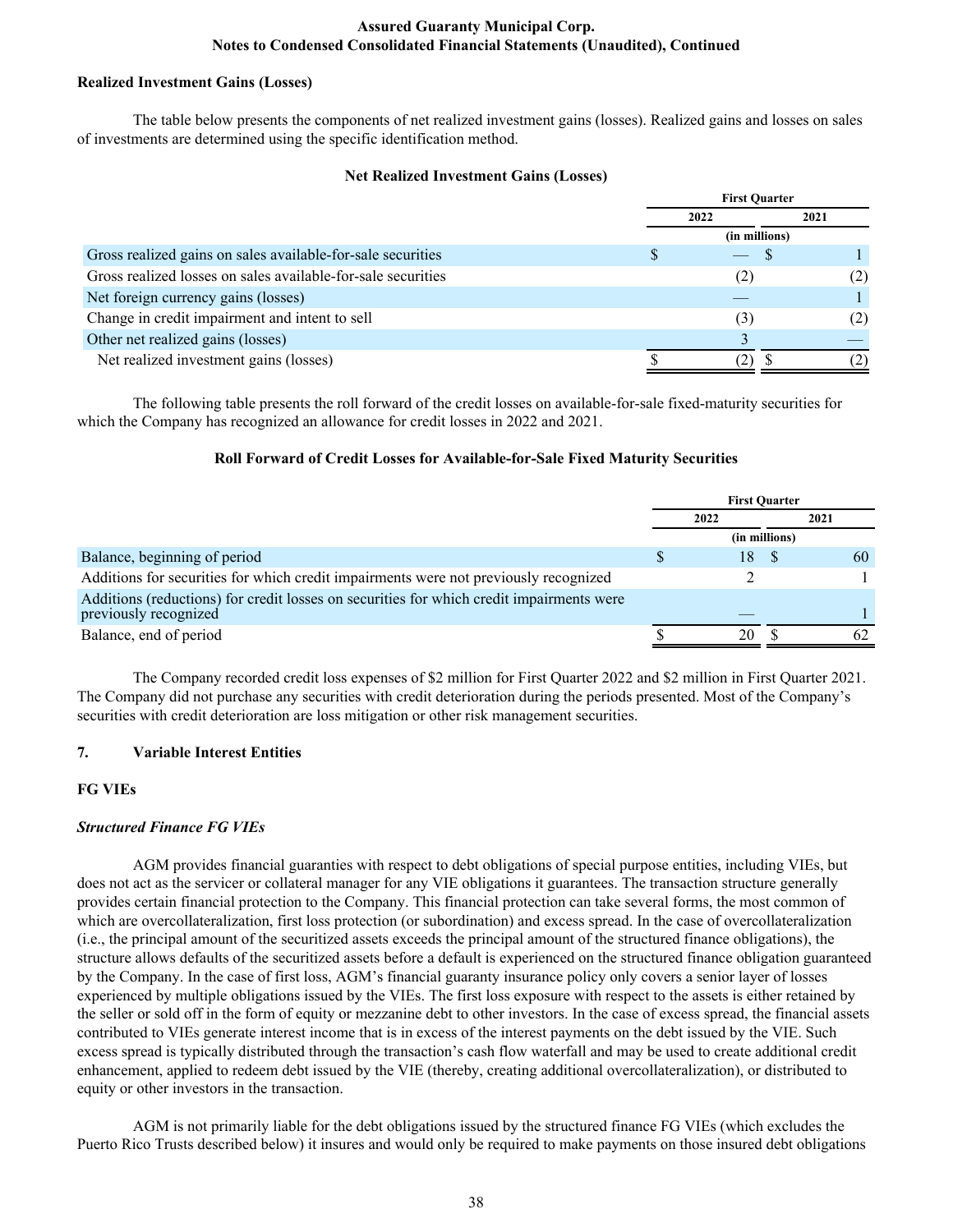in the event that the issuer of such debt obligations defaults on any principal or interest due and only for the amount of the shortfall. AGM's creditors do not have any rights with regard to the collateral supporting the debt issued by the FG VIEs. Proceeds from sales, maturities, prepayments and interest from such underlying collateral may only be used to pay debt service on structured finance FG VIEs' liabilities.

As part of the terms of its financial guaranty contracts, AGM, under its insurance contract, obtains certain protective rights with respect to the VIE that give AGM additional controls over a VIE. These protective rights are triggered by the occurrence of certain events, such as failure to be in compliance with a covenant due to poor deal performance or a deterioration in a servicer or collateral manager's financial condition. At deal inception, AGM typically is not deemed to control the VIE; however, once a trigger event occurs, AGM's control of the VIE typically increases. AGM continuously evaluates its power to direct the activities that most significantly impact the economic performance of VIEs that have debt obligations insured by AGM and, accordingly, where AGM is obligated to absorb VIE losses or receive benefits that could potentially be significant to the VIE. AGM is deemed to be the control party for certain VIEs under GAAP, typically when its protective rights give it the power to both terminate and replace the transaction's servicer or collateral manager, which are characteristics specific to AGM's financial guaranty contracts. If the protective rights that could make AGM the control party have not been triggered, then the VIE is not consolidated. If AGM is deemed no longer to have those protective rights, the VIE is deconsolidated.

The structured finance FG VIEs' liabilities that are guaranteed by AGM are considered to be with recourse, because they guarantee the payment of principal and interest regardless of the performance of the related FG VIEs' assets. The structured finance FG VIEs' liabilities that are not guaranteed by AGM are considered to be without recourse, because the payment of principal and interest of these liabilities is wholly dependent on the performance of the FG VIEs' assets.

The Company has elected the fair value option for all assets and all liabilities of the structured finance FG VIEs. The change in fair value of all structured finance FG VIEs assets and liabilities is reported in "fair value gains (losses) on FG VIEs" in the condensed consolidated statement of operations, except for the change in fair value attributable to change in instrumentspecific credit risk (ISCR) on the structured finance FG VIE liabilities, which is reported in other comprehensive income (OCI). As of both March 31, 2022 and December 31, 2021, the Company consolidated 19 structured finance FG VIEs.

#### *Puerto Rico Trusts*

In First Quarter 2022, the Company consolidated three custodial trusts established as part of the GO/PBA Plan (Puerto Rico Trusts) discussed in Note 2, Outstanding Exposure, Exposures to Puerto Rico. With respect to certain insured securities covered by the GO/PBA Plan, insured bondholders were permitted to elect to receive custody receipts that represent an interest in the legacy insurance policy plus cash, new recovery bonds and CVIs (in aggregate, Plan Consideration) that constitute distributions under the GO/PBA Plan. For those who made this election, distributions of Plan Consideration are immediately passed through to insured bondholders under the custody receipts to the extent of any cash or proceeds of new securities held in the custodial trust and are applied to make payments and/or prepayments of amounts due under the legacy insured bonds. The Company's insurance policy continues to guarantee principal and interest coming due on the legacy insured bonds in accordance with the terms of such insurance policy on the originally scheduled legacy bond interest and principal payment dates to the extent that distributions of Plan Consideration are insufficient to pay such amounts after giving effect to the distributions described in the immediately preceding sentence. In the case of insured bondholders who elected to receive custody receipts, the Company retains the right to satisfy its obligations under the insurance policy with respect to the related legacy insured bonds at any time thereafter, with 30 days' notice, by paying 100% of the then outstanding principal amount of insured bonds plus accrued interest. The Company consolidated the Puerto Rico Trusts as its insurance subsidiaries are deemed to be the primary beneficiary given their power to collapse these trusts.

The assets within the Puerto Rico Trusts are classified as follows: new recovery bonds and certain trust certificates as available-for-sale securities (\$9 million fair value, \$9 million amortized cost as of March 31, 2022), and CVIs as trading securities (\$2 million fair value as of March 31, 2022, de minimis unrealized gains on trading securities for the First Quarter 2022). The new recovery bonds, CVIs, and trust certificates have maturity dates ranging from 2023 to 2046. For the measurement of liabilities of the Puerto Rico Trusts, the Company elected the fair value option in order to simplify the accounting for these instruments.

Investment income on the new recovery bonds and trust certificates, unrealized gains and losses on the CVIs and the change in fair value of the Puerto Rico Trusts' liabilities, which are all with recourse, are all reported in "fair value gains (losses) on FG VIEs" on the condensed consolidated statement of operations. Unrealized gains and losses on the new recovery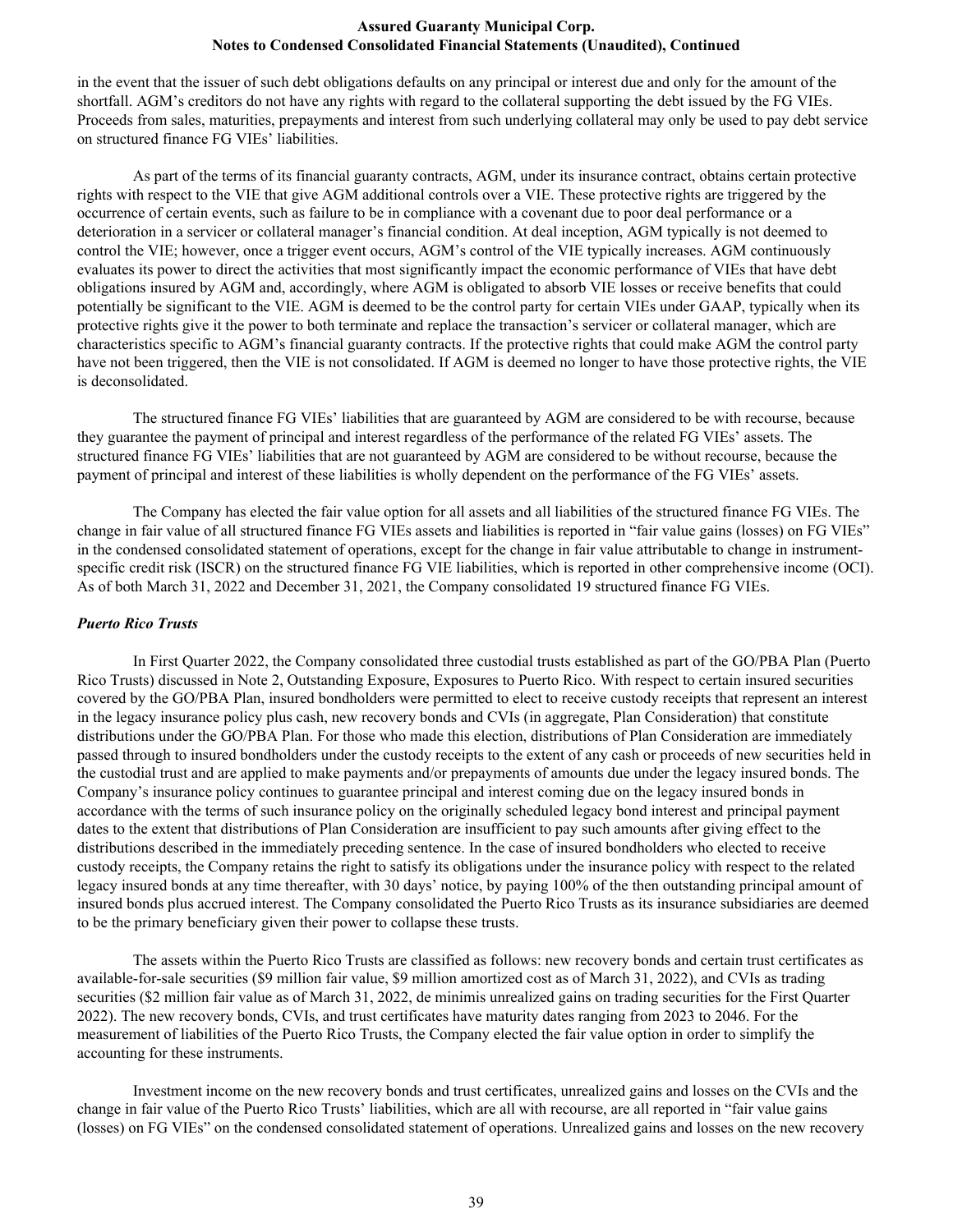bonds and trust certificates are reported in OCI. During First Quarter 2022, the consolidation of the three Puerto Rico Trusts resulted in a de minimis gain on consolidation, which was also reported in "fair value gains (losses) on FG VIEs."

# *Components of FG VIE Assets and Liabilities*

 Net fair value gains and losses on FG VIEs are expected to reverse to zero by maturity of the FG VIEs' debt, except for net premiums received and net claims paid by the insurance subsidiaries under the financial guaranty insurance contract. The Company's estimate of expected loss to be paid (recovered) for FG VIEs is included in Note 3, Expected Loss to be Paid (Recovered).

The table below shows the carrying value of all of the consolidated FG VIEs' assets and liabilities in the condensed consolidated balance sheets, segregated by the types of assets that collateralize the respective debt obligations for FG VIEs' liabilities.

|                                             |                | As of         |                   |
|---------------------------------------------|----------------|---------------|-------------------|
|                                             | March 31, 2022 |               | December 31, 2021 |
|                                             |                | (in millions) |                   |
| FG VIEs' assets:                            |                |               |                   |
| U.S. RMBS first lien                        | \$<br>190      | <sup>\$</sup> | 206               |
| U.S. RMBS second lien                       | 21             |               | 23                |
| Puerto Rico securities                      | 11             |               |                   |
| Total FG VIEs' assets                       | 222            | <sup>\$</sup> | 229               |
|                                             |                |               |                   |
| FG VIEs' liabilities with recourse:         |                |               |                   |
| U.S. RMBS first lien                        | \$<br>197      | <sup>\$</sup> | 215               |
| U.S. RMBS second lien                       | 25             |               | 28                |
| Puerto Rico Trust liabilities               | 11             |               |                   |
| Total FG VIEs' liabilities with recourse    | 233            | \$.           | 243               |
|                                             |                |               |                   |
| FG VIEs' liabilities without recourse:      |                |               |                   |
| U.S. RMBS first lien                        | \$<br>17       | S             | 17                |
| Total FG VIEs' liabilities without recourse | 17             | \$            | 17                |

# **Consolidated FG VIEs by Type of Collateral**

The change in the ISCR of the FG VIEs' assets for which the Company elected the fair value option (FG VIE assets at FVO) held as of March 31, 2022 that was reported in the condensed consolidated statements of operations for First Quarter 2022 was a loss of \$4 million. The change in the ISCR of the FG VIEs' assets at FVO held as of March 31, 2021 was a loss of \$2 million for First Quarter 2021. The ISCR amount is determined by using expected cash flows at the original date of consolidation discounted at the effective yield less current expected cash flows discounted at that same original effective yield.

The inception-to-date change in fair value of the FG VIEs' liabilities with recourse (all of which are measured at fair value under the fair value option) attributable to the ISCR is calculated by holding all current period assumptions constant for each security and isolating the effect of the change in the Company's CDS spread from the most recent date of consolidation to the current period. In general, if the Company's CDS spread tightens, more value will be assigned to the Company's credit; however, if the Company's CDS spread widens, less value is assigned to the Company's credit.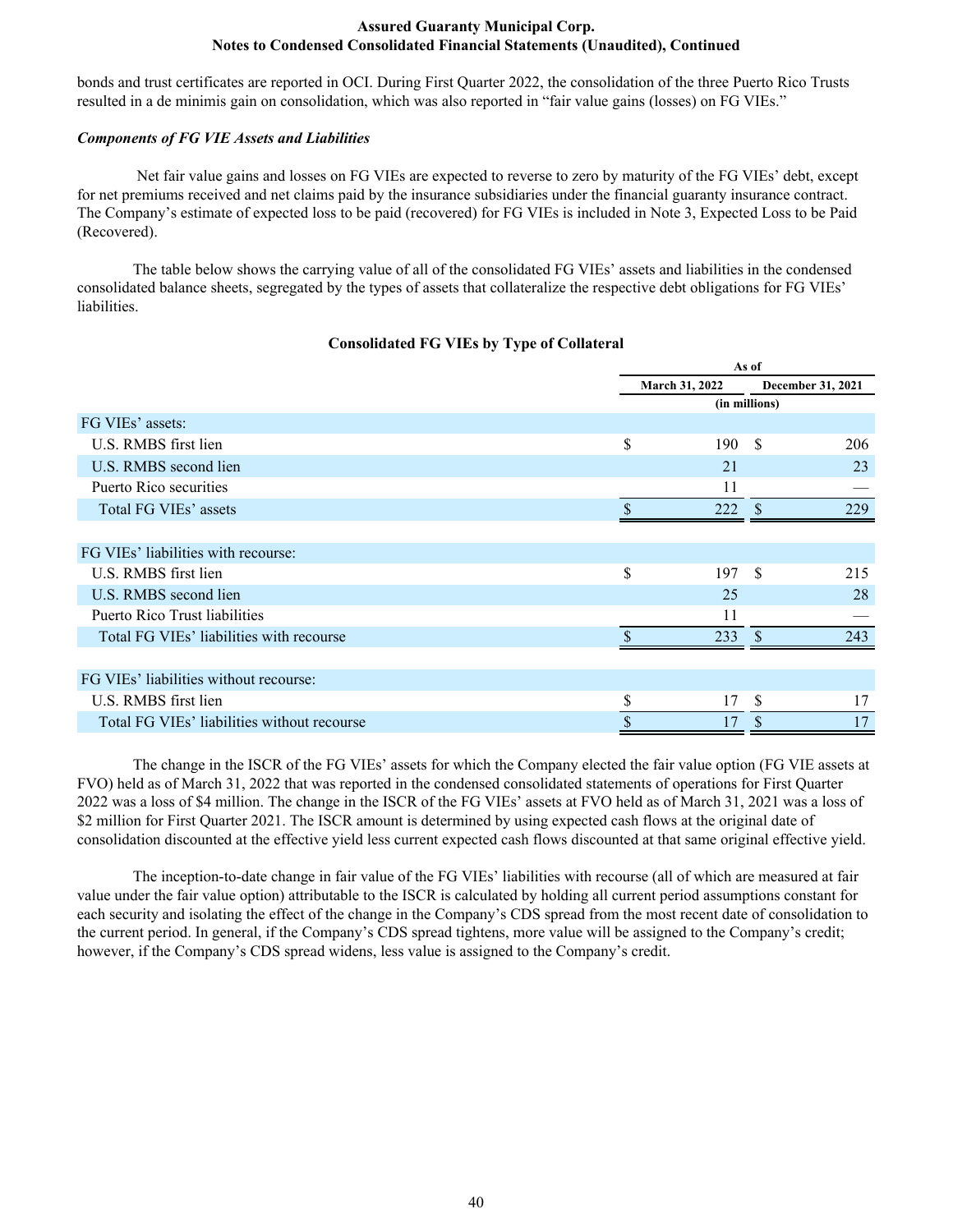## **Selected Information for FG VIEs Assets and Liabilities Measured under the Fair Value Option**

|                                                                                 |   | As of                 |               |                   |  |  |  |
|---------------------------------------------------------------------------------|---|-----------------------|---------------|-------------------|--|--|--|
|                                                                                 |   | <b>March 31, 2022</b> |               | December 31, 2021 |  |  |  |
|                                                                                 |   |                       | (in millions) |                   |  |  |  |
| Excess of unpaid principal over fair value of:                                  |   |                       |               |                   |  |  |  |
| FG VIEs' assets                                                                 | S | 235 S                 |               | 230               |  |  |  |
| FG VIEs' liabilities with recourse                                              |   | 19                    |               | 9                 |  |  |  |
| FG VIEs' liabilities without recourse                                           |   | 15                    |               | 15                |  |  |  |
| Unpaid principal balance for FG VIEs' assets that were 90 days or more past due |   | 42                    |               | 46                |  |  |  |
| Unpaid principal for FG VIEs' liabilities with recourse (1)                     |   | 251                   |               | 252               |  |  |  |

(1) FG VIEs' liabilities with recourse will mature at various dates ranging from 2022 through 2038.

#### **Non-Consolidated VIEs**

 $\mathcal{L}_\text{max}$  , where  $\mathcal{L}_\text{max}$  , we have

 As described in Note 2, Outstanding Exposure, the Company monitors all policies in the insured portfolio. Of the approximately 14.3 thousand policies monitored as of March 31, 2022, approximately 13.8 thousand policies are not within the scope of FASB Accounting Standards Codification (ASC) 810 because these financial guaranties relate to the debt obligations of governmental organizations or financing entities established by a governmental organization. The majority of the remaining policies involve transactions where the Company is not deemed to currently have control over the FG VIEs' most significant activities. With respect to structured finance and other FG VIEs, as of March 31, 2022 and December 31, 2021, the Company identified 40 and 47 policies, respectively, that contain provisions and experienced events that may trigger consolidation. Based on management's assessment of these potential triggers or events, the Company consolidated 19 structured finance FG VIEs as of both March 31, 2022 and December 31, 2021. In addition, as of March 31, 2022 the Company consolidated three Puerto Rico Trusts. The Company's exposure through its financial guaranties with respect to debt obligations of FG VIEs is included within net par outstanding in Note 2, Outstanding Exposure.

 The Company's investments in AssuredIM Funds are mostly VIEs in which it holds a significant variable interest. The Company's maximum exposure to potential loss related to AssuredIM Funds is its carrying value of \$559 million as of March 31, 2022. See Note 6, Investments for summarized financial information of AssuredIM Funds and unfunded commitments.

#### **8. Fair Value Measurement**

The Company carries a significant portion of its assets and liabilities at fair value. Fair value is defined as the price that would be received to sell an asset or paid to transfer a liability in an orderly transaction between market participants at the measurement date (i.e., exit price). The price represents the price available in the principal market for the asset or liability. If there is no principal market, then the price is based on a hypothetical market that maximizes the value received for an asset or minimizes the amount paid for a liability (i.e., the most advantageous market).

Fair value is based on quoted market prices, where available. If listed prices or quotes are not available, fair value is based on either internally developed models that primarily use, as inputs, market-based or independently sourced market parameters, including but not limited to yield curves, interest rates and debt prices, or with the assistance of an independent third party using a discounted cash flow approach and the third party's proprietary pricing models. In addition to market information, models also incorporate transaction details, such as maturity of the instrument and contractual features designed to reduce the Company's credit exposure, such as collateral rights as applicable.

Valuation adjustments may be made to ensure that financial instruments are recorded at fair value. These adjustments include amounts to reflect counterparty credit quality, the Company's creditworthiness and constraints on liquidity. As markets and products develop and the pricing for certain products becomes more or less transparent, the Company may refine its methodologies and assumptions. During First Quarter 2022, no changes were made to the Company's valuation models that had, or are expected to have, a material impact on the Company's condensed consolidated balance sheets or statements of operations and comprehensive income.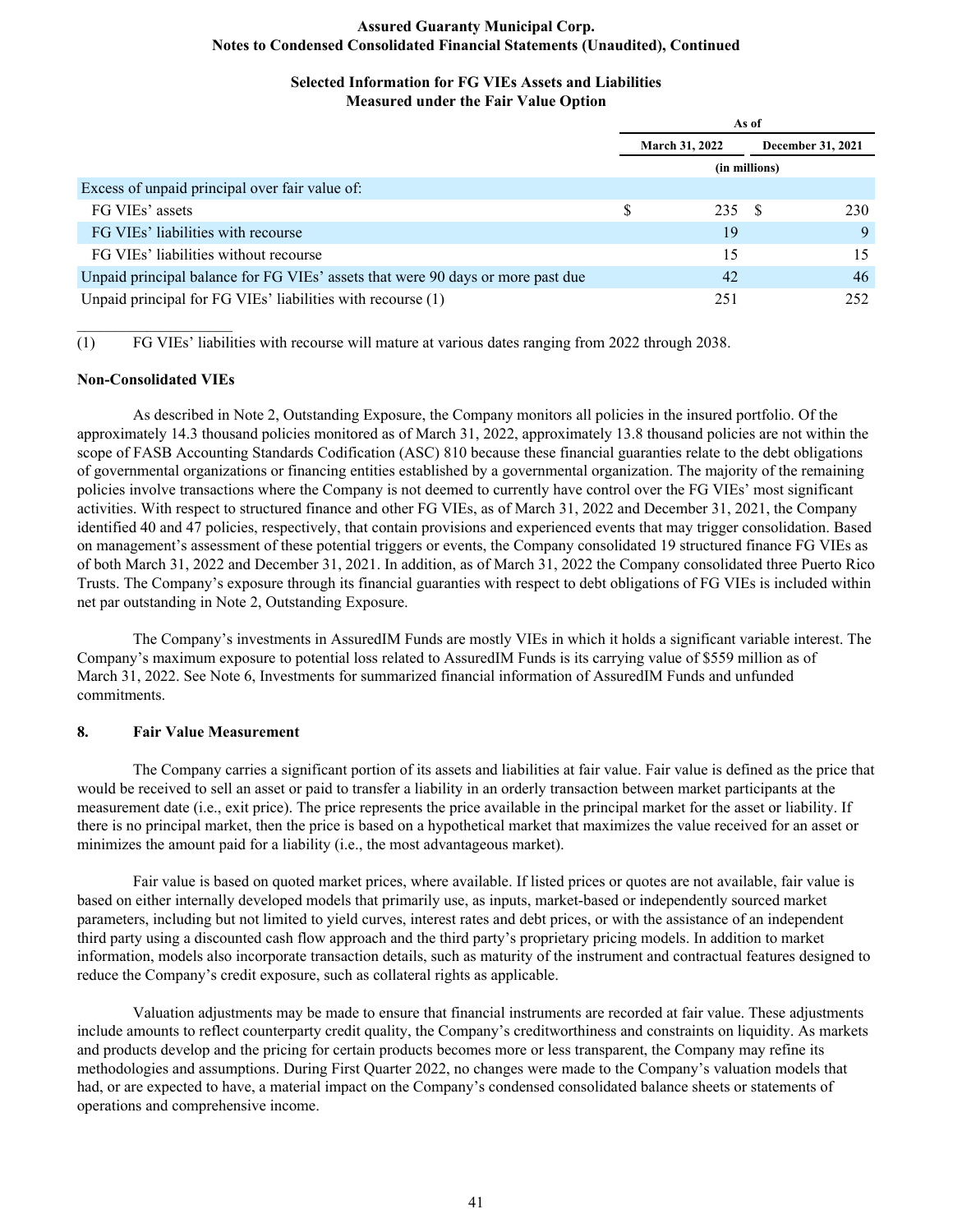The Company's methods for calculating fair value produce a fair value that may not be indicative of net realizable value or reflective of future fair values. The use of different methodologies or assumptions to determine fair value of certain financial instruments could result in a materially different estimate of fair value at the reporting date.

The categorization within the fair value hierarchy is determined based on whether the inputs to valuation techniques used to measure fair value are observable or unobservable. Observable inputs reflect market data obtained from independent sources, while unobservable inputs reflect Company estimates of market assumptions. The fair value hierarchy prioritizes model inputs into three broad levels as follows, with Level 1 being the highest and Level 3 the lowest. An asset's or liability's categorization is based on the lowest level of significant input to its valuation.

Level 1—Quoted prices for identical instruments in active markets. The Company generally defines an active market as a market in which trading occurs at significant volumes. Active markets generally are more liquid and have a lower bid-ask spread than an inactive market.

Level 2—Quoted prices for similar instruments in active markets; quoted prices for identical or similar instruments in markets that are not active; and observable inputs other than quoted prices, such as interest rates or yield curves and other inputs derived from or corroborated by observable market inputs.

Level 3—Model derived valuations in which one or more significant inputs or significant value drivers are unobservable. Financial instruments are considered Level 3 when their values are determined using pricing models, discounted cash flow methodologies or similar techniques and at least one significant model assumption or input is unobservable. Level 3 financial instruments also include those for which the determination of fair value requires significant management judgment or estimation.

There were no transfers from or into Level 3 during the periods presented.

#### **Carried at Fair Value**

#### *Fixed-Maturity Securities*

 The fair value of fixed-maturity securities is generally based on prices received from third-party pricing services or alternative pricing sources with reasonable levels of price transparency. The pricing services prepare estimates of fair value using their pricing models, which take into account: benchmark yields, reported trades, broker/dealer quotes, issuer spreads, two-sided markets, benchmark securities, bids, offers, reference data, industry and economic events, and sector groupings. Additional valuation factors that can be taken into account are nominal spreads and liquidity adjustments. The pricing services evaluate each asset class based on relevant market and credit information, perceived market movements, and sector news.

 Benchmark yields have in many cases taken priority over reported trades for securities that trade less frequently or those that are distressed trades, and therefore may not be indicative of the market. The extent of the use of each input is dependent on the asset class and the market conditions. The valuation of fixed-maturity securities is more subjective when markets are less liquid due to the lack of market-based inputs.

As of March 31, 2022, the Company used models to price 129 securities, including securities that were purchased or obtained for loss mitigation, with a Level 3 fair value of \$570 million. All Level 3 securities were priced with the assistance of independent third parties. The pricing is based on a discounted cash flow approach using the third party's proprietary pricing models. The models use inputs such as projected prepayment speeds; severity assumptions; recovery lag assumptions; estimated default rates (determined on the basis of an analysis of collateral attributes, historical collateral performance, borrower profiles and other features relevant to the evaluation of collateral credit quality); home price appreciation/depreciation rates based on macroeconomic forecasts and recent trading activity. The yield used to discount the projected cash flows is determined by reviewing various attributes of the security including collateral type, weighted average life, sensitivity to losses, vintage, and convexity, in conjunction with market data on comparable securities. Significant changes to any of these inputs could have materially changed the expected timing of cash flows within these securities which is a significant factor in determining the fair value of the securities.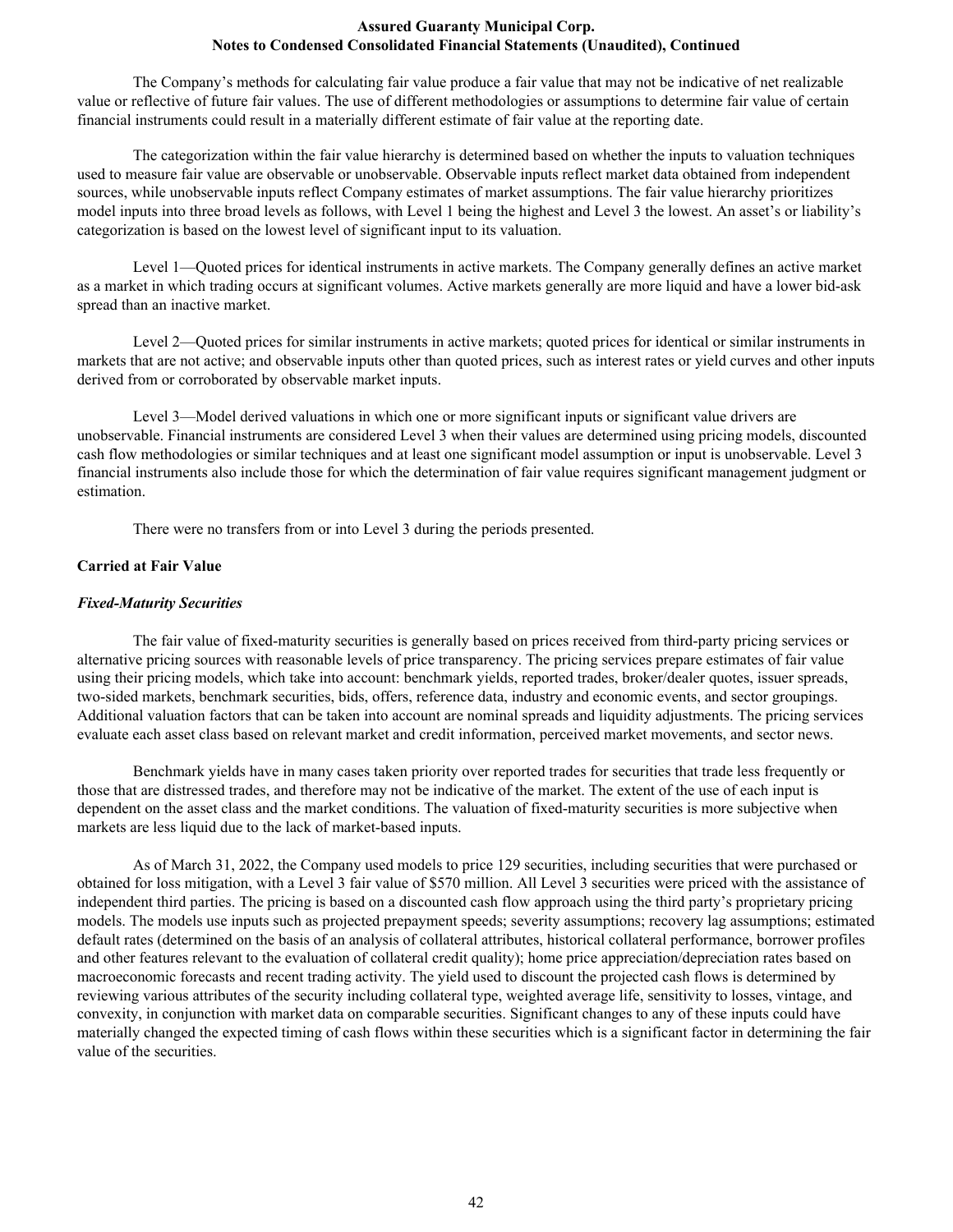#### *Short-Term Investments*

Short-term investments that are traded in active markets are classified within Level 1 in the fair value hierarchy as their value is based on quoted market prices. Securities such as discount notes are classified within Level 2 because these securities are typically not actively traded due to their approaching maturity and, as such, their cost approximates fair value.

#### *Equity Method Investments*

Equity method investments primarily include investments in AssuredIM Funds and a distressed opportunities fund managed by a third-party asset manager for which the Company elected the fair value option using NAV, as a practical expedient. Accordingly, these equity method investments are excluded from the fair value hierarchy. The Company has elected to account for its investments in the AssuredIM Funds at fair value, as the performance of these investments is directly correlated to the change in fair value of the AssuredIM Funds' underlying investments.

#### *Other Assets*

#### *Committed Capital Securities (CCS)*

AGM has entered into put agreements with four separate custodial trusts allowing AGM to issue an aggregate of \$200 million of non-cumulative redeemable perpetual preferred securities to the trusts in exchange for cash. Each custodial trust was created for the primary purpose of issuing \$50 million face amount of AGM Committed Preferred Trust Securities (AGM CPS), investing the proceeds in high-quality assets and entering into put options with AGM.

 The fair value of AGM CPS, which is reported in "other assets" on the condensed consolidated balance sheets, represents the difference between the present value of remaining expected put option premium payments under AGM CPS agreements, and the estimated present value that the Company would hypothetically have to pay currently for a comparable security. The change in fair value of the AGM CPS is reported in "fair value gains (losses) on CCS" in the condensed consolidated statements of operations. The estimated current cost of the AGM CPS is based on several factors, including AGM CDS spreads, LIBOR curve projections, Assured Guaranty's publicly traded debt and the term the securities are estimated to remain outstanding. The AGM CPS are classified as Level 3 in the fair value hierarchy.

#### *Contracts Accounted for as Credit Derivatives*

The Company's credit derivatives primarily consist of insured CDS contracts, and also include interest rate swaps that qualify as derivatives under GAAP, which require fair value measurement with changes in fair value recorded in the statements of operations.

Credit derivative transactions are governed by International Swaps and Derivative Association documentation and have certain characteristics that differ from financial guaranty insurance contracts. For example, the Company's control rights with respect to a reference obligation under a credit derivative may be more limited than when the Company issues a financial guaranty insurance contract. In addition, there are more circumstances under which the Company may be obligated to make payments. Similar to a financial guaranty insurance contract, the Company would be obligated to pay if the obligor failed to make a scheduled payment of principal or interest in full. However, the Company may also be required to pay if the obligor becomes bankrupt or if the reference obligation were restructured if, after negotiation, those credit events are specified in the documentation for the credit derivative transactions. Furthermore, the Company may be required to make a payment due to an event that is unrelated to the performance of the obligation referenced in the credit derivative. If events of default or termination events specified in the credit derivative documentation were to occur, the non-defaulting or the non-affected party, which may be either the Company or the counterparty, depending upon the circumstances, may decide to terminate a credit derivative prior to maturity. In that case, the Company may be required to make a termination payment to its swap counterparty upon such termination. The Company did not enter into CDS contracts with the intent to trade these contracts and the Company may not unilaterally terminate a CDS contract absent an event of default or termination event that entitles the Company to terminate such contracts; however, the Company has mutually agreed with various counterparties to terminate certain CDS transactions. In transactions where the counterparty does not have the right to terminate, such transactions are generally terminated for an amount that approximates the present value of future premiums or for a negotiated amount, rather than at fair value.

The terms of the Company's CDS contracts differ from more standardized credit derivative contracts sold by companies outside the financial guaranty industry. The non-standard terms generally include the absence of collateral support agreements or immediate settlement provisions. In addition, the Company employs relatively high attachment points and does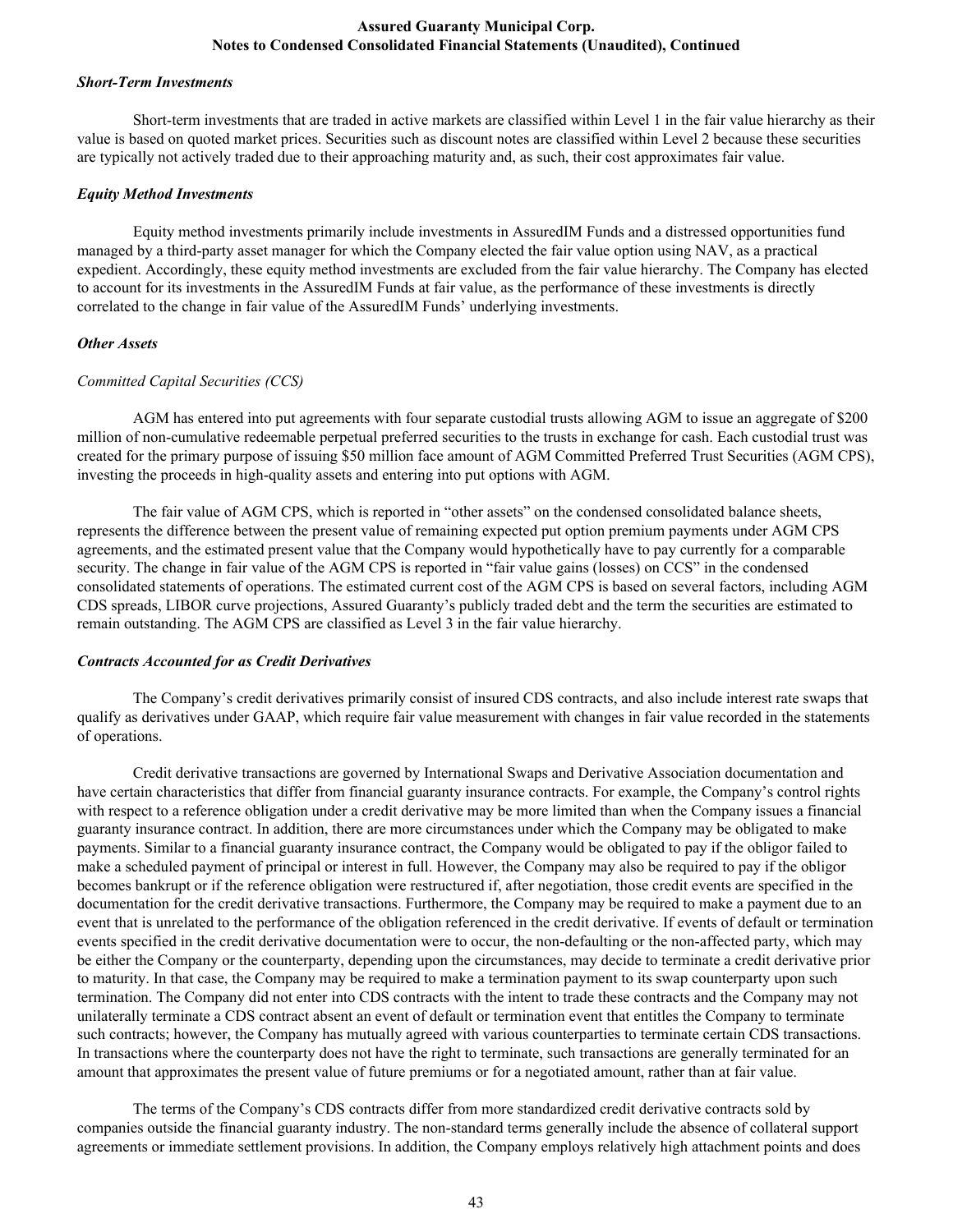not exit derivatives it sells, except under specific circumstances such as mutual agreements with counterparties. Management considers the non-standard terms of the Company's credit derivative contracts in determining the fair value of these contracts.

Due to the lack of quoted prices and other observable inputs for its instruments or for similar instruments, the Company determines the fair value of its credit derivative contracts primarily through internally developed, proprietary models that use both observable and unobservable market data inputs. There is no established market where financial guaranty insured credit derivatives are actively traded; therefore, management has determined that the exit market for the Company's credit derivatives is a hypothetical one based on its entry market. These contracts are classified as Level 3 in the fair value hierarchy as there are multiple unobservable inputs deemed significant to the valuation model, most importantly the Company's estimate of the value of the non-standard terms and conditions of its credit derivative contracts. The fair value of the Company's credit derivatives depends on a number of factors, including notional amount of the contract, expected term, credit spreads and the credit ratings of referenced entities.

As of March 31, 2022 and December 31, 2021, the net par outstanding of credit derivatives (which was all investment grade) was \$377 million and \$514 million, respectively, and the fair value of credit derivatives was a liability of \$2 million and \$1 million, respectively. The change in fair value of credit derivatives recorded in "other income (loss)" was a loss of \$1 million for First Quarter 2022, and a gain of \$2 million for First Quarter 2021. The estimated remaining weighted average life of credit derivatives was 6.4 years and 6.5 years at March 31, 2022 and December 31, 2021, respectively.

#### *FG VIEs*' *Assets and Liabilities*

The Company elected the fair value option for the structured finance FG VIEs' assets and liabilities and classifies them as Level 3 in the fair value hierarchy. The prices are generally determined with the assistance of an independent third party, based on a discounted cash flow approach.

For the assets in the Puerto Rico Trusts, new recovery bonds are classified as available-for-sale as Level 2 on the fair value hierarchy, CVIs are classified as trading securities as Level 2 on the fair value hierarchy, and trust certificates are classified as available-for-sale as Level 3 on the fair value hierarchy. The liabilities of the Puerto Rico Trusts are measured under the fair value option as Level 3 on the fair value hierarchy. See " - Fixed Maturity Securities" above for a description of the fair value methodology for the recovery bonds and CVIs in the Puerto Rico Trusts, which represent the majority of the assets in the Puerto Rico Trusts.

The fair value of the residential mortgage loan FG VIEs' assets is generally sensitive to changes in estimated prepayment speeds; estimated default rates (determined on the basis of an analysis of collateral attributes such as: historical collateral performance, borrower profiles and other features relevant to the evaluation of collateral credit quality); yields implied by market prices for similar securities; and, as applicable, house price depreciation/appreciation rates based on macroeconomic forecasts. Significant changes to some of these inputs could have materially changed the market value of the FG VIEs' assets and the implied collateral losses within the transaction. In general, the fair value of the FG VIEs' assets is most sensitive to changes in the projected collateral losses, where an increase in collateral losses typically could lead to a decrease in the fair value of FG VIEs' assets, while a decrease in collateral losses typically leads to an increase in the fair value of FG VIEs' assets.

The third party utilizes an internal model to determine an appropriate yield at which to discount the cash flows of the security, by factoring in collateral types, weighted-average lives, and other structural attributes specific to the security being priced. The expected yield is further calibrated by utilizing algorithms designed to aggregate market color, received by the independent third party, on comparable bonds.

The models used to price the FG VIEs' liabilities (other than the liabilities of the Puerto Rico Trusts) generally apply the same inputs used in determining fair value of FG VIEs' assets. For those liabilities insured by the Company, the benefit of the Company's insurance policy guaranteeing the timely payment of debt service is also taken into account. The liabilities of the Puerto Rico Trusts are priced based on the value of the assets in the Puerto Rico Trusts including the value of the insurance subsidiaries financial guaranty policies.

Significant changes to any of the inputs described above could materially change the timing of expected losses within the insured transaction which is a significant factor in determining the implied benefit of the Company's insurance policy guaranteeing the timely payment of principal and interest for the insured tranches of debt issued by the FG VIEs. In general, extending the timing of expected loss payments by the Company into the future typically could lead to a decrease in the value of the Company's insurance and a decrease in the fair value of the Company's FG VIEs' liabilities with recourse, while a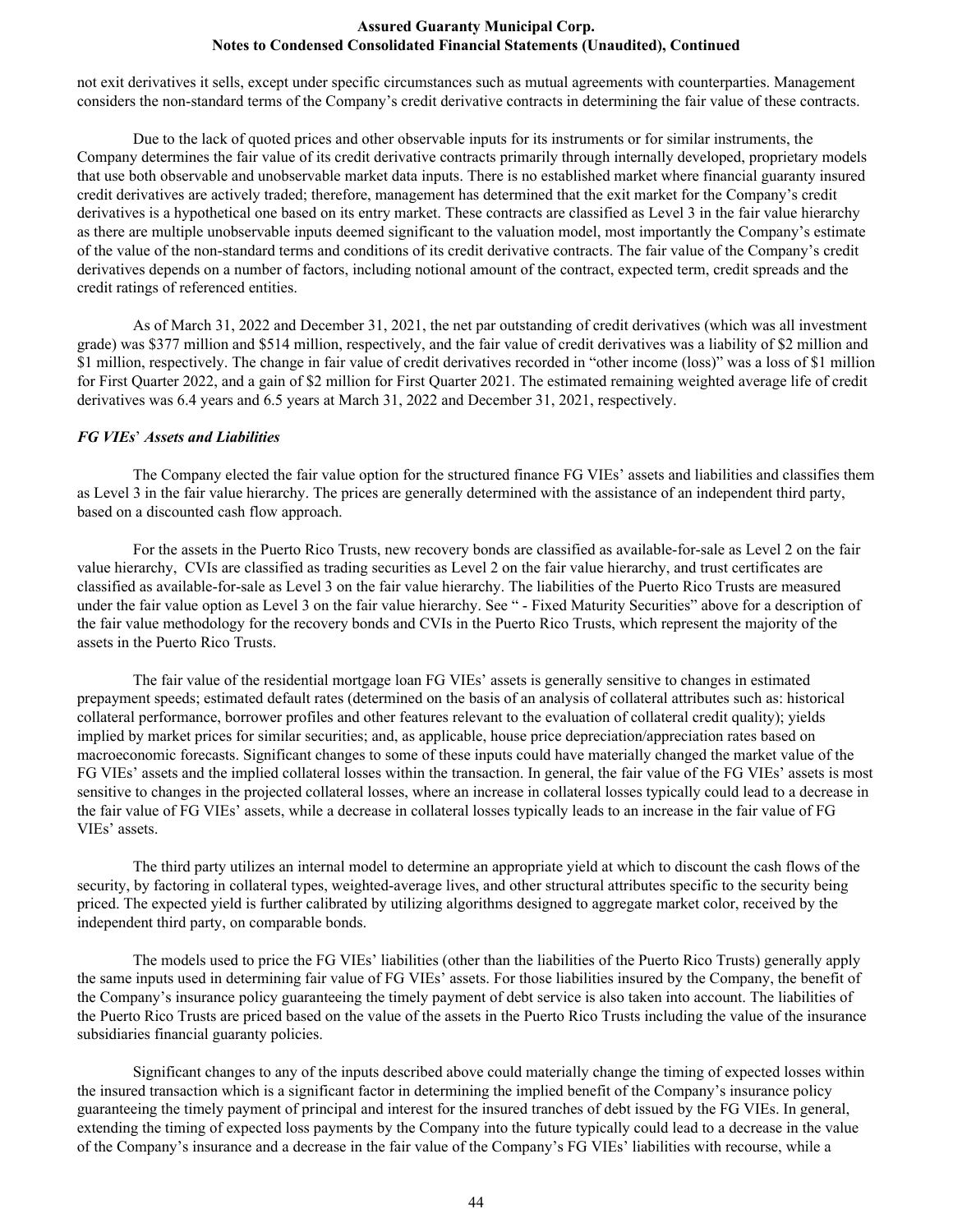shortening of the timing of expected loss payments by the Company typically could lead to an increase in the value of the Company's insurance and an increase in the fair value of the Company's FG VIEs' liabilities with recourse.

 The net change in the fair value of FG VIEs' assets and liabilities is reported in "fair value gains (losses) on financial guaranty variable interest entities" in the condensed consolidated statements of operations, except for change in fair value of FG VIEs' liabilities with recourse caused by changes in ISCR which is separately presented in other comprehensive income (OCI), and the change in fair value of available-for-sale securities, which is reported as a component of the change in unrealized gains (losses) on investments in OCI. Interest income and interest expense are derived from the trustee reports and also included in "fair value gains (losses) on financial guaranty variable interest entities". The FG VIEs issued securities that are typically collateralized by first lien and second lien residential mortgage loans, or, in the case of the Puerto Rico Trusts, the Plan Consideration received under the GO/PBA Plan.

Amounts recorded at fair value in the Company's financial statements are presented in the tables below.

|                                                     | <b>Fair Value Hierarchy</b> |               |          |         |              |
|-----------------------------------------------------|-----------------------------|---------------|----------|---------|--------------|
|                                                     | Level 1                     | Level 2       |          | Level 3 | <b>Total</b> |
|                                                     |                             | (in millions) |          |         |              |
| <b>Assets:</b>                                      |                             |               |          |         |              |
| Investments:                                        |                             |               |          |         |              |
| Fixed-maturity securities, available-for-sale       |                             |               |          |         |              |
| Obligations of state and political subdivisions     | \$                          | \$<br>2,174   | \$       | 1       | \$<br>2,175  |
| U.S. government securities                          |                             | 70            |          |         | 70           |
| Corporate securities                                |                             | 1,378         |          |         | 1,378        |
| Mortgage-backed securities:                         |                             |               |          |         |              |
| <b>RMBS</b>                                         |                             | 23            |          | 188     | 211          |
| <b>CMBS</b>                                         |                             | 152           |          |         | 152          |
| Asset-backed securities                             |                             | 15            |          | 381     | 396          |
| Non-U.S. government securities                      |                             | 116           |          |         | 116          |
| Total fixed-maturity securities, available-for-sale |                             | 3,928         |          | 570     | 4,498        |
| Fixed-maturity securities, trading                  |                             | 102           |          |         | 102          |
| Short-term investments                              | 153                         | 18            |          |         | 171          |
| Other invested assets (1)                           |                             |               |          | 5       | 5            |
| FG VIEs' assets                                     |                             | 8             |          | 214     | 222          |
| Other assets                                        |                             |               |          | 12      | 12           |
| Total assets carried at fair value (2)              | 153                         | \$<br>4,056   | <b>S</b> | 801     | \$<br>5,010  |
| <b>Liabilities:</b>                                 |                             |               |          |         |              |
| FG VIEs' liabilities (3)                            | \$                          | \$            | \$       | 250     | \$<br>250    |
| Other liabilities                                   |                             |               |          | 3       | 3            |
| Total liabilities carried at fair value             | \$                          | \$            | \$       | 253     | \$<br>253    |

# **Fair Value Hierarchy of Financial Instruments Carried at Fair Value As of March 31, 2022**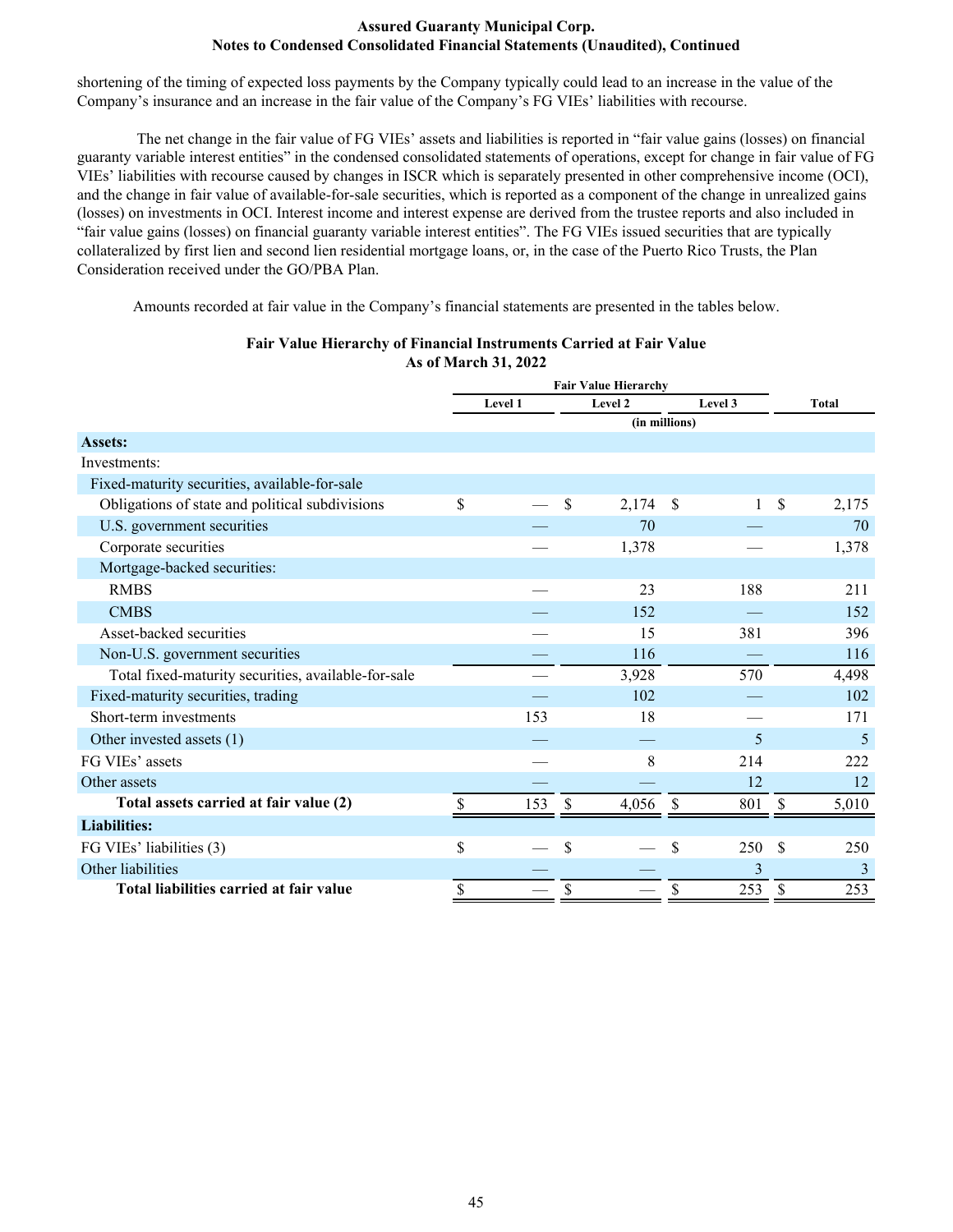#### **Fair Value Hierarchy of Financial Instruments Carried at Fair Value As of December 31, 2021**

|                                                     |               | <b>Fair Value Hierarchy</b> |      |               |               |                |               |              |
|-----------------------------------------------------|---------------|-----------------------------|------|---------------|---------------|----------------|---------------|--------------|
|                                                     |               | Level 1                     |      | Level 2       |               | Level 3        |               | <b>Total</b> |
|                                                     |               |                             |      | (in millions) |               |                |               |              |
| Assets:                                             |               |                             |      |               |               |                |               |              |
| Investments:                                        |               |                             |      |               |               |                |               |              |
| Fixed-maturity securities, available-for-sale       |               |                             |      |               |               |                |               |              |
| Obligations of state and political subdivisions     | \$            |                             | \$   | 1,881         | \$            | 2              | \$            | 1,883        |
| U.S. government securities                          |               |                             |      | 73            |               |                |               | 73           |
| Corporate securities                                |               |                             |      | 1,496         |               |                |               | 1,496        |
| Mortgage-backed securities:                         |               |                             |      |               |               |                |               |              |
| <b>RMBS</b>                                         |               |                             |      | 26            |               | 203            |               | 229          |
| <b>CMBS</b>                                         |               |                             |      | 166           |               |                |               | 166          |
| Asset-backed securities                             |               |                             |      | 17            |               | 399            |               | 416          |
| Non-U.S. government securities                      |               |                             |      | 135           |               |                |               | 135          |
| Total fixed-maturity securities, available-for-sale |               |                             |      | 3,794         |               | 604            |               | 4,398        |
| Short-term investments                              |               | 599                         |      |               |               |                |               | 599          |
| Other invested assets (1)                           |               |                             |      |               |               | 5              |               | 5            |
| FG VIEs' assets                                     |               |                             |      |               |               | 229            |               | 229          |
| Other assets                                        |               |                             |      |               |               | 11             |               | 11           |
| Total assets carried at fair value (2)              |               | 599                         | \$.  | 3,794         | \$            | 849            | \$            | 5,242        |
| <b>Liabilities:</b>                                 |               |                             |      |               |               |                |               |              |
| FG VIEs' liabilities (3)                            | $\mathsf{\$}$ |                             | \$   |               | $\mathsf{\$}$ | 260            | $\mathcal{S}$ | 260          |
| Other liabilities                                   |               |                             |      |               |               | $\overline{c}$ |               | 2            |
| Total liabilities carried at fair value             | \$            |                             | $\$$ |               | \$            | 262            | \$            | 262          |

(1) Includes Level 3 mortgage loans that are recorded at fair value on a non-recurring basis.

(2) Excludes \$576 million and \$562 million of equity method investments measured at fair value under the fair value option using the NAV as a practical expedient as of March 31, 2022 and December 31, 2021, respectively.

(3) Includes FG VIEs' liabilities, at fair value with recourse of \$233 million and \$243 million as of March 31, 2022 and December 31, 2021, respectively, and without recourse of \$17 million and \$17 million as of March 31, 2022 and December 31, 2021, respectively.

#### **Changes in Level 3 Fair Value Measurements**

 $\mathcal{L}_\text{max}$  , where  $\mathcal{L}_\text{max}$  , we have

The tables below present a roll forward of the Company's Level 3 financial instruments carried at fair value on a recurring basis during First Quarter 2022 and First Quarter 2021.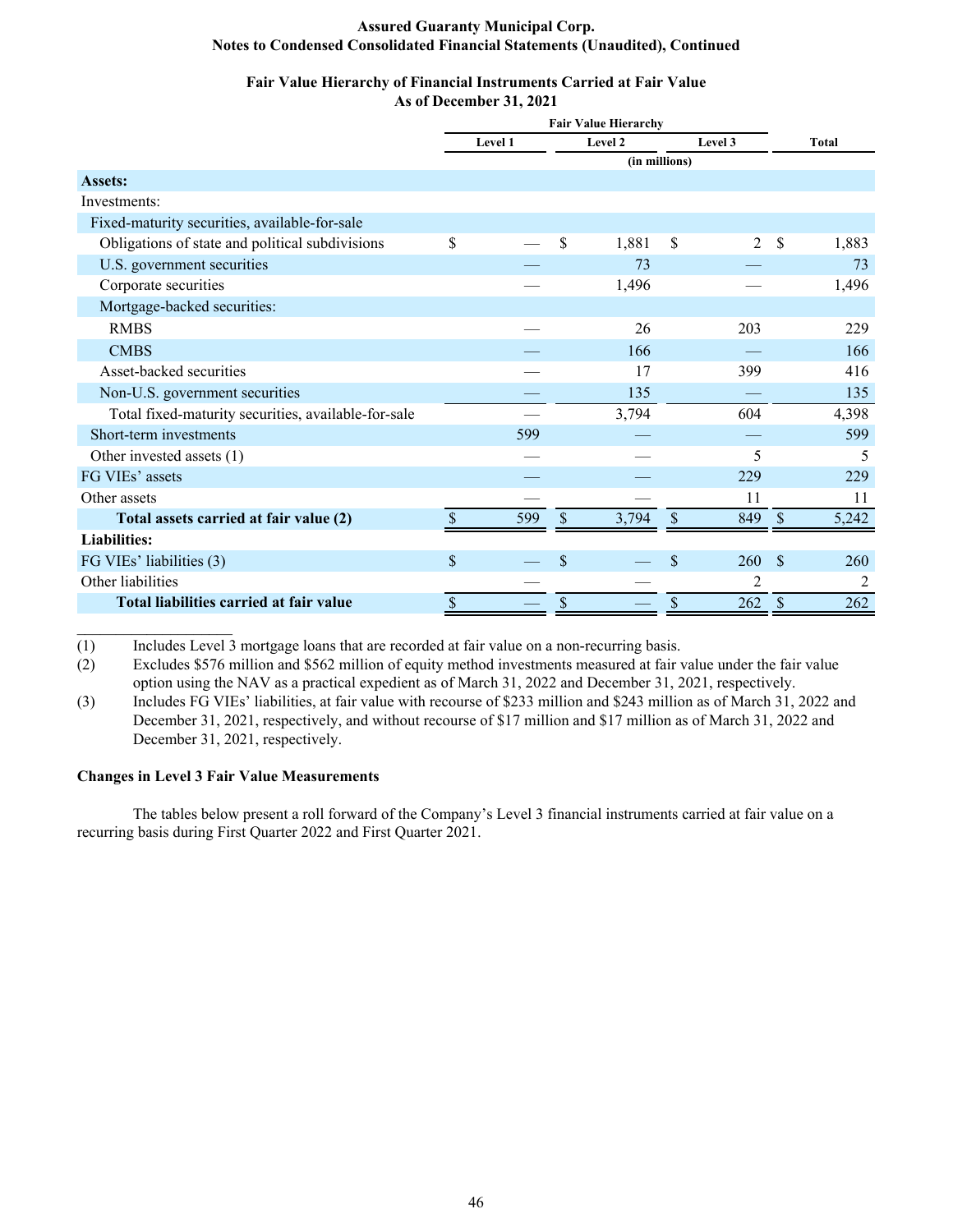#### **Roll Forward of Level 3 Assets and Liabilities at Fair Value on a Recurring Basis First Quarter 2022**

**Fixed-Maturity Securities, Available-for-Sale**

|                                                                                                                   | <b>Obligations</b><br>of State and<br>Political<br><b>Subdivisions</b> |                | <b>RMBS</b> | Asset-<br><b>Backed</b><br><b>Securities</b> |    | FG VIEs'<br><b>Assets</b><br>(in millions) | Other $(6)$ |     | <b>Credit</b><br><b>Derivative</b><br>Asset<br>(Liability),<br>net(5) | FG VIEs'<br><b>Liabilities</b><br>(7) |  |
|-------------------------------------------------------------------------------------------------------------------|------------------------------------------------------------------------|----------------|-------------|----------------------------------------------|----|--------------------------------------------|-------------|-----|-----------------------------------------------------------------------|---------------------------------------|--|
| Fair value as of December 31, 2021                                                                                | \$                                                                     | $\overline{2}$ | \$<br>203   | \$<br>399                                    | S. | 229                                        | \$<br>13    | \$  | (1)                                                                   | \$<br>(260)                           |  |
| Total pre-tax realized and unrealized gains<br>(losses) recorded in:                                              |                                                                        |                |             |                                              |    |                                            |             |     |                                                                       |                                       |  |
| Net income (loss)                                                                                                 |                                                                        |                | 4(1)        |                                              |    | $(3)$ (4)                                  |             | (3) | $(1)$ (2)                                                             | 10<br>(4)                             |  |
| Other comprehensive income (loss)                                                                                 |                                                                        |                | (8)         | (3)                                          |    |                                            |             |     |                                                                       |                                       |  |
| Purchases                                                                                                         |                                                                        |                |             | 23                                           |    |                                            |             |     |                                                                       |                                       |  |
| <b>Sales</b>                                                                                                      |                                                                        |                |             | (3)                                          |    |                                            |             |     |                                                                       |                                       |  |
| Settlements                                                                                                       |                                                                        | (1)            | (11)        | (35)                                         |    | (14)                                       |             |     |                                                                       | 17                                    |  |
| Consolidations                                                                                                    |                                                                        |                |             |                                              |    | 2                                          |             |     |                                                                       | (17)                                  |  |
| Fair value as of March 31, 2022                                                                                   |                                                                        |                | 188         | 381                                          |    | 214                                        | 13          |     | 2                                                                     | (250)                                 |  |
| Change in unrealized gains (losses) related to<br>financial instruments held as of March 31,<br>2022 included in: |                                                                        |                |             |                                              |    |                                            |             |     |                                                                       |                                       |  |

| Earnings   |  |  |  |  | $\hspace{0.1mm}-\hspace{0.1mm}$ | $(3)$ $\delta$ | $\overline{\phantom{0}}$ | (2)<br>. . | $\sim$ | (4) |
|------------|--|--|--|--|---------------------------------|----------------|--------------------------|------------|--------|-----|
| <b>OCI</b> |  |  |  |  |                                 |                |                          |            |        |     |

#### **Roll Forward of Level 3 Assets and Liabilities at Fair Value on a Recurring Basis First Quarter 2021**

**Fixed-Maturity Securities, Available-for-Sale**

|                                                                                                                      | <b>Obligations</b><br>of State and<br>Political<br><b>Subdivisions</b> |             | Corporate<br><b>Securities</b> |              | <b>RMBS</b> |    | Asset-<br><b>Backed</b><br><b>Securities</b> |               | FG VIEs'<br><b>Assets</b> |                  | Other $(6)$ |              | Credit<br><b>Derivative</b><br>Asset<br>(Liability),<br>net(5) |                     | FG VIEs'<br><b>Liabilities</b><br>(7) |     |
|----------------------------------------------------------------------------------------------------------------------|------------------------------------------------------------------------|-------------|--------------------------------|--------------|-------------|----|----------------------------------------------|---------------|---------------------------|------------------|-------------|--------------|----------------------------------------------------------------|---------------------|---------------------------------------|-----|
|                                                                                                                      |                                                                        |             |                                |              |             |    |                                              | (in millions) |                           |                  |             |              |                                                                |                     |                                       |     |
| Fair value as of December<br>31, 2020                                                                                | \$<br>33                                                               | $\mathbb S$ | 30                             | $\mathbb{S}$ | 240         | \$ | 468                                          | $\mathbb{S}$  | 257                       | $\mathbb{S}$     | 25          | $\mathbb{S}$ | (4)                                                            | \$                  | (295)                                 |     |
| Total pre-tax realized and<br>unrealized gains (losses)<br>recorded in:                                              |                                                                        |             |                                |              |             |    |                                              |               |                           |                  |             |              |                                                                |                     |                                       |     |
| Net income (loss)                                                                                                    | $\mathbf{1}$                                                           | (1)         | 2(1)                           |              | 2(1)        |    | $\mathbf{1}$                                 | (1)           | $(1)$ (4)                 |                  | $(8)$ (3)   |              | $\overline{2}$                                                 | (2)                 | 4(4)                                  |     |
| Other comprehensive<br>income (loss)                                                                                 | 3                                                                      |             | (4)                            |              |             |    |                                              |               |                           |                  |             |              |                                                                |                     | (1)                                   |     |
| Purchases                                                                                                            |                                                                        |             |                                |              |             |    | 60                                           |               |                           |                  |             |              |                                                                |                     |                                       |     |
| Sales                                                                                                                |                                                                        |             |                                |              |             |    | (42)                                         |               |                           |                  |             |              |                                                                |                     |                                       |     |
| Settlements                                                                                                          | (1)                                                                    |             |                                |              | (11)        |    | (49)                                         |               | (12)                      |                  |             |              |                                                                |                     | $10\,$                                |     |
| Fair value as of March 31.<br>2021                                                                                   | 36                                                                     |             | 28                             |              | 231         | S  | 439                                          | S.            | 244                       | S                | 18          |              | (2)                                                            |                     | (282)                                 |     |
| Change in unrealized gains<br>(losses) related to financial<br>instruments held as of<br>March 31, 2021 included in: |                                                                        |             |                                |              |             |    |                                              |               |                           |                  |             |              |                                                                |                     |                                       |     |
| Earnings                                                                                                             |                                                                        |             |                                |              |             |    |                                              |               | (1)                       | $(4)$ $\sqrt{5}$ | (8)         | $(3)$ $S$    | 2                                                              | $(2)$ $\frac{\$}{}$ |                                       | (4) |
| <b>OCI</b>                                                                                                           | \$<br>3                                                                | \$          | (4)                            | \$           |             | \$ | 1                                            |               |                           |                  |             |              |                                                                | \$                  | (1)                                   |     |

(1) Included in "net realized investment gains (losses)" and "net investment income".

(2) Included in "other income (loss)".

(3) Reported in "fair value gains (losses) on CCS", "net investment income" and "other income (loss)".

(4) Reported in "fair value gains (losses) on FG VIEs".

(5) Represents the net position of credit derivatives. Credit derivative assets (reported in "other assets") and credit derivative liabilities (reported in "other liabilities") are shown as either assets or liabilities in the condensed consolidated balance sheets based on net exposure by transaction.

(6) Includes CCS and other invested assets.

(7) Includes FG VIEs' liabilities with recourse and FG VIEs' liabilities without recourse.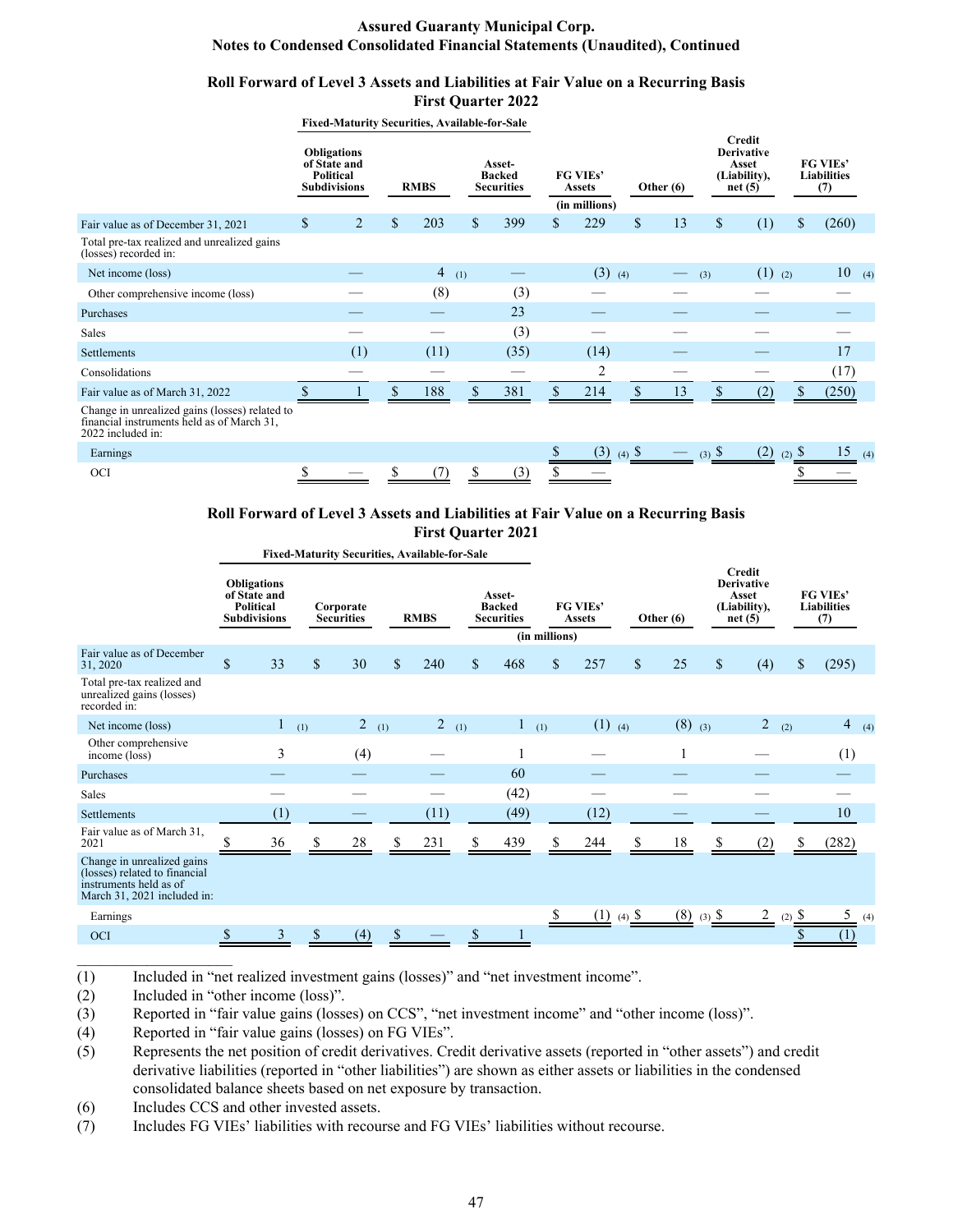#### **Level 3 Fair Value Disclosures**

 $\mathcal{L}_\text{max}$  , where  $\mathcal{L}_\text{max}$  and  $\mathcal{L}_\text{max}$ 

# **Quantitative Information About Level 3 Fair Value Inputs As of March 31, 2022**

| <b>Financial Instrument Description (1)</b>        | <b>Fair Value</b><br>(in millions) |       | Significant<br>Unobservable<br>Inputs | Range               | Weighted<br>Average as a<br>Percentage of<br><b>Current Par</b><br>Outstanding |
|----------------------------------------------------|------------------------------------|-------|---------------------------------------|---------------------|--------------------------------------------------------------------------------|
| Assets (liabilities) (2):                          |                                    |       |                                       |                     |                                                                                |
| Fixed-maturity securities:                         |                                    |       |                                       |                     |                                                                                |
| Obligations of state and political<br>subdivisions | \$                                 | 1     | Yield                                 | $9.0\%$             |                                                                                |
| <b>RMBS</b>                                        |                                    | 188   | <b>CPR</b>                            | $4.0 \% - 20.0\%$   | 9.9%                                                                           |
|                                                    |                                    |       | <b>CDR</b>                            | $1.6 \% - 12.0\%$   | $5.4\%$                                                                        |
|                                                    |                                    |       | Loss severity                         | $55.0 \% - 100.0\%$ | 84.2%                                                                          |
|                                                    |                                    |       | Yield                                 | $4.8 \% - 6.2\%$    | 5.5%                                                                           |
| Asset-backed securities:                           |                                    |       |                                       |                     |                                                                                |
| Life insurance transaction                         |                                    | 33    | Yield                                 | 6.0%                |                                                                                |
| <b>CLOs</b>                                        |                                    | 348   | Discount margin                       | $1.1 \% - 3.1\%$    | 2.2%                                                                           |
| FG VIEs' assets                                    |                                    | 214   | <b>CPR</b>                            | $0.9 \% - 25.5\%$   | 14.2%                                                                          |
|                                                    |                                    |       | <b>CDR</b>                            | $1.4 \%$ - 26.9%    | 7.3%                                                                           |
|                                                    |                                    |       | Loss severity                         | $45.0 \% - 100.0\%$ | $80.0\%$                                                                       |
|                                                    |                                    |       | Yield                                 | $1.7 \% - 7.7\%$    | 5.3%                                                                           |
| Other assets                                       |                                    | 11    | <b>Implied Yield</b>                  | $3.1\%$             |                                                                                |
|                                                    |                                    |       | Term (years)                          | 10 years            |                                                                                |
| Credit derivative liabilities, net                 |                                    | (2)   | Internal credit rating                | AA - BBB            | $A -$                                                                          |
| FG VIEs' liabilities                               |                                    | (250) | <b>CPR</b>                            | $0.9 \% - 25.5\%$   | 13.9%                                                                          |
|                                                    |                                    |       | <b>CDR</b>                            | $1.4 \% - 26.9%$    | 7.2%                                                                           |
|                                                    |                                    |       | <b>Loss Severity</b>                  | $45.0 \% - 100.0\%$ | 78.5%                                                                          |
|                                                    |                                    |       | Yield                                 | $0.6 \%$ - 7.8%     | 4.5%                                                                           |

(1) Discounted cash flow is used as the primary valuation technique for all financial instruments listed in this table.

(2) Excludes several investments reported in "other invested assets" with fair value of \$5 million.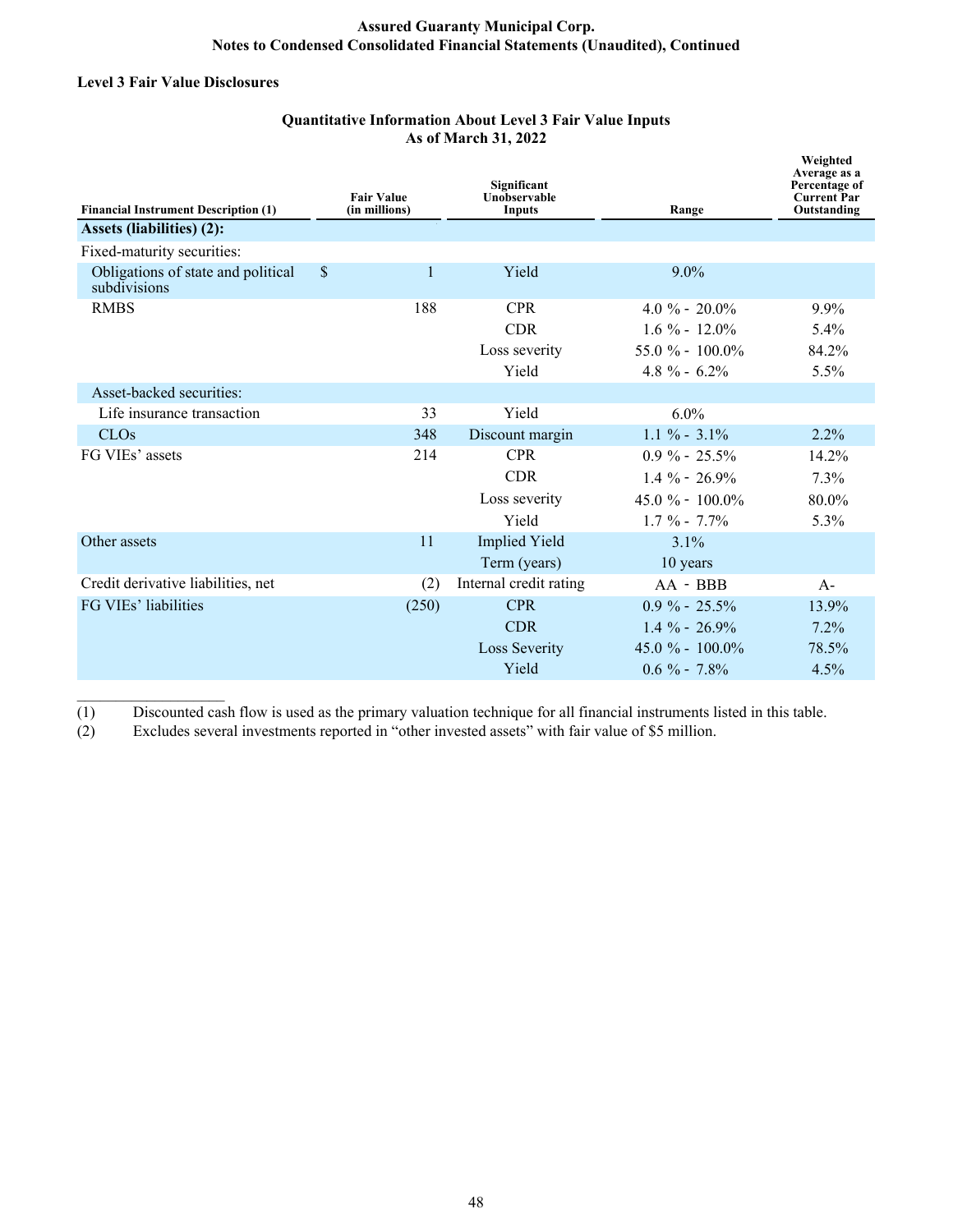# **Quantitative Information About Level 3 Fair Value Inputs As of December 31, 2021**

| <b>Financial Instrument Description (1)</b>        |               | <b>Fair Value</b><br>(in millions) | Significant<br>Unobservable<br>Inputs | Range               | Weighted<br>Average as a<br>Percentage of<br><b>Current Par</b><br>Outstanding |
|----------------------------------------------------|---------------|------------------------------------|---------------------------------------|---------------------|--------------------------------------------------------------------------------|
| <b>Assets (liabilities) (2):</b>                   |               |                                    |                                       |                     |                                                                                |
| Fixed-maturity securities:                         |               |                                    |                                       |                     |                                                                                |
| Obligations of state and political<br>subdivisions | $\mathbf{\$}$ | 2                                  | Yield                                 | 7.2%                |                                                                                |
| <b>RMBS</b>                                        |               | 203                                | <b>CPR</b>                            | $2.4 \% - 20.0\%$   | $9.2\%$                                                                        |
|                                                    |               |                                    | <b>CDR</b>                            | $1.8 \% - 12.0\%$   | 5.6%                                                                           |
|                                                    |               |                                    | Loss severity                         | $55.0 \% - 100.0\%$ | 84.1%                                                                          |
|                                                    |               |                                    | Yield                                 | $3.8 \% - 5.0\%$    | $4.4\%$                                                                        |
| Asset-backed securities:                           |               |                                    |                                       |                     |                                                                                |
| Life insurance transaction                         |               | 33                                 | Yield                                 | 5.0%                |                                                                                |
| <b>CLOs</b>                                        |               | 366                                | Discount margin                       | $0.0 \% - 2.9%$     | 1.9%                                                                           |
| FG VIEs' assets                                    |               | 229                                | <b>CPR</b>                            | $0.9\% - 24.5\%$    | 13.6%                                                                          |
|                                                    |               |                                    | <b>CDR</b>                            | $1.4 \% - 26.9\%$   | 7.3%                                                                           |
|                                                    |               |                                    | Loss severity                         | $45.0 \% - 100.0\%$ | 80.2%                                                                          |
|                                                    |               |                                    | Yield                                 | $1.4 \% - 8.0\%$    | 4.6%                                                                           |
| Other assets                                       |               | 10                                 | <b>Implied Yield</b>                  | $2.7\%$             |                                                                                |
|                                                    |               |                                    | Term (years)                          | 10 years            |                                                                                |
| Credit derivative liabilities, net                 |               | (1)                                | Internal credit rating                | AA - BBB            | $A -$                                                                          |
| FG VIEs' liabilities                               |               | (260)                              | <b>CPR</b>                            | $0.9\% - 24.5\%$    | 13.6%                                                                          |
|                                                    |               |                                    | <b>CDR</b>                            | $1.4 \% - 26.9%$    | 7.3%                                                                           |
|                                                    |               |                                    | Loss severity                         | $45.0 \% - 100.0\%$ | 80.2%                                                                          |
|                                                    |               |                                    | Yield                                 | $1.4\% - 8.0\%$     | 3.8%                                                                           |

(1) Discounted cash flow is used as the primary valuation technique for all financial instruments listed in this table.

(2) Excludes several investments reported in "other invested assets" with fair value of \$5 million.

# **Not Carried at Fair Value**

 $\mathcal{L}_\text{max}$  , where  $\mathcal{L}_\text{max}$  and  $\mathcal{L}_\text{max}$ 

#### *Financial Guaranty Insurance Contracts*

 Fair value is based on management's estimate of what a similarly rated financial guaranty insurance company would demand to acquire the Company's in-force book of financial guaranty insurance business. It is based on a variety of factors that may include pricing assumptions management has observed for portfolio transfers, commutations, and acquisitions that have occurred in the financial guaranty market, and also includes adjustments for stressed losses, ceding commissions and return on capital. The Company classified the fair value of financial guaranty insurance contracts as Level 3.

#### *AGC Surplus Note*

The fair value of the surplus note issued by AGC to AGM was determined by calculating the effect of changes in yield adjusted for a credit factor at the end of each reporting period. The fair value measurement of the surplus note was classified as Level 3.

#### *Loans Receivable from Affiliate*

 The fair value of the loans receivable from affiliate was determined by calculating the effect of changes in yield adjusted for a credit factor at the end of each reporting period. The fair value measurement of the loans receivable was classified as Level 3.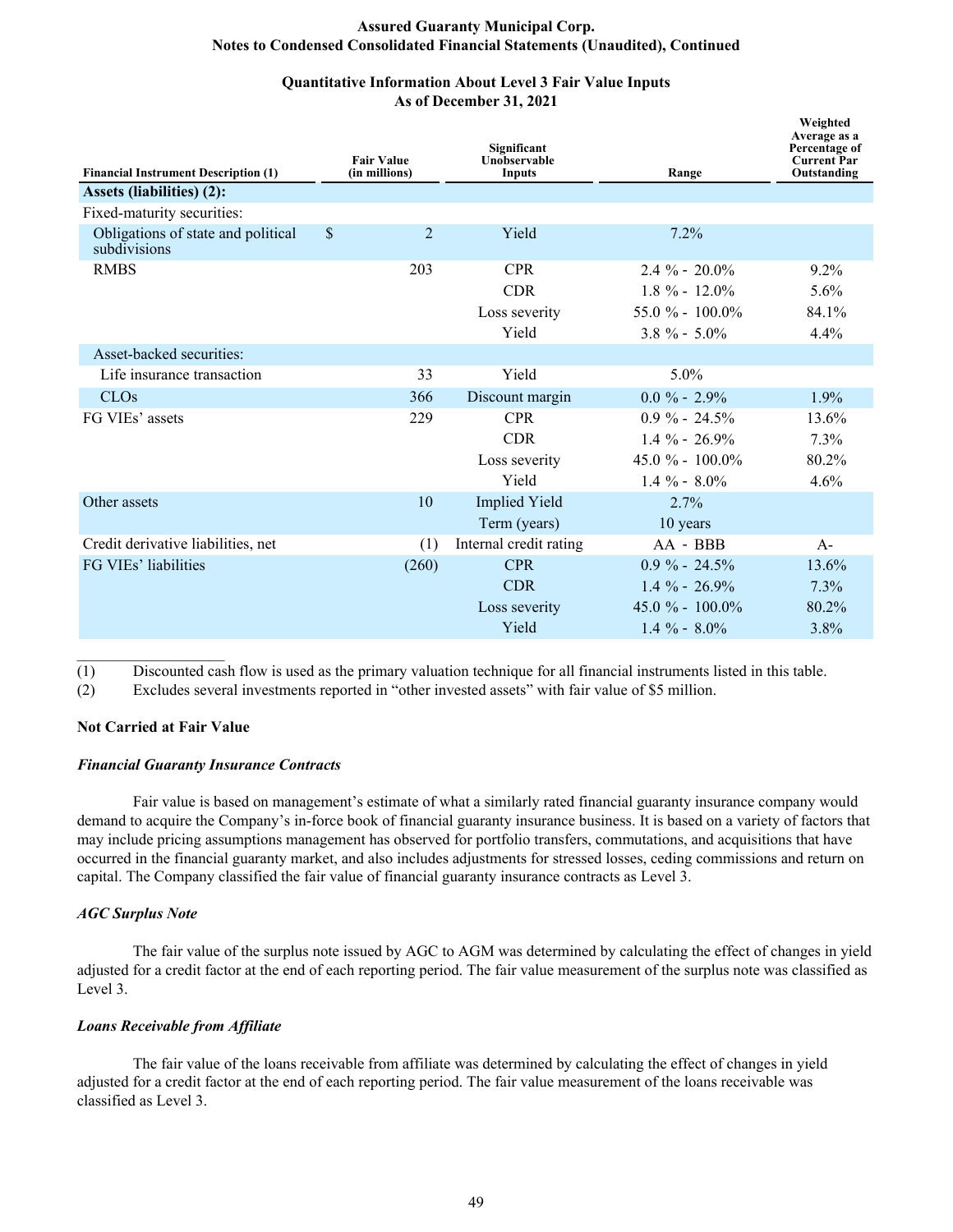The carrying amount and estimated fair value of the Company's financial instruments not carried at fair value are presented in the following table.

|                                                    | As of March 31, 2022 |          |              |                                       |                    | As of December 31, 2021 |   |                                       |  |
|----------------------------------------------------|----------------------|----------|--------------|---------------------------------------|--------------------|-------------------------|---|---------------------------------------|--|
|                                                    | Carrying<br>Amount   |          |              | <b>Estimated</b><br><b>Fair Value</b> | Carrying<br>Amount |                         |   | <b>Estimated</b><br><b>Fair Value</b> |  |
|                                                    |                      |          |              | (in millions)                         |                    |                         |   |                                       |  |
| <b>Assets (liabilities):</b>                       |                      |          |              |                                       |                    |                         |   |                                       |  |
| AGC surplus note                                   | \$                   | 300      | <sup>S</sup> | 311                                   | - \$               | 300                     | S | 334                                   |  |
| Loans receivable from affiliate                    |                      | 163      |              | 169                                   |                    | 163                     |   | 179                                   |  |
| Other assets (including other invested assets) (1) |                      | 62       |              | 63                                    |                    | 41                      |   | 42                                    |  |
| Financial guaranty insurance contracts (2)         |                      | (1, 435) |              | (613)                                 |                    | (1, 335)                |   | (947)                                 |  |
| Other liabilities (3)                              |                      | (10)     |              | (10)                                  |                    | (2)                     |   | (2)                                   |  |

# **Fair Value of Financial Instruments Not Carried at Fair Value**

(1) Includes accrued interest and receivables for securities sold. Carrying value approximates fair value.

(2) Carrying amount includes the assets and liabilities related to financial guaranty insurance contract premiums, losses, and salvage and subrogation and other recoverables net of reinsurance.

(3) Includes payables for securities purchased and notes payable. Carrying value approximates fair value.

# **9. Credit Facilities**

 $\mathcal{L}_\text{max}$  , where  $\mathcal{L}_\text{max}$  , we have

On February 3, 2022, the Company entered into a secured short-term loan facility with a major financial institution to partially fund gross payments in connection with the resolution of a portion of its Puerto Rico exposures. See Note 2, Outstanding Exposure. The short-term loan facility permitted the Company to borrow up to \$470 million for up to thirty days and up to \$150 million for up to six months. The Company borrowed \$400 million under the thirty days portion of this facility on March 14, 2022, and repaid it in full, with interest, on March 16, 2022. The Company did not borrow any amounts under the six months portion of the facility. The one month component bore interest at 1.10% per annum and the six months component would have borne a floating interest rate equal to the forward-looking term Secured Overnight Financing Rate for a tenor of one month provided by CME Group Benchmark Administration Limited, plus 1.10% per annum. The ability of the Company to borrow under the facility has expired.

#### **10. Income Taxes**

# **Overview**

 The Company files its U.S. federal tax return as a part of the consolidated group for Assured Guaranty US Holdings Inc. (AGUS), an indirect parent holding company. Each member of the AGUS consolidated tax group is part of a tax sharing agreement and pays or receives its proportionate share of the consolidated regular federal tax liability for the group as if each company filed on a separate return basis. The Company's U.K. and French subsidiaries are subject to income taxes imposed by U.K. and French authorities, respectively, and file applicable tax returns.

# **Tax Assets (Liabilities)**

 $\mathcal{L}_\text{max}$  , where  $\mathcal{L}_\text{max}$  , we have

#### **Deferred and Current Tax Assets (Liabilities) (1)**

|                                       | As of                 |                   |  |  |
|---------------------------------------|-----------------------|-------------------|--|--|
|                                       | <b>March 31, 2022</b> | December 31, 2021 |  |  |
|                                       | (in millions)         |                   |  |  |
| Net deferred tax assets (liabilities) | 4 S                   | (46)              |  |  |
| Net current tax assets (liabilities)  | (36)                  | (24)              |  |  |

(1) Included in other assets or other liabilities on the condensed consolidated balance sheets.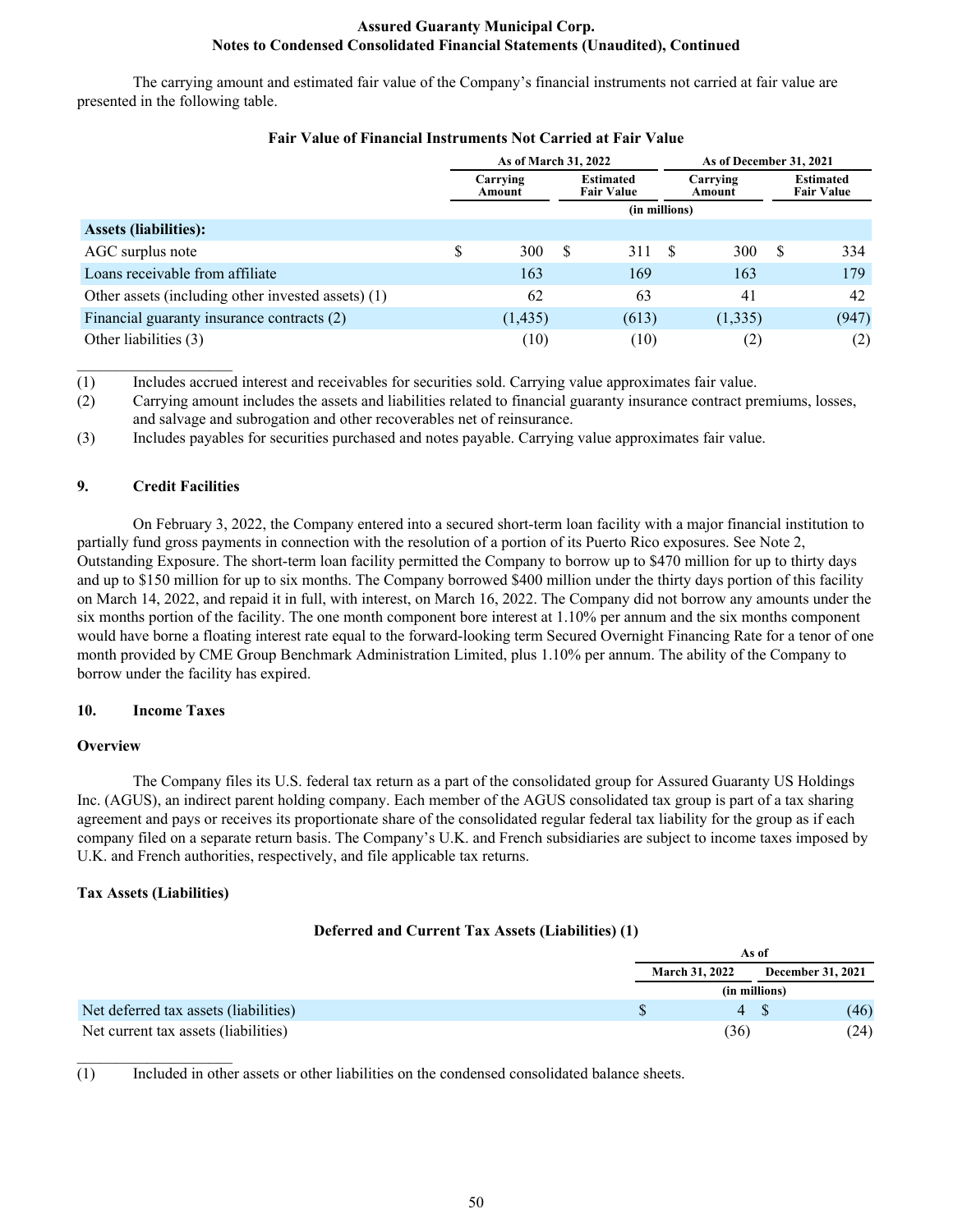#### *Valuation Allowance*

 As of March 31, 2022 and December 31, 2021, the Company had \$24 million of foreign tax credit (FTC) due to the 2017 Tax Cuts and Jobs Act (TCJA) for use against regular tax in future years. FTCs will expire in 2027. In analyzing the future realizability of FTCs, the Company notes limitations on future foreign source income due to overall foreign losses as negative evidence. After reviewing positive and negative evidence, the Company came to the conclusion that it is more likely than not that the FTC of \$24 million will not be utilized, and therefore maintained the valuation allowance from December 31, 2021 with respect to this tax attribute.

The Company came to the conclusion that it is more likely than not that the remaining deferred tax assets will be fully realized after weighing all positive and negative evidence available as required under GAAP. The positive evidence that was considered included the cumulative income the Company has earned over the last three years, and the significant unearned premium income to be included in taxable income. The positive evidence outweighs any negative evidence that exists. As such, the Company believes that no valuation allowance is necessary in connection with the remaining deferred tax assets. The Company will continue to analyze the need for a valuation allowance on a quarterly basis.

#### **Provision for Income Taxes**

 The Company's provision for income taxes for interim financial periods is not based on an estimated annual effective rate due, for example, to the variability in loss reserves, fair value of its VIEs, and foreign exchange gains and losses which prevents the Company from projecting a reliable estimated annual effective tax rate and pre-tax income for the full year 2022. A discrete calculation of the provision is calculated for each interim period.

 The effective tax rates reflect the proportion of income recognized by AGM and each of its operating subsidiaries, with U.S. entities taxed at the U.S. marginal corporate income tax rate of 21%, a U.K. subsidiary taxed at the U.K. marginal corporate tax rate of 19%, and the French subsidiary taxed at the French marginal corporate tax rate of 25.0% in 2022 and 27.5% in 2021. The Company's overall effective tax rate fluctuates based on the distribution of income across jurisdictions.

 A reconciliation of the difference between the provision for income taxes and the expected tax provision at statutory rates in taxable jurisdictions is presented below.

|                                            |   | <b>First Quarter</b> |   |           |  |  |
|--------------------------------------------|---|----------------------|---|-----------|--|--|
|                                            |   | 2022                 |   | 2021      |  |  |
|                                            |   | (in millions)        |   |           |  |  |
| Expected tax provision (benefit)           | S |                      | S |           |  |  |
| Tax-exempt interest                        |   | (2)                  |   | (2)       |  |  |
| State taxes                                |   |                      |   |           |  |  |
| Foreign taxes                              |   |                      |   |           |  |  |
| Other                                      |   |                      |   | (2        |  |  |
| Total provision (benefit) for income taxes |   |                      |   |           |  |  |
| Effective tax rate                         |   | 12.8 %               |   | $16.7 \%$ |  |  |

# **Effective Tax Rate Reconciliation**

The expected tax provision (benefit) is calculated as the sum of pre-tax income in each jurisdiction multiplied by the statutory tax rate of the jurisdiction by which it will be taxed. Where there is a pre-tax loss in one jurisdiction and pre-tax income in another, the total combined expected tax rate may be higher or lower than any of the individual statutory rates.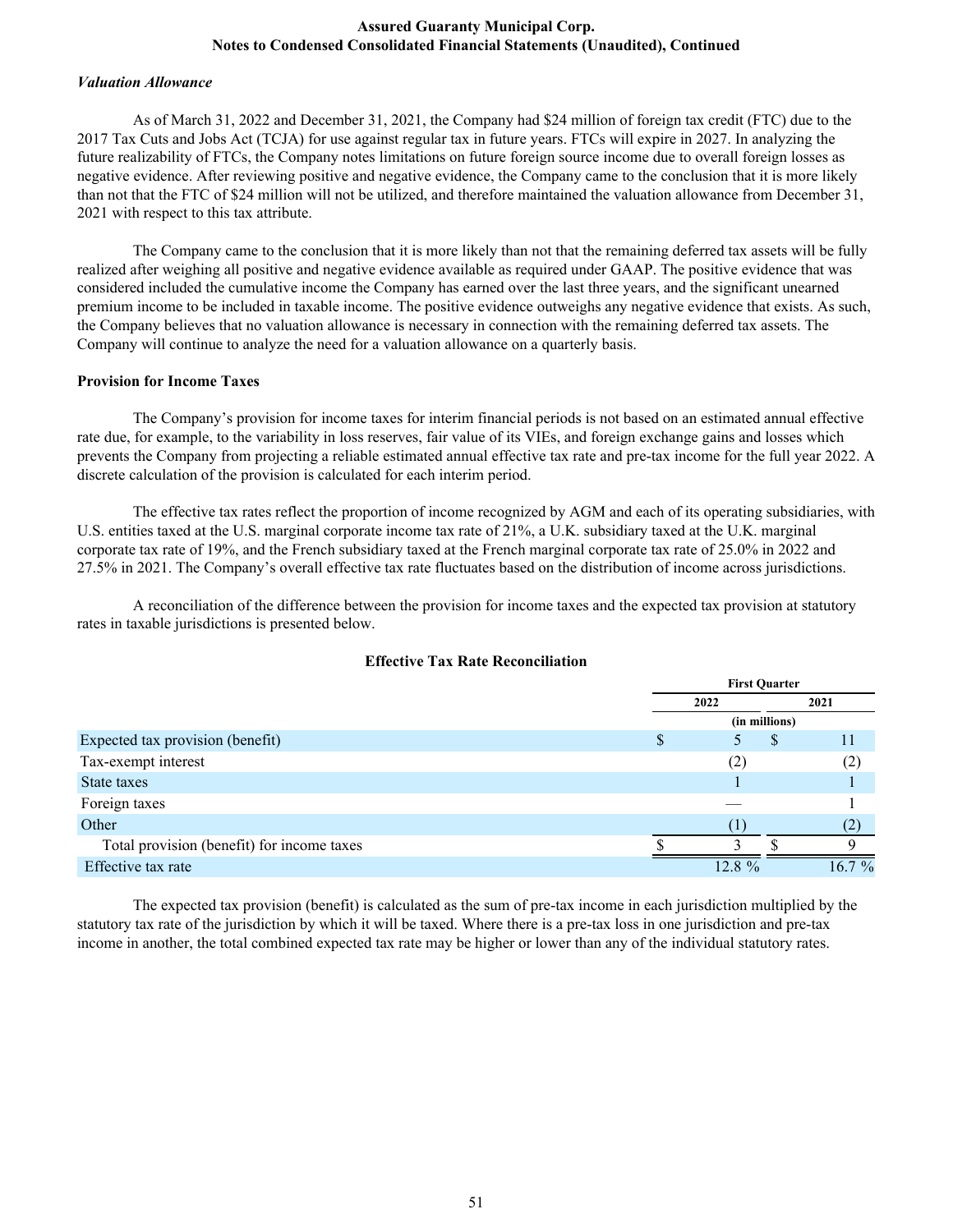The following tables present pre-tax income and revenue by jurisdiction.

# **Pre-tax Income (Loss) by Tax Jurisdiction**

|        |                                    | <b>First Quarter</b> |          |         |  |
|--------|------------------------------------|----------------------|----------|---------|--|
|        |                                    | 2022                 |          | 2021    |  |
|        |                                    | (in millions)        |          |         |  |
| U.S.   |                                    | Φ                    | 31<br>-S | 47      |  |
| U.K.   |                                    |                      | (4)      | $\circ$ |  |
| France |                                    |                      | (4)      | (2)     |  |
| Total  |                                    |                      | 23       | 53      |  |
|        | <b>Revenue by Tax Jurisdiction</b> |                      |          |         |  |

|        |      | <b>First Quarter</b> |      |  |  |
|--------|------|----------------------|------|--|--|
|        | 2022 |                      | 2021 |  |  |
|        |      | (in millions)        |      |  |  |
| U.S.   | Φ    | 79<br>\$             | 82   |  |  |
| U.K.   |      |                      | 12   |  |  |
| France |      |                      |      |  |  |
| Total  |      |                      | 93   |  |  |

 Pre-tax income by jurisdiction may be disproportionate to revenue by jurisdiction to the extent that insurance losses incurred are disproportionate.

#### *Audits*

As of March 31, 2022, AGUS had open tax years with the U.S. Internal Revenue Service (IRS) for 2018 forward and AGUS is currently under audit for the 2018 and 2019 tax years. The Company's U.K. subsidiary is not currently under examination and have open tax years of 2020 forward. The Company's French subsidiary is not currently under examination and has open tax years of 2019 forward.

## **11. Commitments and Contingencies**

# **Legal Proceedings**

Lawsuits arise in the ordinary course of the Company's business. It is the opinion of the Company's management, based upon the information available, that the expected outcome of litigation against the Company, individually or in the aggregate, will not have a material adverse effect on the Company's financial position or liquidity, although an adverse resolution of litigation against the Company in a fiscal quarter or year could have a material adverse effect on the Company's results of operations in a particular quarter or year.

In addition, in the ordinary course of their respective businesses, the Company and its affiliates are involved in litigation with third parties to recover losses paid in prior periods or prevent or reduce losses in the future. For example, the Company is involved in a number of legal actions in the Federal District Court for Puerto Rico to enforce or defend its rights with respect to the obligations it insures of Puerto Rico and various of its related authorities and public corporations. See "Exposure to Puerto Rico" section of Note 2, Outstanding Exposure, for a description of such actions. The impact, if any, of these and other proceedings on the amount of recoveries the Company receives and losses it pays in the future is uncertain, and the impact of any one or more of these proceedings during any quarter or year could be material to the Company's results of operations in that particular quarter or year.

The Company also receives subpoenas and interrogatories from regulators from time to time.

#### **12. Shareholder's Equity**

#### **Other Comprehensive Income**

The following tables present the changes in each component of AOCI and the effect of reclassifications out of AOCI on the respective lines in the condensed consolidated statements of operations. Prior to the combination of certain of its European subsidiaries, two of those subsidiaries had a functional currency other than the U.S. dollar. Gains and losses relating